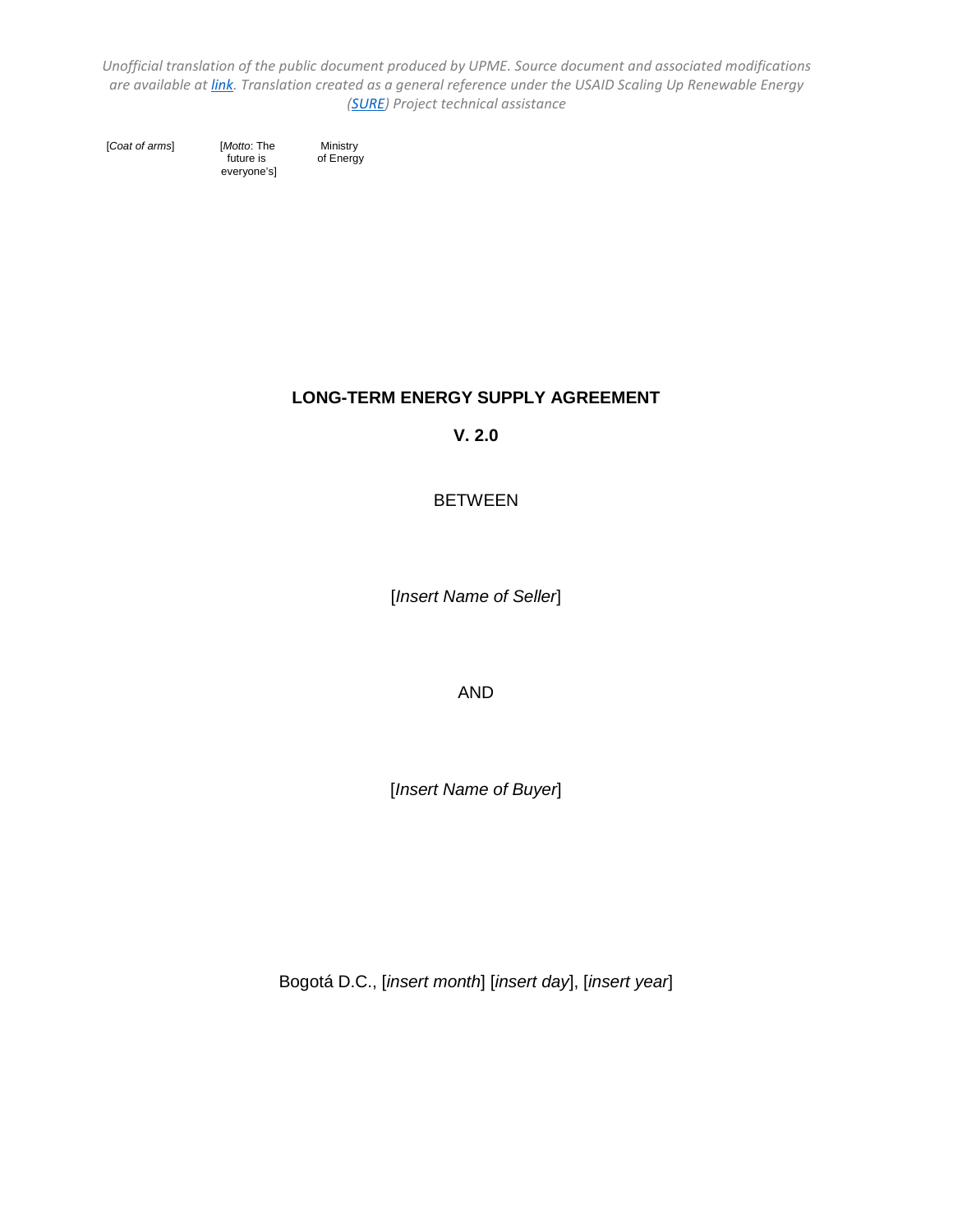## *Draft of Long-Term Energy Supply Agreement - V. 2.0*

[*Coat of arms*] [*Motto*: The Ministry future is of Energy everyone's]

**TABLE OF CONTENTS**

| CLAUSE I: DEFINITIONS AND INTERPRETATION       | 6  |
|------------------------------------------------|----|
| Section 1.01 Definitions                       | 6  |
| Section 1.02 Interpretation                    | 14 |
| <b>CLAUSE II: OBJECT</b>                       | 15 |
| CLAUSE III: TERM AND PERIOD OF SUPPLY          | 15 |
| Section 3.01 Term                              | 15 |
| Section 3.02 Period of Supply                  | 15 |
| <b>CLAUSE IV: OBLIGATIONS OF THE PARTIES</b>   | 15 |
| Section 4.01 Obligations of the Seller         | 15 |
| Section 4.02 Obligations of the Buyer          | 16 |
| <b>CLAUSE V: PRICE</b>                         | 17 |
| Section 5.01 Price                             | 17 |
| Section 5.02 Price Update                      | 17 |
| CLAUSE VI: INVOICING, PAYMENT AND LATE PAYMENT | 17 |
| Section 6.01 Invoicing and Payment Method      | 17 |
| Section 6.02 Discrepancies in Invoices         | 18 |
| Section 6.03 Adjustment of the ASIC            | 18 |
| Section 6.04 Late Payment                      | 19 |
| Section 6.05 Discounts and Withholdings        | 19 |
| <b>CLAUSE VII: TRANSACTION INFORMATION</b>     | 19 |
| <b>CLAUSE VIII: AGREEMENT REGISTRATION</b>     | 19 |
| <b>CLAUSE IX: STATEMENTS BY THE PARTIES</b>    | 20 |
| Section 9.01 Statements by the Seller          | 20 |
| Section 9.02 Statements by the Buyer           | 20 |
| <b>CLAUSE X: CHANGE IN CONTROL</b>             | 21 |
| CLAUSE XI: POSSESSION BY THE FINANCIER         | 22 |

À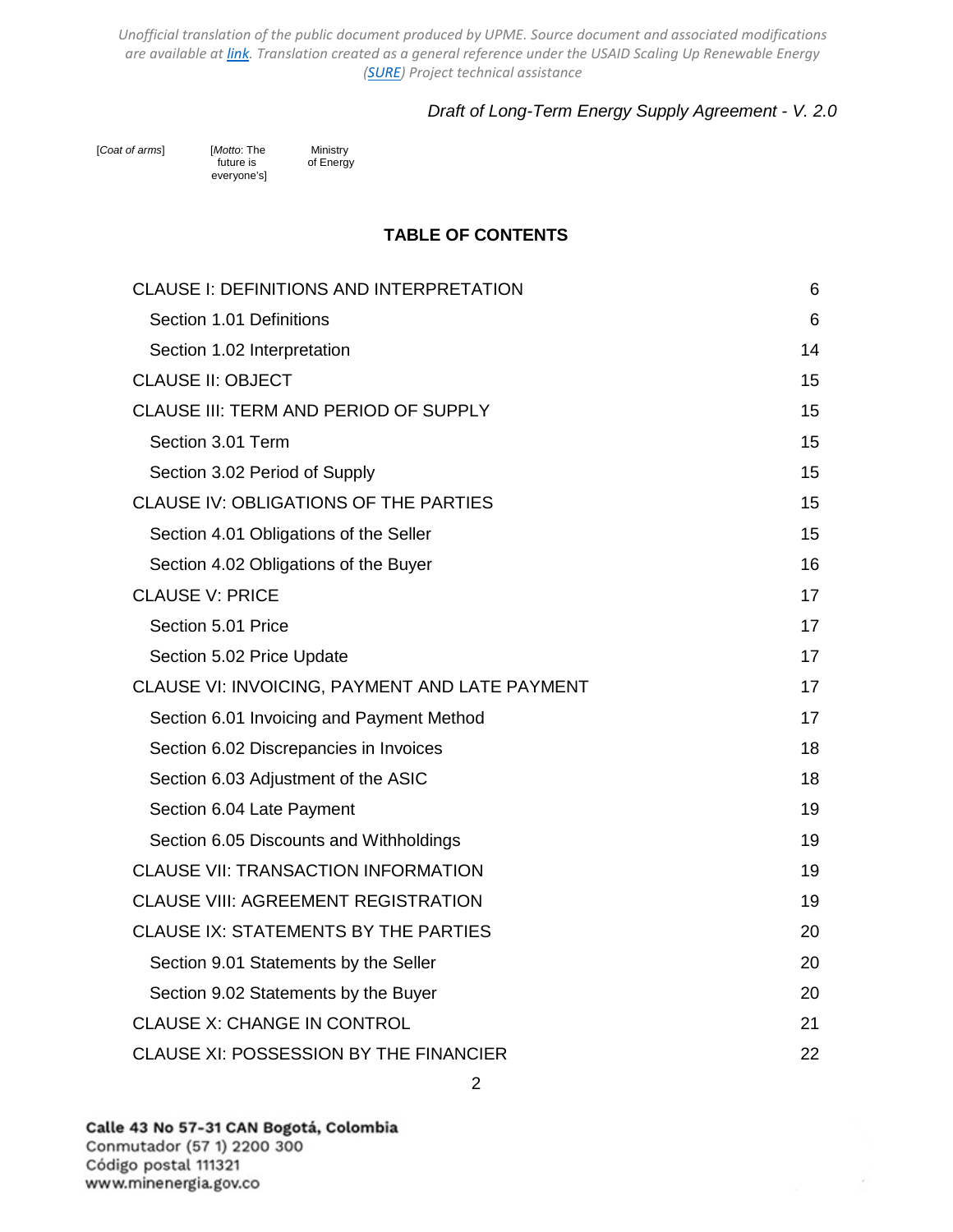# *Draft of Long-Term Energy Supply Agreement - V. 2.0*

À

| Section 11.01 Right to Possession by the Financier                                                             | 22 |
|----------------------------------------------------------------------------------------------------------------|----|
| Section 11.02 Methods for Possession by the Financier                                                          | 23 |
| Section 11.03 Procedure for Possession by the Financier                                                        | 23 |
| Section 11.04 Effect of Possession by Financier                                                                | 24 |
| <b>CLAUSE XII: INDEMNITY</b>                                                                                   | 25 |
| <b>CLAUSE XIII: GUARANTEES</b>                                                                                 | 25 |
| Section 13.01 Characteristics                                                                                  | 25 |
| Section 13.02 Performance Guarantee                                                                            | 27 |
| Section 13.03 Payment Guarantee                                                                                | 28 |
| Section 13.04 Guarantee Approval                                                                               | 28 |
| Section 13.05 Other Guarantees                                                                                 | 29 |
| <b>CLAUSE XIV: BLANK PROMISSORY NOTE</b>                                                                       | 29 |
| <b>CLAUSE XV: FEES</b>                                                                                         | 29 |
| CLAUSE XVI: THIRD PARTY EVENTS, FORCE MAJEURE AND FORTUITOUS                                                   |    |
| <b>EVENT</b>                                                                                                   | 30 |
| Section 16.01 Effects of Occurrence                                                                            | 30 |
| Section 16.02 Procedure before Third Party Events, Force Majeure and Fortuitous<br>Event                       | 30 |
| Section 16.03 Cancelation of Agreement deriving from Third Party Events, Force<br>Majeure and Fortuitous Event | 31 |
| <b>CLAUSE XVII: TERMINATION</b>                                                                                | 32 |
| Section 17.01 Grounds for Early Termination                                                                    | 32 |
| Section 17.02 Effects of Termination                                                                           | 33 |
| Section 17.03 Remedy Period                                                                                    | 33 |
| <b>CLAUSE XVIII: PENALTY CLAUSE</b>                                                                            | 34 |
| <b>CLAUSE XIX: CESSION</b>                                                                                     | 34 |
| Section 19.01 Cession by the Seller                                                                            | 35 |
| Section 19.02 Cession by the Buyer                                                                             | 36 |
| CLAUSE XX: APPLICABLE REGULATIONS AND DISPUTE RESOLUTION                                                       | 36 |
| Section 20.01 Applicable Regulation<br>3                                                                       | 36 |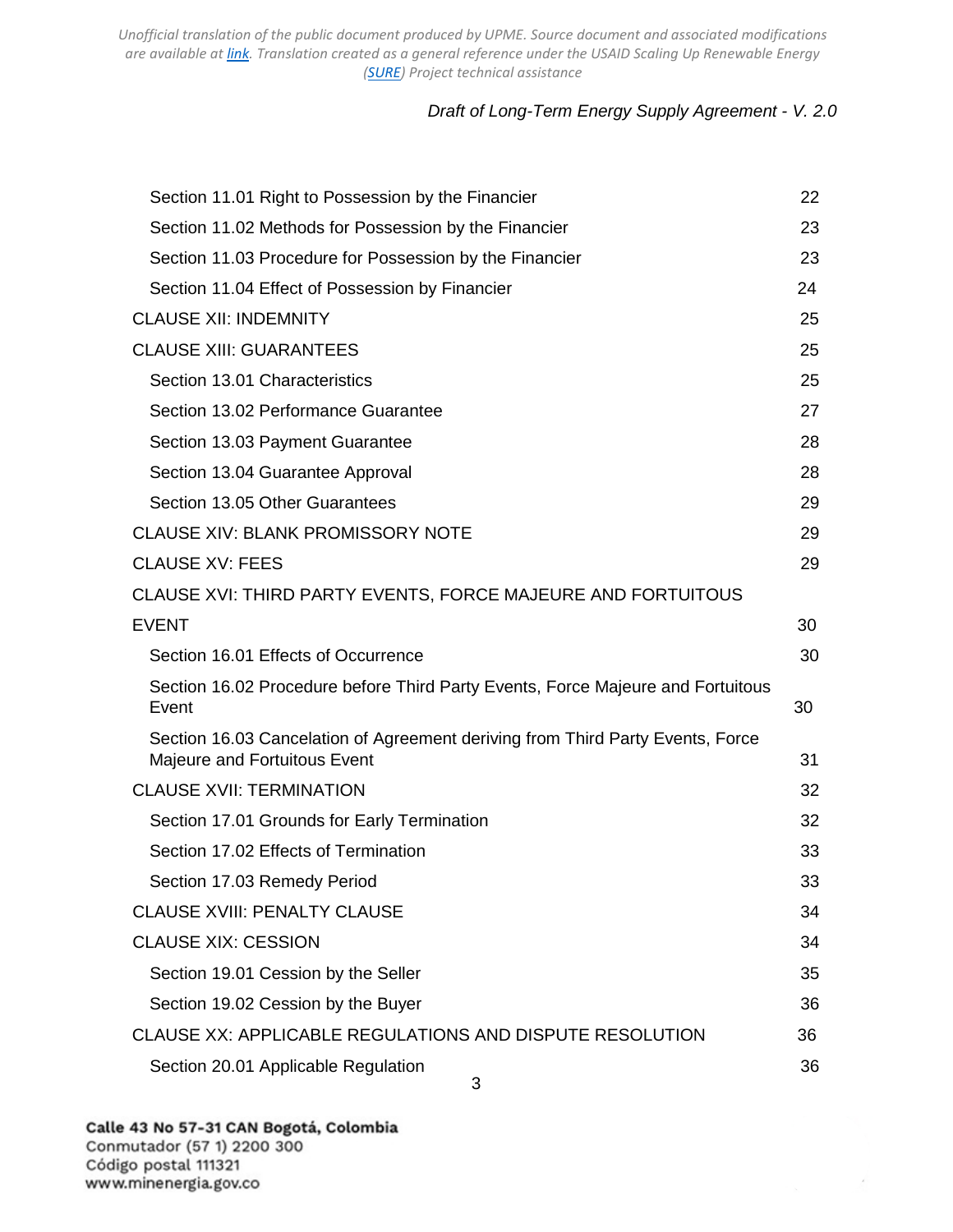# *Draft of Long-Term Energy Supply Agreement - V. 2.0*

| Section 20.02 Direct Settlement                                                     | 36 |
|-------------------------------------------------------------------------------------|----|
| Section 20.03 Amiable Composition                                                   | 37 |
| Section 20.04 Arbitration                                                           | 38 |
| <b>CLAUSE XXI: MISCELLANEOUS</b>                                                    | 39 |
| Section 21.01 Contractual Address                                                   | 39 |
| Section 21.02 Enforcement Procedure                                                 | 39 |
| Section 21.03 Confidentiality                                                       | 39 |
| Section 21.04 Prevention and Control of Money Laundering and Terrorist Financing 40 |    |
| Section 21.05 Regulatory Adjustment                                                 | 41 |
| Section 21.06 Partial Invalidity                                                    | 41 |
| Section 21.07 Collaboration between the Parties                                     | 42 |
| Section 21.08 Notifications                                                         | 42 |
| Section 21.09 Documents of the Agreement                                            | 43 |
| Section 21.10 Validity                                                              | 43 |
| Section 21.11 Abandonment                                                           | 43 |
| Section 21.12 Modifications                                                         | 43 |
| Section 21.13 Settlement                                                            | 44 |
| Section 21.14 Appendices                                                            | 44 |
| <b>APPENDIX 1</b>                                                                   | 45 |
| <b>APPENDIX 2</b>                                                                   | 46 |
| <b>APPENDIX 3</b>                                                                   | 48 |
| <b>APPENDIX 4</b>                                                                   | 49 |
| <b>APPENDIX 5</b>                                                                   | 50 |
| <b>APPENDIX 6</b>                                                                   | 52 |
| <b>APPENDIX 7</b>                                                                   | 56 |
| <b>APPENDIX 8</b>                                                                   | 58 |
| <b>APPENDIX 9</b>                                                                   | 61 |
| <b>APPENDIX 10</b>                                                                  | 65 |

Calle 43 No 57-31 CAN Bogotá, Colombia Conmutador (57 1) 2200 300 Código postal 111321 www.minenergia.gov.co

4

À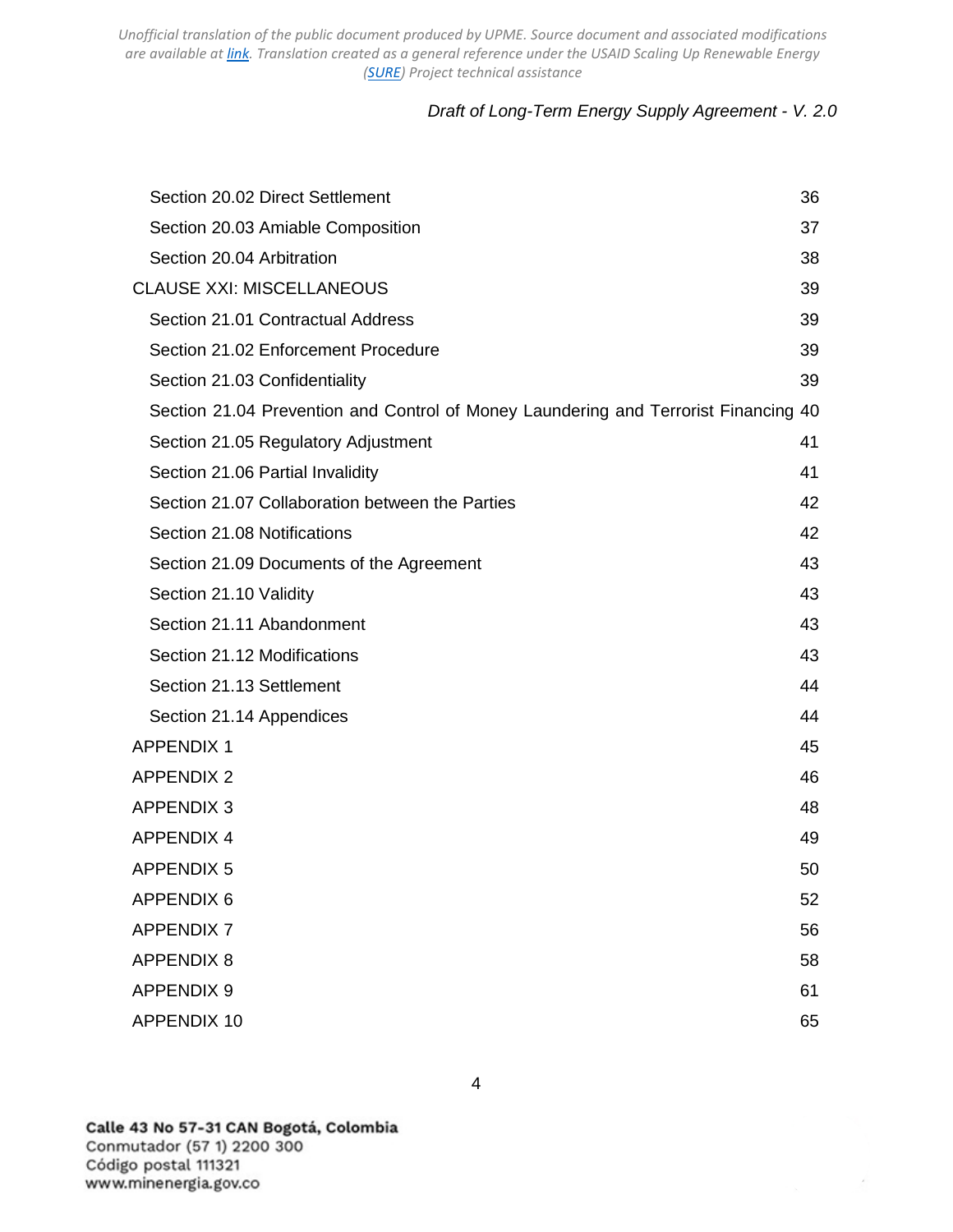*Draft of Long-Term Energy Supply Agreement - V. 2.0*

## **LONG-TERM ENERGY SUPPLY AGREEMENT**

By and between the Undersigned, to wit:

- a) [*Insert Name of Seller*], an incorporated company [\*] existing under the laws of the Republic of Colombia, identified with NIT (Tax Identification Number) [\*], whose primary address is [*Insert primary address of Seller*], and represented for this act by [*Insert name of Seller's representative*], who has sufficient legal capacity and authority to enter into this Agreement (the "Seller").
- b) [*Insert name of Buyer*], an incorporated company [\*] existing under the laws of the Republic of Colombia, identified with NIT [\*], whose primary address is [*Insert primary address of Buyer*], and represented for this act by [*Insert name of Buyer's representative*], who has sufficient legal capacity and authority to enter into this Agreement (the "Buyer").

On Date [\*] [\*], [\*] we agreed to enter into this Long-Term Energy Supply Agreement (hereinafter as the "Agreement"), based on the following:

### **CONSIDERATIONS**

- a) That the National Government through the Ministry of Mines and Energy issued Decree 0570 of March 23, 2018, *"by which the Single Regulatory Decree of the Administrative Sector of Mines and Energy, 1073 of 2015, is added, regarding public policy guidelines for long-term contracting of electrical energy generation projects, and other provisions are issued"*, through which public policy guidelines were established in order to define and implement a procedure to promote long-term contracting of electricity generation projects that contribute to the fulfillment of policy objectives established in the beforementioned Decree, a procedure that is complementary to the existing procedures in the Wholesale Energy Market.
- b) That as regards the foregoing, the Ministry of Mines and Energy issued Resolution 4-0590 of July 9, 2019, *"by which a procedure is defined and implemented to promote long-term contracting for electrical energy generation projects complementary to existing procedures in the Wholesale Energy Market in compliance with the objectives established in Decree 0570 of 2018"*, which defined that the procedure would be a double-headed sealed-envelope Auction, of voluntary participation for Buyers and Sellers, by means of which a Long-Term Energy Supply Agreement would be assigned between the Seller and the Buyer that have been awarded in said Auction.
- c) That pursuant to Article 8 of Resolution 4-0590 of 2019, the product awarded at the Auction corresponds to a Long-Term Energy Supply Agreement, Take or Pay, which has a quantity fixed in kilowatt hour [kWh] for each hour of the day and for an Awarded Value in Colombian Pesos per kilowatt hour [COP/kWh] plus the value of the CERE component.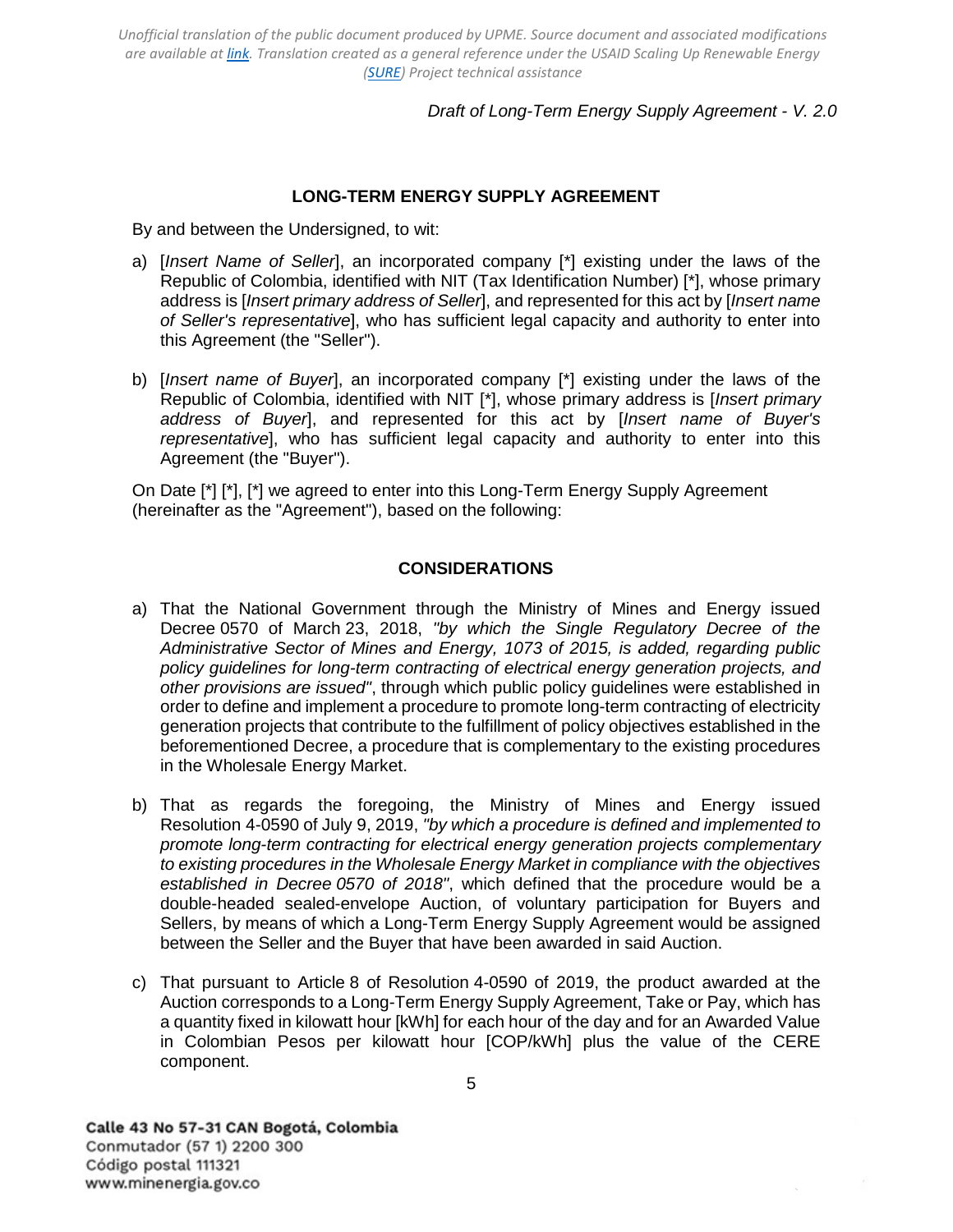# *Draft of Long-Term Energy Supply Agreement - V. 2.0*

- d) That in accordance with Article 13 of the aforementioned Resolution 4-0590 of 2019, the draft of the Agreement was defined by the Ministry of Mines and Energy prior to the publication of the specific terms and conditions of the Auction in charge of Unidad de Planeación Minero-Energética (UPME, Mining and Energy Planning Unit). According to the provisions of the aforementioned Article, the draft of the Agreement is an integral part of the specific terms and conditions of the Auction in charge of the UPME.
- e) That in accordance with Resolution 4-0591 of July 9, 2019, *"by which the long-term contracting auction for the electricity generation project is convened, and the parameters of its application are defined"*, it was established in Article 4 that the Period of Supply that Long-Term Energy Supply Agreements awarded at the Auction is of fifteen (15) years, and in Article 5, it was determined that the start date for the obligations of electrical energy generation projects to be awarded at the Auction will be January 1, 2022.
- f) That the Seller participated in the beforementioned Auction and was assigned the Quantity of Energy to sell and the Value Awarded during the Period of Supply.
- g) That the Buyer participated in the beforementioned Auction and was assigned the Quantity of Energy to buy and the Value Awarded to be pay for during the Period of Supply.
- h) That, by virtue of the foregoing, the Parties shall enter into this Long-Term Energy Supply Agreement under the following terms:

## **CLAUSE I: DEFINITIONS AND INTERPRETATION**

#### <span id="page-5-1"></span><span id="page-5-0"></span>**Section 1.01 Definitions**

The following terms have the meanings granted to them hereunder, wherever they appear in this Agreement written with initial capital letters, unless the context expressly indicates otherwise.

"Administrador del Sistema de Intercambios Comerciales" (ASIC, Administrator of the Commercial Exchange System): the agency of the National Dispatch Center in charge of: the registration of commercial borders and the Agreement; the settlement, invoicing, collection and payment of the value of acts, agreements and energy transactions in the stock exchange for Generators and Traders; the maintenance of information systems and computer programs required; and the fulfillment of tasks necessary to operate the Commercial Exchange System properly, in accordance with the Applicable Regulations. The ASIC service is provided by XM Compañía de Expertos en Mercados S.A. E.S.P.

"Agreement" or "Long-Term Energy Supply Agreement": this agreement with all its Appendices entered into by the Parties.

"Agreement Value": the value determined by multiplying the Quantity of Energy by the Price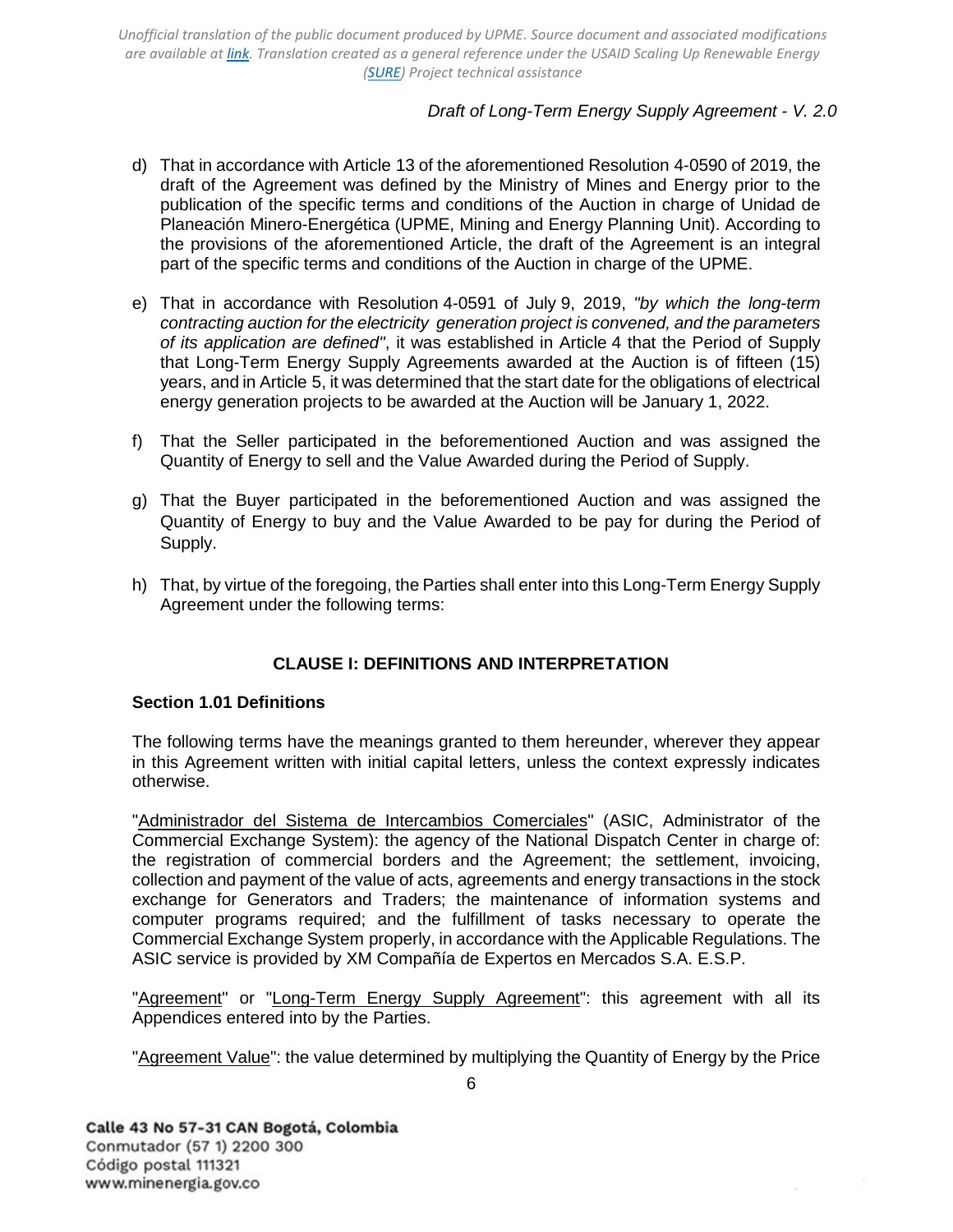### *Draft of Long-Term Energy Supply Agreement - V. 2.0*

and by the Period of Supply.

"Anti-Corruption, Money Laundering and Terrorist Financing Laws": as applied to a particular Party, the provisions of the Foreign Corrupt Practices Act of 1977 of the United States of America, as well as any other provisions amending or supplementing it; the provisions of the Uniting and Strengthening America by Providing Appropriate Tools Required to Intercept and Obstruct Terrorism Act of 2001 of the United States of America, as well as any other provisions amending or supplementing it; sanctions, embargoes, regulations, economic or financial measures administered by the Office of Foreign Assets Control (OFAC) of the Department of the Treasury of the United States of America, the U.S. Bureau of Industry and Security and Her Majesty's Treasury (HMT); the Bribery Act of the United Kingdom of 2010; the regulations issued by the U.S. Directorate of Defense Trade Controls; the regulations issued by the European Anti-Fraud Office; the Financial Recordkeeping and Reporting of Currency and Foreign Transactions Act of 1970 of the United States; the United Nations Convention against Illicit Traffic in Narcotic Drugs and Psychotropic Substances, ratified by Colombia through Law 67 of 1993; the Convention on Laundering, Detection, Seizure and Confiscation of the Proceeds from Crime, ratified and approved by Colombia through Law 1017 of 2006; the Model Regulations Concerning Laundering Offences Connected to Illicit Drug Trafficking and Other Serious Offences prepared by the Inter-American Drug Abuse Control Commission; the International Convention for the Suppression of the Financing of Terrorism, ratified by Colombia through Law 808 of 2003; The Inter-American Convention against Terrorism, ratified and approved by Colombia through Law 1108 of 2006; the United Nations Convention against Transnational Organized Crime, ratified by Colombia through Law 800 of 2003; the United Nations Convention against Corruption, ratified and approved by Colombia through Law 970 of 2005; Laws 80 of 1993, 734 of 2002, 1474 of 2011, 1712 of 2014, 1778 of 2016 of Colombia; the Regulation Letter 100-000003 of July 26, 2016 issued by the Superintendence of Corporations of Colombia; resolutions in relation to anti-terrorism issues; and especially, the provisions of the Colombian Criminal Code on anti-corruption practices, bribery, money laundering or financing of terrorism; any provision or regulations relating to practices or offences against public administration; any other sanctioning, regulatory, economic or financial measure approved or sanctioned by the United States of America, the United Nations (including the United Nations Security Council), the European Union, the United Kingdom, Colombia or by any jurisdiction in which Sellers or Buyers operate; any other sanctioning, regulatory, economic or financial measure approved or sanctioned by any Competent Authority, including the Ministry of Finance, the Information and Financial Analysis Unit, the Financial Superintendence of Colombia and the Superintendence of Corporations of Colombia; and all Applicable Regulations related to anti-corruption practices, fraudulent practices, obstructive practices, coercive practices, collusive practices or money laundering and financing of terrorism.

"Appendices": attached documents which make an integral part of this Agreement.

"Applicable Regulations": any person, law, treaty, rules, guidelines, regulations, statute, decree, ordinance, agreement, resolution, newsletter, or any judicial or arbitral order, edict or notice, including, without limitation to, environmental, labor and social security laws and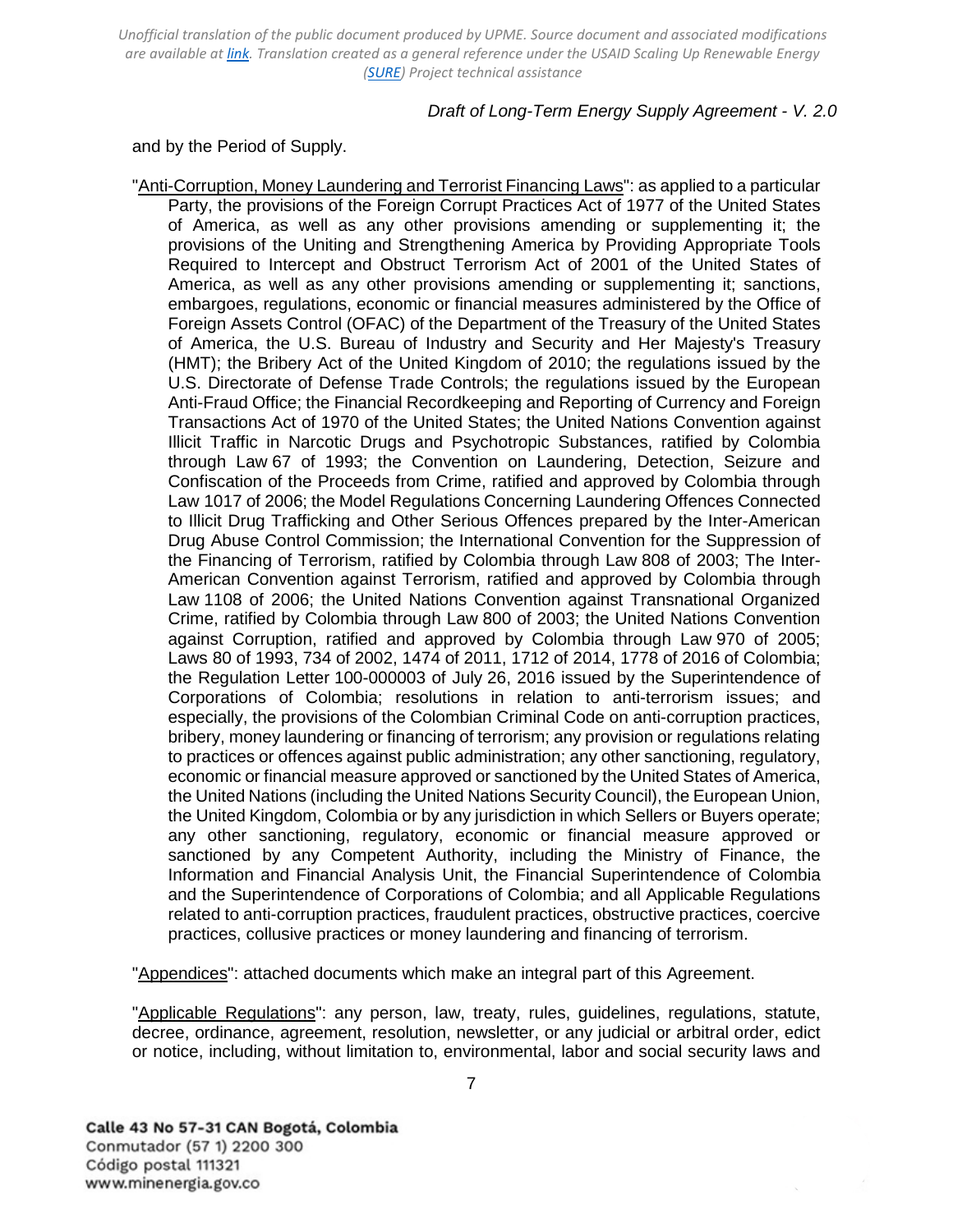### *Draft of Long-Term Energy Supply Agreement - V. 2.0*

the Anti-Corruption, Money Laundering and Terrorist Financing Laws issued by any Competent Authority from time to time.

"ASIC Settlement": the information corresponding to the hourly energy settlement in accordance with the terms and conditions established in the Applicable Regulations.

"Auction": the competitive procedure which took place on [date], where the Quantity of Energy and the Awarded Value object of this Agreement were assigned during the Period of Supply.

"Autonomous Patrimony of Business Fund": the autonomous patrimony whose constitution by the Superintendence of Public Utilities was authorized by Article 132 of Law 812 of 2003, which has been ratified by Laws 1151 of 2007, 1450 of 2011 and 1753 of 2015, and whose purpose is to guarantee the viability and continuity in the supply of public services, as well as to assure that this supply is efficient, through the support that companies require for the Possession for such effects and in accordance with the provisions of Article 2.2.9.4.2 of Decree 1082 of 2015.

"Awarded Value": the value offered by the Seller and that was awarded at the Auction for COP [*Insert Awarded Value*]/ kWh.

"Bid Bond": the guarantee given by the Parties, to guarantee the seriousness of the offer that both of them submitted at the Auction and regulated in the specific terms and conditions defined by the UPME for the Auction.

"Business Day": any day that is not Saturday, Sunday or a legal holiday in Colombia.

"Buyer": The Party to whom the Agreement was awarded at the Auction and who agrees to buy the Quantity of Energy in the terms established in this Agreement, during the Period of Supply.

"Central Dispatch": the process of planning, programming, supervision and control of the integrated operation of the National Interconnected System, in accordance with the provisions of the Applicable Regulations.

"CERE": the actual energy equivalent cost of the reliability charge defined in the Applicable Regulations.

"Change in Control": the event in which any change, direct or indirect, occurs as regards Seller's or Buyer's Control.

"Colombia": The Republic of Colombia.

"Commercial Exchange System": the set of rules and procedures established in the operation regulations that allow to define the obligations and credits of Generators, Traders and carriers for acts or contracts of energy in the stock exchange according to the central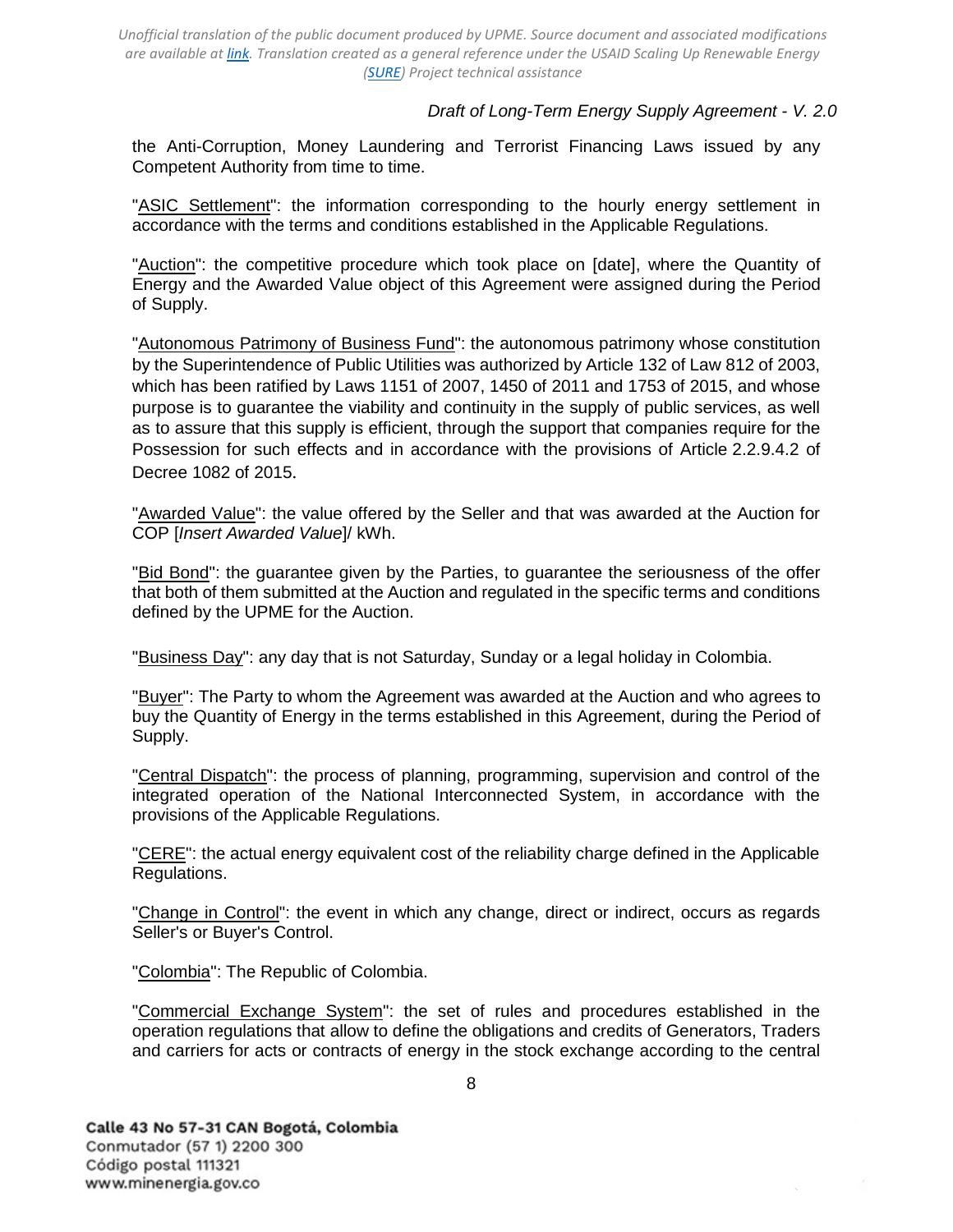## *Draft of Long-Term Energy Supply Agreement - V. 2.0*

dispatch.

"Common Day" or "Day": any day comprising twenty-four (24) hours.

"Competent Authority": any entity or body exercising executive, legislative, judicial or administrative roles, including, but not limited to, the national, departmental, municipal or district government, or governmental, administrative, fiscal, judicial body, or administrative department, central bank, commission, authority, tribunal, agency or entity belonging to the government, at the national, departmental, municipal or local level in Colombia, supranational with effect in Colombia or abroad, the latter only in relation to the OFAC lists or the Foreign Corrupt Practices Act (FCPA) issued in the United States of America. Other bodies included in this term, among others, are: (i) agencies and authorities that have authority to issue laws, decrees, resolutions, ordinances, agreements or, in general, regulations of general application and mandatory compliance, such as the Energy and Gas Regulatory Commission (CREG), the Superintendence of Public Utilities (SSPD), the Ministry of Mines and Energy (MME), and the Superintendence of Industry and Commerce (SIC); (ii) any other public or private entity, including the Mining and Energy Planning Unit (UPME), that has the authority to issue or implement such laws, decrees, resolutions, ordinances, agreements or, in general, regulations; or (iii) any authority of the jurisdictional branch of the Republic of Colombia or whoever acts in their name.

"Confidential Information": technical, commercial, industrial or financial information provided, exchanged and/or created by the Parties pursuant to this Agreement, or information that any of the Parties develops, receives or obtains with respect to this Agreement, which in any case shall be subject to strict reserve and confidentiality during the term of this Agreement and three (3) years following the Supply End Date, without prejudice to greater terms that may be established by Competent Authorities and the Regulations in force to maintain the reserve and confidentiality obligations.

"Control": the power or ability of a person or group of people to impose, directly or indirectly, decisions at the general meeting of shareholders, partners or equivalent bodies, or to appoint or remove a majority of members of the board of directors, advisors, Directors or their equivalents of a legal person; the power or ability to hold the ownership of rights that allow, directly or indirectly, to exercise the vote in respect of more than fifty percent (50%) of the shares, quotas or parts into which the corporate capital of a legal person is divided; or the power or ability of a person or group of people to direct, directly or indirectly, the administration, strategy or main policies of a legal person, whether by means of participation in the shareholder equity, by contract or otherwise. The terms "Control", "Controlling Party" or "Controlled" shall have a meaning according to the definition of Control set forth herein.

"CREG": Comisión de Regulación de Energía y Gas (Energy and Gas Regulatory Commission).

"CROM": the backup capacity to support operations in the market in accordance with the Applicable Regulations.

"Date of Subscription": the date on which the Parties sign this Agreement.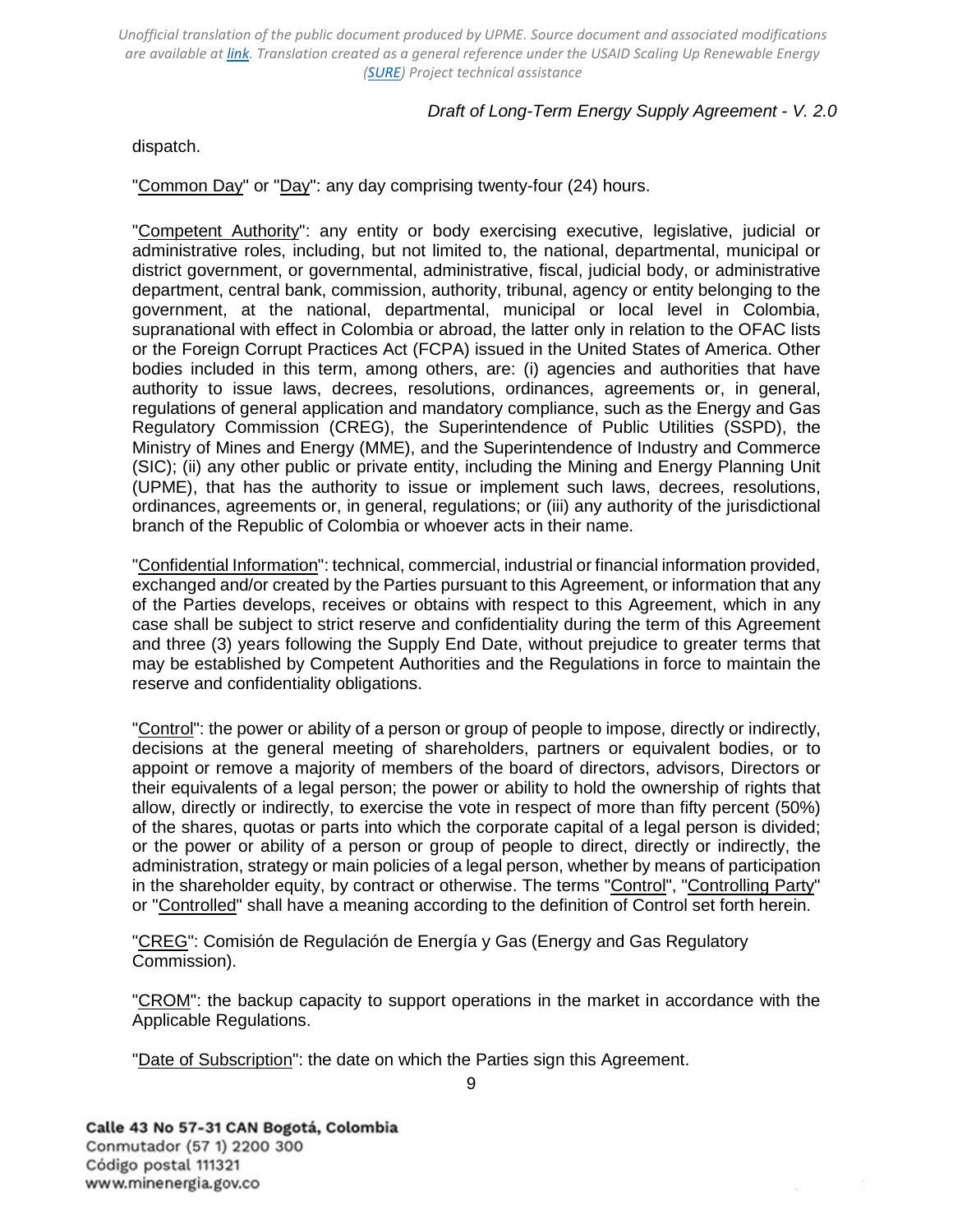### *Draft of Long-Term Energy Supply Agreement - V. 2.0*

"Directors": regarding any legal entity, members of the board or boards of directors; legal representatives; or any person who is considered to be a director pursuant to Article 22 of Law 222 of 1995 and/or Article 27 of Law 1258 of 2008 and other regulations that amend, add to or replace them.

"DTF": the interest rate certified by the Colombian Bank of the Republic or the Competent Authority acting in their name, based on the weighted average of the interest rates of certificates of deposit with a ninety (90) day term offered by the Colombian financial system as reported by the Financial Superintendence of Colombia.

"Early Termination of the Agreement": the termination of the Agreement for any of the causes set forth in CLAUSE [XVII: TERMINATION,](#page-30-1) without prejudice to other causes mentioned in other clauses of this Agreement.

"Electricity Generation Project" or "Project": the electric power plant accredited by the Seller at the Auction.

"Energy Exchange": the information system, managed by the ASIC, subject to the regulations of the Wholesale Energy Market in which Generators and Traders exchange offers and demands for energy, hour by hour, so that the ASIC executes the resulting agreements in the Energy Exchange, and settles, collects and distributes the monetary values corresponding to the Parties and carriers.

"Fee": any rate, contribution, tax, improvement contribution, right, tribute, governmental fee, lien, or charge of any kind required by any Competent Authority, whether by direct payment or by withholding or discount on payments made to or by any person with interest, fines, surcharges or any additional charges; and/or arising as a consequence of the execution, delivery, performance, registration, receipt or validity of a Guarantee or otherwise with respect to the sale and purchase of electrical energy in the Wholesale Energy Market.

"Financiers": private capital funds, national or foreign financial entities, multilateral credit entities and, in general, any person other than the Seller and their partners, that provide the Seller with the resources as debt necessary for the financing of the Project, by means of any procedure, agreement or financial instrument. Financiers may be natural persons only if financing is carried out through the placement of securities in the capital market.

"Force Majeure and Fortuitous Event": they shall be understood for all purposes of this Agreement as the occurrence of any unforeseeable event beyond the control of the Parties which cannot be resisted under the terms of Article 64 of the Colombian Civil Code, provided that such events prevent the Parties from performing their obligations of the Agreement, and when said effects are not the result of acts, omissions, fault or recklessness by any of the Parties, their employees, subcontractors or representatives.

"Generator": the legal entity that carries out the energy generation activity, registered before the ASIC.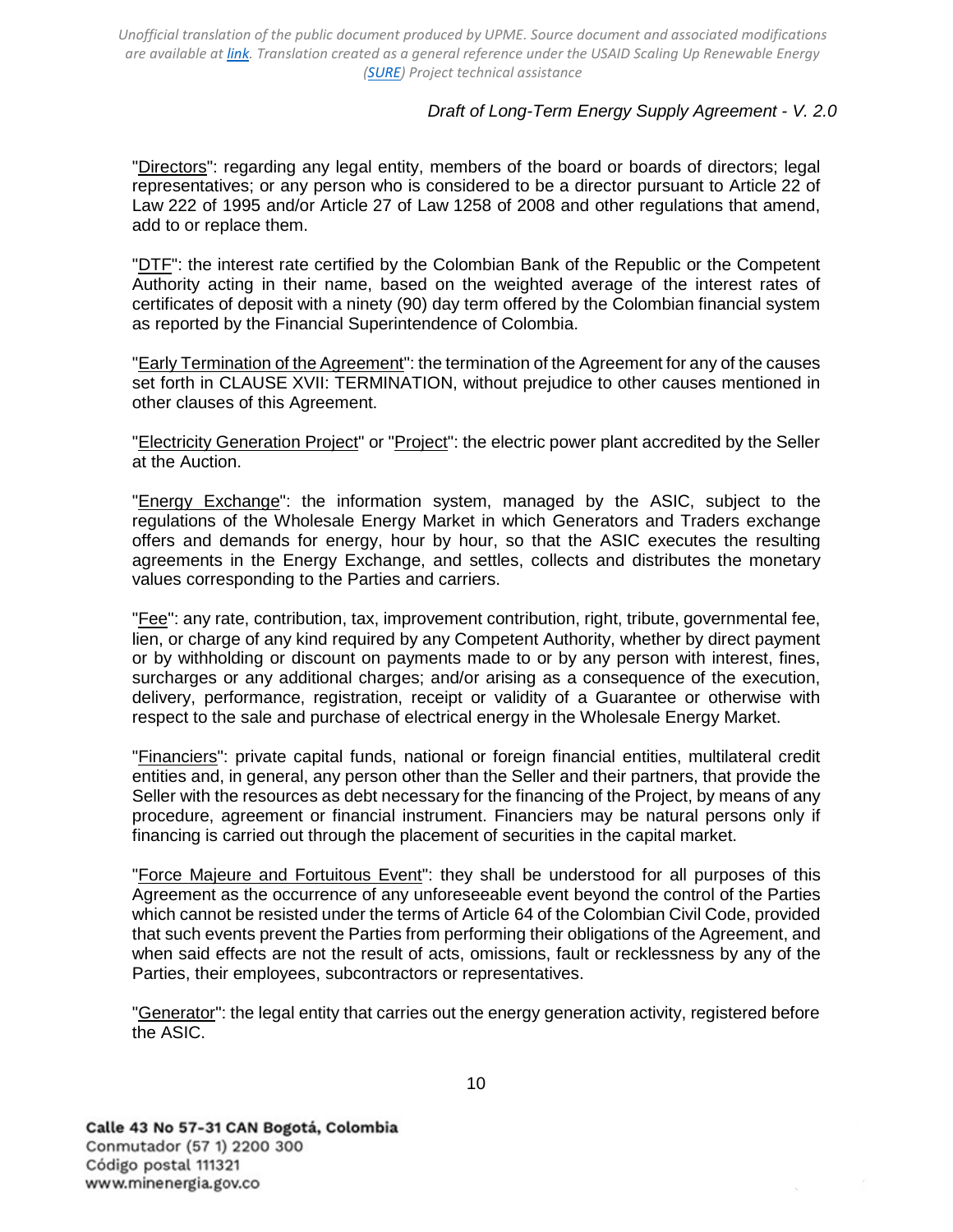### *Draft of Long-Term Energy Supply Agreement - V. 2.0*

"Guarantee": individual or joint reference to each of the Guarantees constituted under this Agreement.

"Guaranteed Obligations": the obligations mentioned in [Section 13.02](#page-26-0) [Performance](#page-26-0)  [Guarantee](#page-26-0) and [Section 13.03 Payment Guarantee,](#page-26-1) which are covered by the Guarantees referred to in [CLAUSE XIII: GUARANTEES.](#page-24-0)

"Limitation of Supply": the procedure for reducing the supply of electricity to electrical energy Traders in the Wholesale Energy Market as ordered by the ASIC, by trade or command, pursuant to the provisions of the Applicable Regulations.

"Linked": a person who is in a controlling or controlled situation regarding another person, or under the common Control of the same person.

"Party" or "Parties": any individual or joint reference to the Seller and the Buyer, as well as to any successor or assignee thereof.

"Period of Supply": a term of fifteen (15) years counted as of January 1, 2022.

"Pesos" or "COP": fiat currency and legal tender in Colombia.

"Possession": the situation in which a Party is declared in Possession by the Competent Authority for purposes of administration or settlement of the assets of such Party or any other procedure that has similar effects, all of the above in accordance with the Applicable Regulations.

"Possession by the Financier": the Financiers' right to take the Seller's position in this Agreement under the procedure and any of the methods set forth in [CLAUSE XI:](#page-21-0)  [POSSESSION](#page-21-0) [BY THE FINANCIER](#page-21-0) of the Agreement.

"Price": the value in COP per kilowatt hour [kWh] defined in [CLAUSE V: PRICE,](#page-16-0) with its respective update, which the Buyer shall pay the Seller for.

"Promissory Note": the blank security title with its respective letter of instructions that must be signed by the Parties under this Agreement.

"**Quantity of Energy**": the quantity of energy in kilowatt hour [kWh] which the Seller agrees to supply to the Buyer for each hour of the day, which was awarded at the Auction and set out in [APPENDIX 2.](#page-45-0)

"Real Beneficiary": any person or group of people who, on their own behalf or by means of an intermediary, by virtue of a contract, agreement or otherwise, has decision-making capacity with respect to the Agreement and/or the Seller and/or the Buyer, that is to say, the power or ability to vote in the election of Directors or representatives, or to direct, orient and control such vote. Spouses or permanent partners and relatives within the second degree of consanguinity, second degree of relationship and sole civil of any of the partners of the Seller and/or the Buyer shall be the same Real Beneficiary. Likewise, parent companies and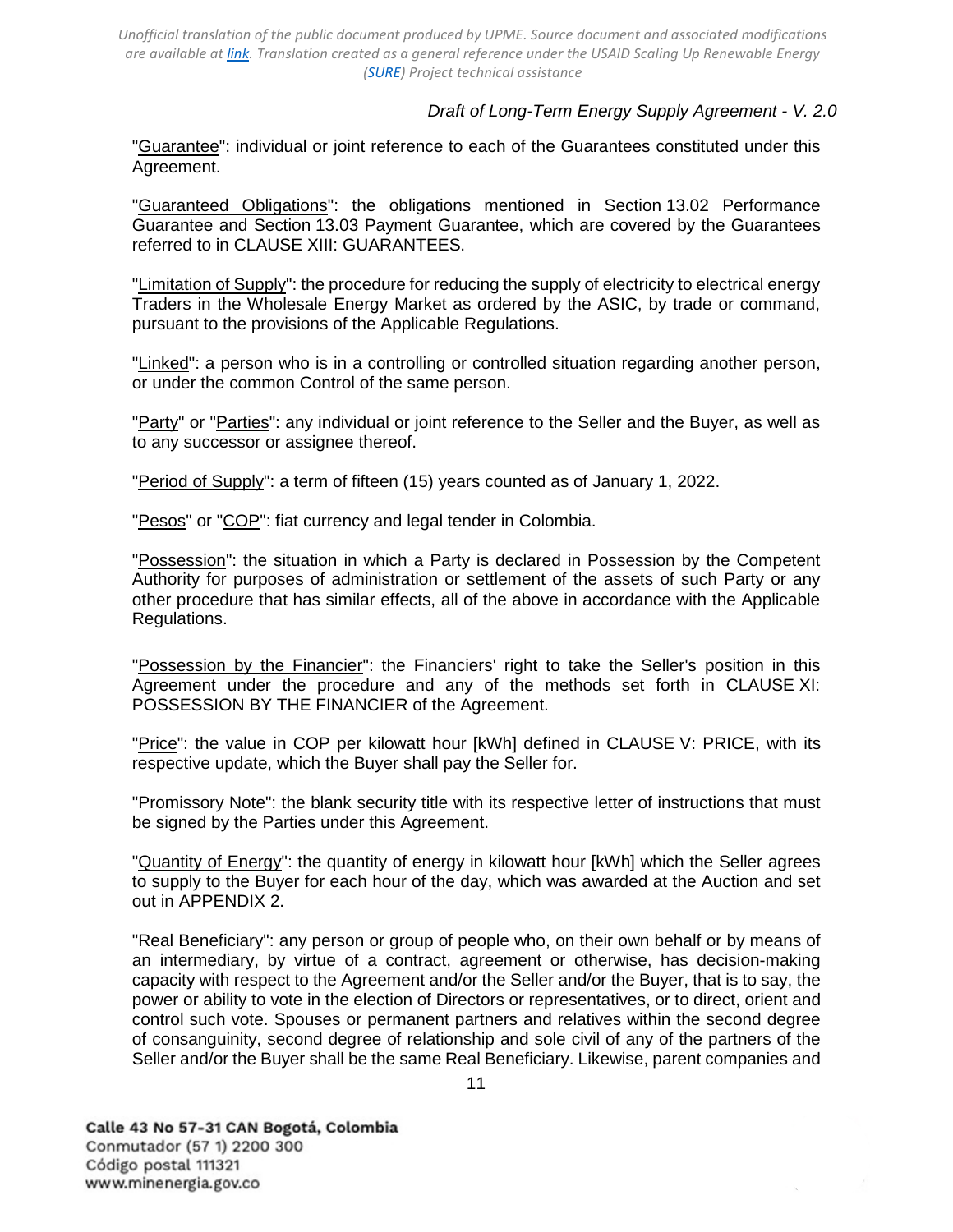### *Draft of Long-Term Energy Supply Agreement - V. 2.0*

subordinate companies of the Seller and/or the Buyer constitute the same Real Beneficiary.

"Recognized Financial Institution": a) a financial institution domiciled in Colombia, which has a long-term debt credit risk rating of "investment grade", as determined by a risk rating agency supervised by the Financial Superintendence of Colombia; or b) a foreign financial institution included in the list of foreign financial entities in Appendix No. 1 of Regulation Letter DCIN-83 of 2003 of the Colombian Bank of the Republic or included in the regulations that amend, add to or substitute it and that accredits a long-term debt rating of at least "investment grade" issued by an internationally recognized risk rating agency in accordance with what is established in the Applicable Regulations.

"Regulatory Adjustment": the promulgation or adoption of a law, decree, resolution, notice or regulations issued by a Competent Authority; any amendment of the Applicable Regulations or their application by a Competent Authority; or the issuance of any request, notice, decision or directive by a Competent Authority.

"Remedy Period": the Thirty (30) Day Period during which the Party engaged in an event of non-compliance, extraordinary termination or Early Termination may remedy such event provided that it can be remedied.

"Sanction Lists": the Specially Designated Nationals and Blocked Persons List of the U.S. Department of the Treasury; the Office of Foreign Assets Control List of the U.S. Department of the Treasury; the List of Sanctioned Firms and Individuals of the Inter-American Development Bank Group's Sanctions Committee; the World Bank Group's Listing of Ineligible Firms and Individuals; the Consolidated List of Financial Sanctions Targets of Her Majesty's Treasury; the Investment Ban List of Her Majesty's Treasury; the United Nations Security Council Consolidated List; and any list associated with people involved in money laundering, financing of terrorism, corruption, or similar issues in the United States of America, the United Nations (including the United Nations Security Council), the European Union or any present or future member state thereof, the United Kingdom of Great Britain, Northern Ireland or Colombia, and any other generally recognized list that replaces any of the foregoing.

"Sanctioned Entity": any entity included in any Sanction List which regularly resides or has been constituted, or is owned or controlled, or acts on behalf of an entity who regularly resides or is organized under the laws of a country or territory subject to the sanctions regime, otherwise subject to sanctions promulgated, administered or enforced under the sanctions regime by any member state of the United Nations, the United States of America, the European Union or any current or future member state thereof, the United Kingdom of Great Britain and Northern Ireland or Colombia or any other Competent Authority or whose owner, shareholder, associate or Real Beneficiary is or is controlled, directly or indirectly, by any entity described above.

"Seller": the Party to whom the Agreement was awarded at the Auction, and who agrees to supply the Quantity of Energy during the Period of Supply on the terms set forth in this Agreement.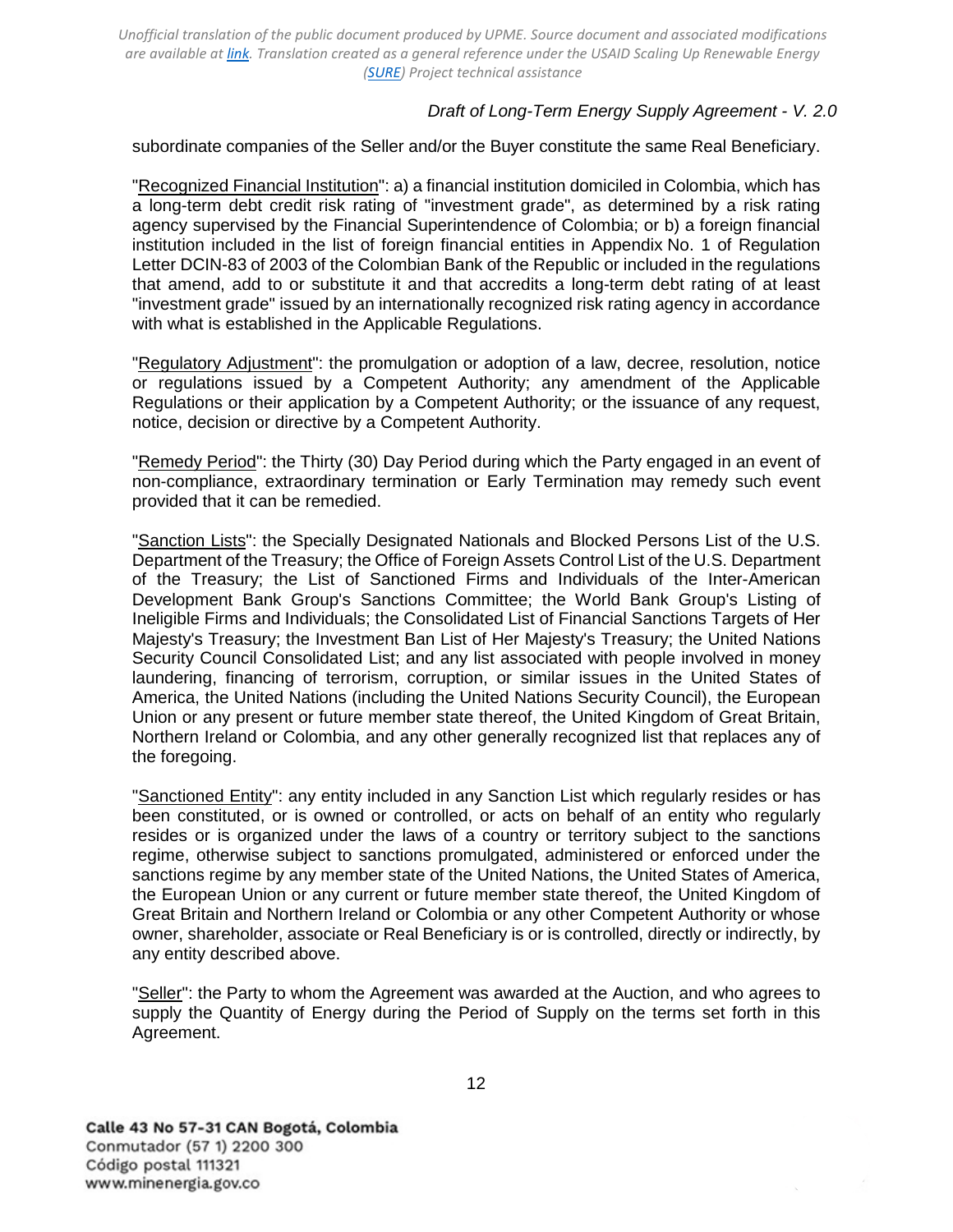### *Draft of Long-Term Energy Supply Agreement - V. 2.0*

"Special Period": the Period that begins from the date of occurrence of Third Party Events, Force Majeure or a Fortuitous Event and that elapses while the Party who claims it is unable to comply with the obligations set forth in the Agreement, provided that there is acceptance from the unaffected Party or the amiable compositeur takes a decision declaring the existence of Third Party Events, Force Majeure and a Fortuitous Event.

"Superintendence": the Superintendence of Public Utilities in charge of surveillance, inspection and control of the provision of public utilities, protection of rights and promotion of the duties of users and providers.

"Supply End Date": the date until which the Seller will supply the Quantity of Energy in favor of the Buyer. This obligation shall finish at 11:59 P.M. of said date. The Supply End Date shall be the one set forth in [APPENDIX 2](#page-45-0) of this Agreement.

"Supply Start Date": the date from which the Seller must begin to supply the Quantity of Energy in favor of the Buyer. This obligation shall begin at 00:00 A.M. of said date. The Supply Start Date shall be the one set forth in [Section](#page-14-3) [3.02 Period of Supply](#page-14-3) of this Agreement.

"Suspension of Payments": any of the following situations: (i) the statement by a Party of their inability to pay for their debts whose expiration date is equal to or less than one year; or (ii) the acceleration of two (2) or more financial obligations of said Party incurred during their activity, or that has at least two (2) enforcement lawsuits against them for the payment of obligations; in any case, the aggregate value of the obligations in question must represent not less than ten percent (10%) of the debtor's total liability; or (iii) the financial situation of such Party in which the sum of their debts is greater than the sum of their assets, valued at market prices; or (iv) the decree of repossessions or precautionary measures which jeopardizes or renders impossible the performance by such Party of their obligations under this Agreement.

"Take or Pay": the procedure for the energy supply agreement in which the Seller is firmly committed to the Buyer (by registering this Agreement before the ASIC) to deliver the Quantity of Energy to the Buyer at the Price established in this Agreement, and in which the Buyer is committed to the Seller to pay for the entire Quantity of Energy, regardless of whether it is consumed or not.

"Third Party Events": unforeseeable events that cannot be resisted by third parties, that go beyond the control of the Parties and whose effects are not the result of acts, omissions, fault or recklessness by any of the Parties, their employees, subcontractors or representatives, provided that such events prevent the fulfillment of the obligations of the Agreement. Explicitly the Parties know and agree that events produced by the Parties' employees, subcontractors or representatives are not Third Party Events.

"Trader": the agent that buys and sells electrical energy in the Wholesale Energy Market in accordance with the provisions of the Applicable Regulations, and who is registered as a Trader of electrical energy before the ASIC.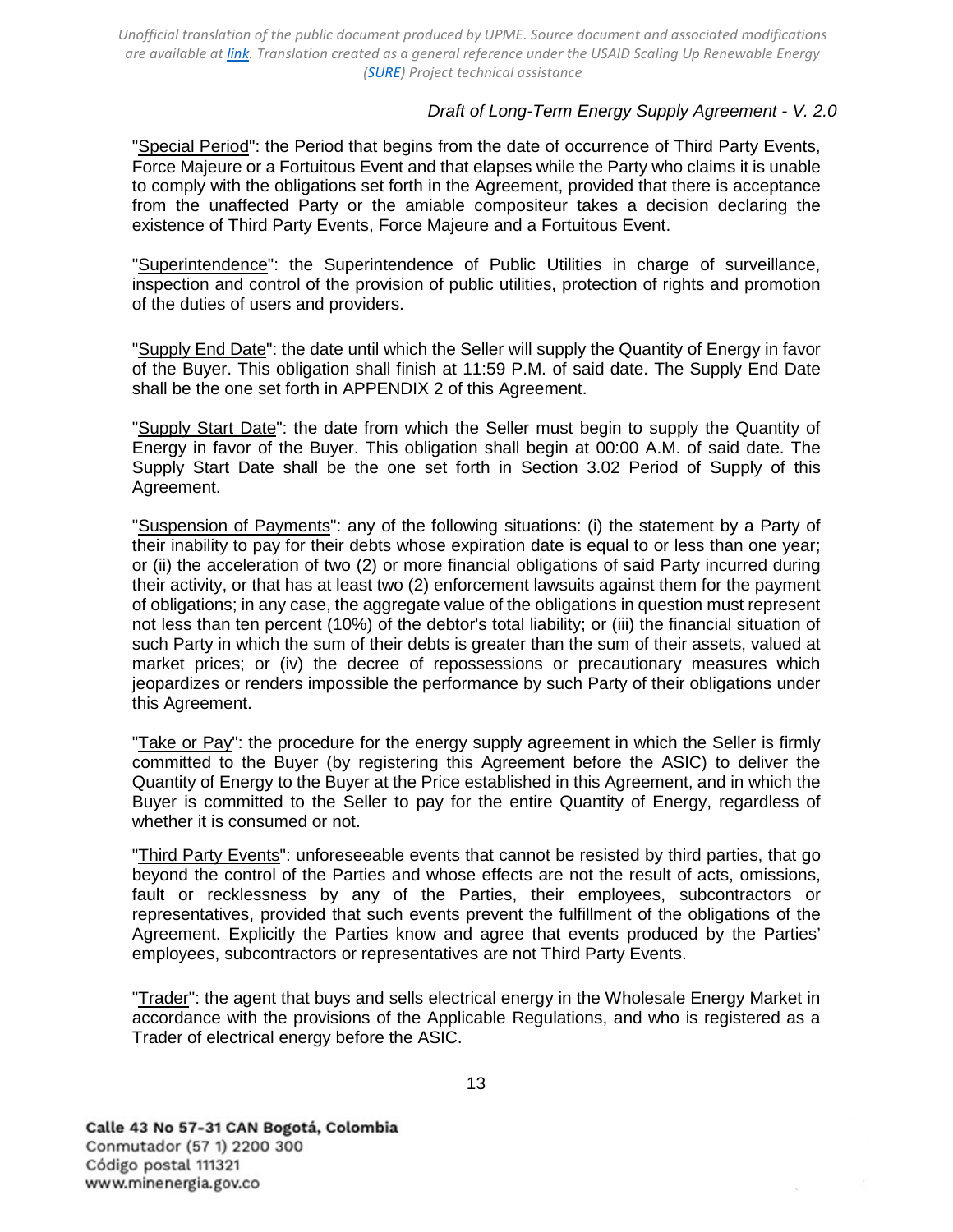## *Draft of Long-Term Energy Supply Agreement - V. 2.0*

"UPME": Unidad de Planeación Minero Energética (Mining and Energy Planning Unit), which is in charge of implementing and administering the Auction procedure.

"Wholesale Energy Market": the set of information exchange systems between Generators and Traders operating in the National Interconnected System, which allows these agents to carry out their transactions of buying and selling electricity in both the short and long term, subject to the provisions of the Applicable Regulations.

## <span id="page-13-0"></span>**Section 1.02 Interpretation.**

Except as the context of this Agreement or Applicable Regulations may require, the following rules shall be used to interpret this Agreement:

- a) The terms used with initial capital letters shall be equally applicable in the singular and plural according to the meanings given to them in [Section 1.01](#page-5-1) [Definitions;](#page-5-1)
- b) When required by the Agreement, any pronoun shall include the corresponding masculine, feminine or neutral form;
- c) "Including" shall be understood as "including without limitation to", unless the text makes it clear that it is a restricted enunciation;
- d) All references to clauses, chapters, sections, parts, paragraphs or appendices shall be construed as references to clauses, sections, numerals, parts, paragraphs or appendices of this Agreement;
- e) The titles of the clauses are included for reference and convenience, but under no circumstances shall they limit, define, or describe the scope and intent of this Agreement and they are not considered part of this Agreement;
- f) References to the Applicable Regulations include all Applicable Regulations as added, extended, consolidated, amended or replaced at any time, as well as any order, regulations, instrument or other provision made thereunder;
- g) Technical or scientific words not expressly defined in this Agreement shall have the meanings corresponding to them according to the respective technique or science, and other words shall be understood in their natural and obvious sense, according to the general use thereof;
- h) All accounting terms not specifically defined in this Agreement shall be interpreted in accordance with generally accepted accounting principles and the Applicable Regulations to each of the Parties, as the case may be; and
- i) References to any statement made by any person, "to the best of their knowledge and belief", shall be construed as the best of the knowledge and belief of a Director after diligent inquiry.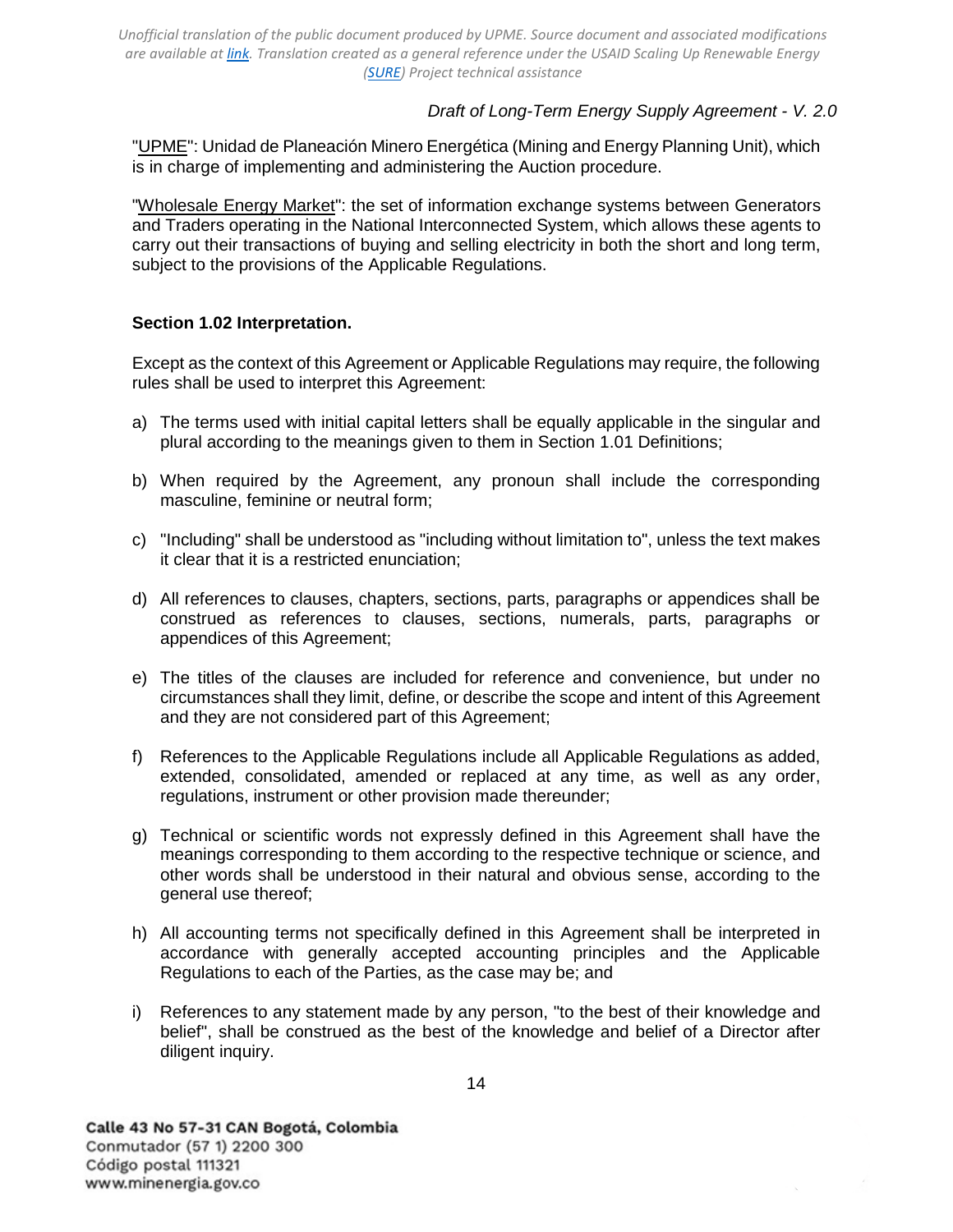## *Draft of Long-Term Energy Supply Agreement - V. 2.0*

# **CLAUSE II: OBJECT**

<span id="page-14-0"></span>By means of this Agreement, the Seller agrees to supply to the Buyer the Quantity of Energy during the Period of Supply, which shall be paid by the Buyer at the Price established in [CLAUSE V: PRICE,](#page-16-0) as Take or Pay, all the foregoing in accordance with the provisions of [APPENDIX 2.](#page-45-0)

## **CLAUSE III: TERM AND PERIOD OF SUPPLY**

#### <span id="page-14-2"></span><span id="page-14-1"></span>**Section 3.01 Term**

This Agreement will take effect from the date in which it is signed by both Parties and its validity will end when both Parties have fulfilled all the obligations that they assume under this Agreement, unless it is terminated early in accordance with what is established in [CLAUSE XVII: TERMINATION,](#page-30-1) in which case its validity will end once both Parties have fulfilled all the obligations that they assume in case of Early Termination of the Agreement.

### <span id="page-14-3"></span>**Section 3.02 Period of Supply**

The Quantity of Energy shall be supplied by the Seller for a Period of fifteen (15) years, starting on January 1, 2022, under the terms and conditions of this Agreement.

## **CLAUSE IV: OBLIGATIONS OF THE PARTIES**

<span id="page-14-4"></span>Without prejudice to the other obligations set forth in this Agreement, the following are obligations of the Parties:

#### <span id="page-14-5"></span>**Section 4.01 Obligations of the Seller**

- a) To supply the Buyer with the Quantity of Energy during the Period of Supply, in accordance with the provisions of [APPENDIX 2.](#page-45-0)
- b) To constitute, keep in force and, if applicable, replace the Performance Guarantee in accordance with the terms of [Section 13.02 Performance Guarantee](#page-26-0) and to assume all expenses and costs generated by the fact of constituting it.
- c) To comply with the Applicable Regulations.
- d) To register as an agent of the Wholesale Energy Market as established by the Applicable Regulations and within a term of thirty (30) Days following the signing of this Agreement.
- e) To inform the CREG and the Superintendence of the beginning of their activities in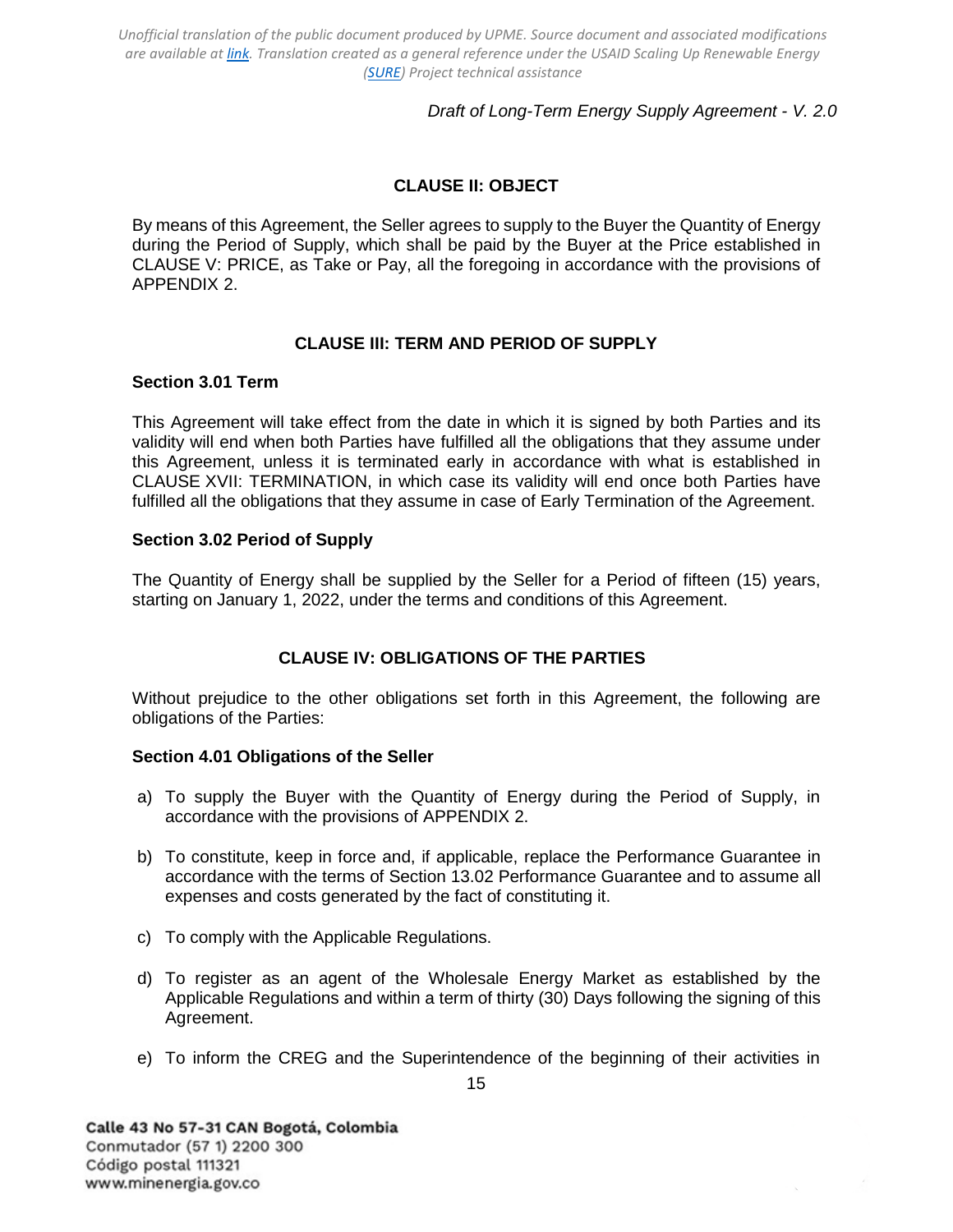## *Draft of Long-Term Energy Supply Agreement - V. 2.0*

accordance with the Applicable Regulations.

- f) To register the Agreement before the ASIC in accordance with the Applicable Regulations, and in case the registration is rejected due to causes attributable to the Seller, to remedy said causes if necessary in accordance with [CLAUSE VIII:](#page-18-2) [AGREEMENT REGISTRATION.](#page-18-2)
- g) To notify the Buyer in the event that, after signing this Agreement, the Seller is involved in any of the cases set forth in the Applicable Regulations for Possession. The notification referred to in this paragraph must be made within ten (10) Business Days following the notification received by the Seller on the beginning of the Possession.
- h) To comply with all requirements and obligations set forth in the Applicable Regulations before the agents of the Wholesale Energy Market during the term of this Agreement.
- i) To be subject to the Applicable Regulations for the settlement of the transactions of the ASIC.

### <span id="page-15-0"></span>**Section 4.02 Obligations of the Buyer**

- a) To monthly pay for the Quantity of Energy in each Billing Period, at the Price set forth in [Section 5.01 Price,](#page-16-1) whether or not the Buyer has consumed it.
- b) To constitute, keep in force and, if applicable, replace the Payment Guarantee in accordance with the terms of [Section 13.03 Payment Guarantee](#page-26-1) and to assume all expenses and costs generated by the fact of constituting it.
- c) To comply with the Applicable Regulations.
- d) To keep in force the record as an agent of the Wholesale Energy Market under the terms established by the Applicable Regulations.
- e) To inform the CREG and the Superintendence of the beginning of their activities in accordance with the Applicable Regulations.
- f) To register the Agreement before the ASIC in accordance with the Applicable Regulations, and in case the registration is rejected due to causes attributable to the Buyer, to remedy said causes if necessary in accordance with [CLAUSE VIII:](#page-18-2) [AGREEMENT REGISTRATION.](#page-18-2)
- g) To notify the Seller in the event that, after signing this Agreement, the Buyer is involved in any of the cases set forth in the Applicable Regulations for Possession. The notification referred to in this paragraph must be made within ten (10) Business Days following the notification received by the Buyer on the beginning of the Possession.
- h) To comply with all requirements and obligations set forth in the Applicable Regulations before the agents of the Wholesale Energy Market during the Term of this Agreement.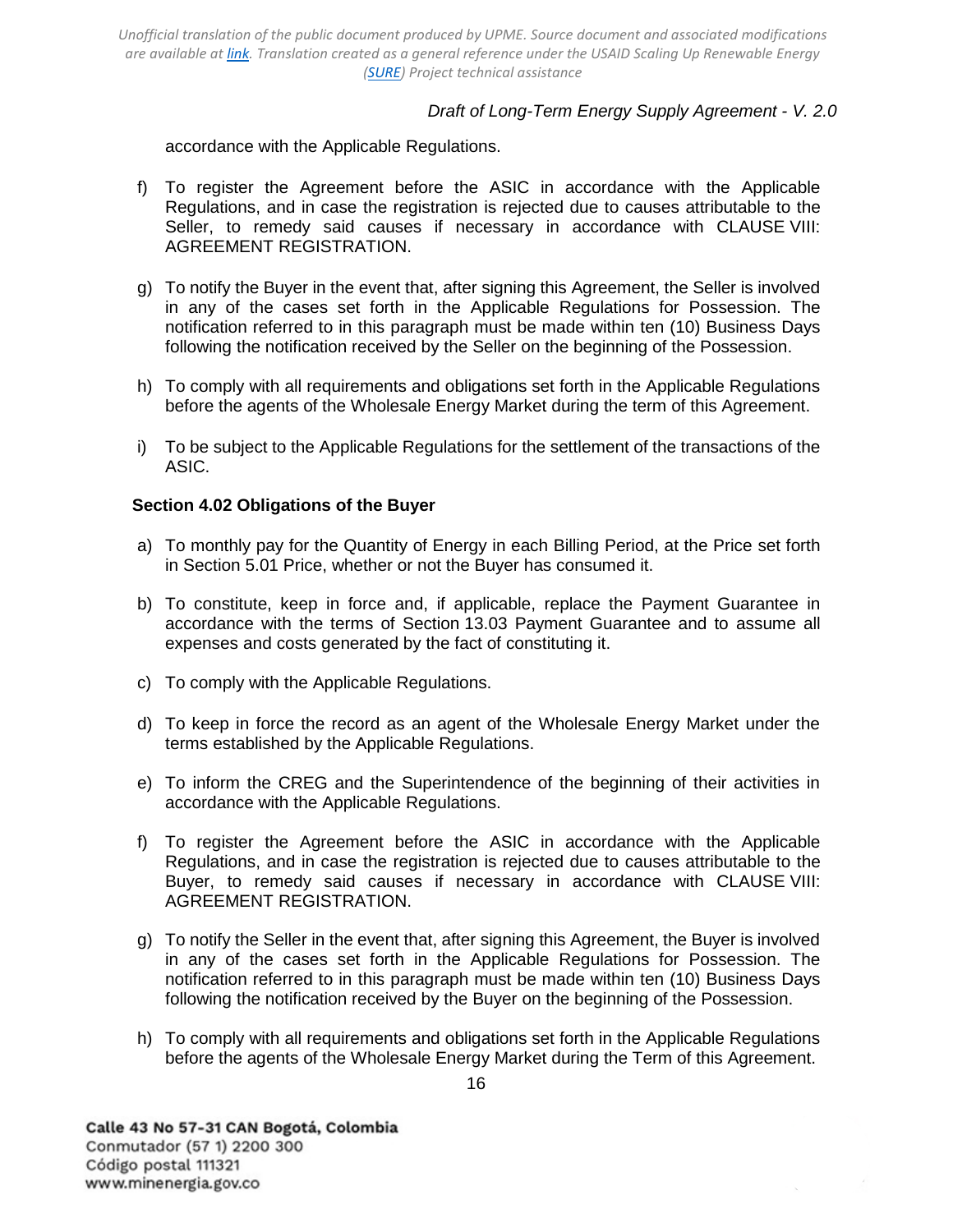# *Draft of Long-Term Energy Supply Agreement - V. 2.0*

i) To be subject to the Applicable Regulations for the settlement of the transactions of the ASIC.

## **CLAUSE V: PRICE**

### <span id="page-16-1"></span><span id="page-16-0"></span>**Section 5.01 Price**

During the term of this Agreement, the Price shall be the Awarded Value in COP/kWh, for each hour of the day, plus the value of the CERE component which is calculated according to the Applicable Regulations. The foregoing is set forth in [APPENDIX 2](#page-45-0) of this Agreement.

The obligations and contributions of the Wholesale Energy Market that have not been included in the Awarded Value shall be paid by the Seller.

### <span id="page-16-2"></span>**Section 5.02 Price Update**

The Price shall be updated monthly considering the variables set forth in [APPENDIX 3](#page-47-0) of this Agreement.

## **CLAUSE VI: INVOICING, PAYMENT AND LATE PAYMENT**

### <span id="page-16-4"></span><span id="page-16-3"></span>**Section 6.01 Invoicing and Payment Method**

For the collection of the Quantity of Energy supplied by the Seller to the Buyer, the Seller will send a monthly invoice to the Buyer in the following terms:

- a) The Seller shall issue the invoice in favor of the Buyer within the fifteen (15) first Days following the end of the month object of the invoice, in accordance with the last official information issued by the ASIC and the provisions of the Applicable Regulations.
- b) The invoice will be sent to the Buyer to the notification address stated in [Section 21.08](#page-40-3)  [Notifications,](#page-40-3) within the same term foreseen in paragraph a) above.
- c) The Buyer shall pay the invoice within fifteen (15) Days following receipt of the invoice, notwithstanding any discrepancy in relation to the invoice, for which the provisions of [Section 6.02 Discrepancies in Invoices](#page-17-0) shall apply.

In any case, if the due date for payment of the Invoice by the Buyer is not a business day, the period shall be extended to the next Business Day.

d) The Buyer shall pay the invoice to the Seller into the bank account or accounts provided by the Seller. The Seller may modify, with the submission of each invoice, the bank account to which payment is to be made. These modifications must be included in a separate document addressed to the Buyer, attaching the supporting documents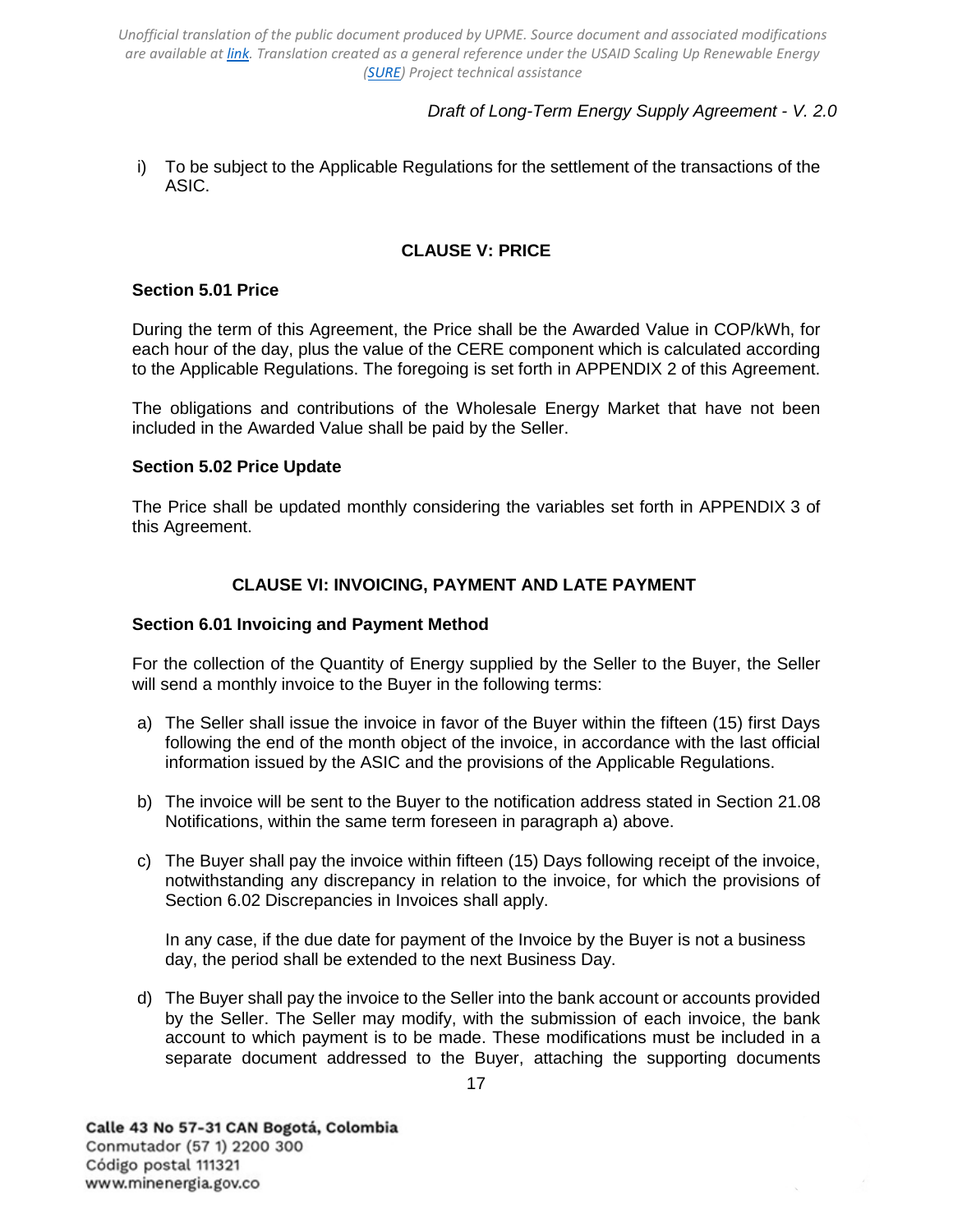## *Draft of Long-Term Energy Supply Agreement - V. 2.0*

required by the Buyer and a statement signed by the account holder stating that they are subject to the statement contained in paragraph i) of [Section 9.01 Statements by](#page-18-4)  [the Seller](#page-18-4) and that they assume the obligations and consequences listed in [Section 21.04 Prevention and](#page-38-1) [Control of Money Laundering and Terrorist Financing.](#page-38-1)

### <span id="page-17-0"></span>**Section 6.02 Discrepancies in Invoices**

In the event of errors or discrepancies regarding the value of the invoice or any of its respective concepts, the Buyer shall be obliged to notify the Seller in writing using glosses, which shall be appropriate when there are arithmetic errors, incorrect fees, incorrect due date or different collection of concepts from those agreed upon. The Buyer shall be obliged to pay the Seller for the value of the invoice in accordance with [Section 6.01 Invoicing and](#page-16-4)  [Payment](#page-16-4) [Method,](#page-16-4) excluding the glossed item. The Buyer shall have a term of three (3) Business Days from the date of receipt of the Invoice to state in writing to the Seller the reasons for their non-conformity, which period must be stated in the body of the invoice. Likewise, the Seller shall have three (3) Business Days from the receipt of the gloss to solve it, stating in detail the reasons that give room to the solution.

If the gloss is solved in favor of the Buyer, the Seller shall immediately issue a new invoice for the item glossed and with the other corrections requested, with a term for payment equal to that of the initial invoice. This situation will not generate any type of surcharge or additional amount for the Buyer.

If the gloss is solved in favor of the Seller, the Buyer shall pay for the glossed item plus interest thereon calculated at an annual rate equivalent to the DTF plus five percent (5%) from the original due date until the effective date of payment of the glossed item. The glossed item shall be paid together with the invoice of the immediately following month in the terms set forth in [Section 6.01 Invoicing and Payment Method.](#page-16-4)

If the Parties do not reach an agreement within the following thirty (30) Days, counted from the date on which the existence of the difference or claim on the disputed item is established, they may resort to the procedure set forth in [Section 20.03](#page-36-0) [Amiable Composition](#page-36-0) and [Section 20.04 Arbitration.](#page-37-0)

#### <span id="page-17-1"></span>**Section 6.03 Adjustment of the ASIC**

In the event that the adjustment by the ASIC modifies the CERE component, the Seller shall prepare and submit adjustment notes in the immediately following month in which the adjustment is published. Payments or credits corresponding to these adjustments will be included in the invoicing process immediately following receipt of the document by the Buyer. All adjustment by the ASIC shall be made in accordance with the Applicable Regulations.

#### <span id="page-17-2"></span>**Section 6.04 Late Payment**

In the event of failure to make the payments set forth in this clause, the Buyer shall accept and pay, on the total balance of principal in arrears, default interest at the maximum interest rate allowed by the Applicable Regulations. Such default interest shall be calculated on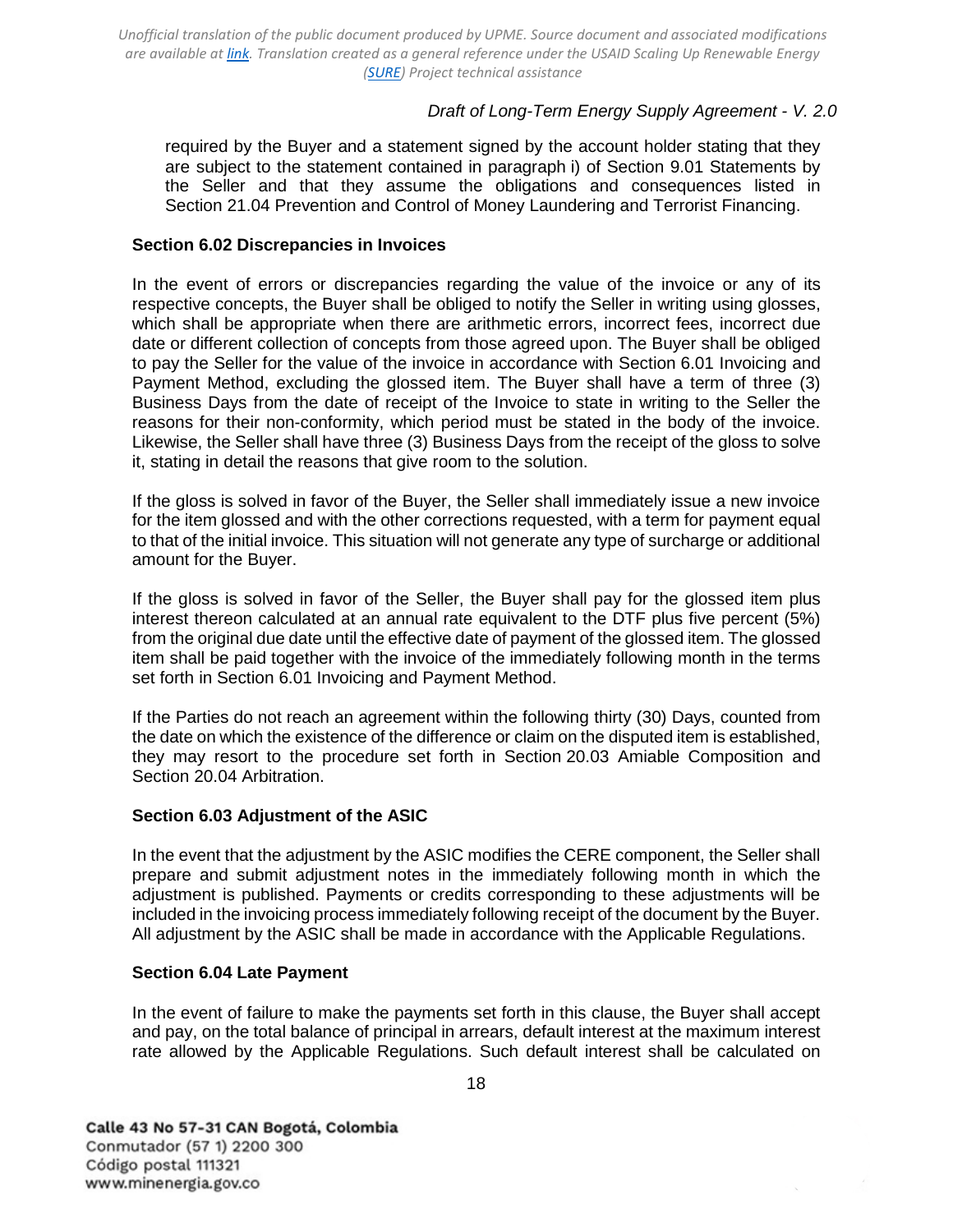## *Draft of Long-Term Energy Supply Agreement - V. 2.0*

unpaid amounts and shall be computed per Day from the following Day after the due date of the agreed period for payment of the invoice until the date on which payment is made by the Buyer.

### <span id="page-18-0"></span>**Section 6.05 Discounts and Withholdings**

Buyer shall not discount or withhold any amount on invoices except as provided in this Agreement and Applicable Regulations.

### **CLAUSE VII: TRANSACTION INFORMATION**

<span id="page-18-1"></span>This Agreement shall be settled in the Energy Exchange. For these purposes, the ASIC will publish for each of the Parties the information that will allow them to make the corresponding invoicing, in accordance with the terms and conditions established in the Applicable Regulations.

The claims established in the Applicable Regulations shall proceed against the settlements made by the ASIC. Differences that arise because of the settlement made by the ASIC do not suspend the payment obligations to be paid by the Buyer or the supply obligations by the Seller.

### **CLAUSE VIII: AGREEMENT REGISTRATION**

<span id="page-18-2"></span>Not less than ninety (90) Days prior to the Supply Start Date, either Party shall file a request for registration of the Agreement before the ASIC in accordance with the Applicable Regulations.

In case the registration is rejected by the ASIC for causes attributable to any of the Parties and contained in the Applicable Regulations, the Party to which the cause is attributable shall remedy it within a term not greater than thirty (30) Days, counted from the communication issued by the ASIC indicating the rejection of the registration. If the Agreement cannot be registered before the ASIC within such term, the Party to which the cause of rejection of the registration was not attributable may request the Early Termination with the effects applicable to it in accordance with the provisions of this Agreement.

By signing this Agreement, the Parties agree to report before the ASIC any news, change or situation that may have an effect thereon, which refers to, but is not limited to, a cession, Early Termination, discontinuation, Third Party Events, Force Majeure and Fortuitous Event, Change in Control, Possession by the Financier, Possession and other obligations in accordance with the provisions of the Applicable Regulations.

## **CLAUSE IX: STATEMENTS BY THE PARTIES**

#### <span id="page-18-4"></span><span id="page-18-3"></span>**Section 9.01 Statements by the Seller**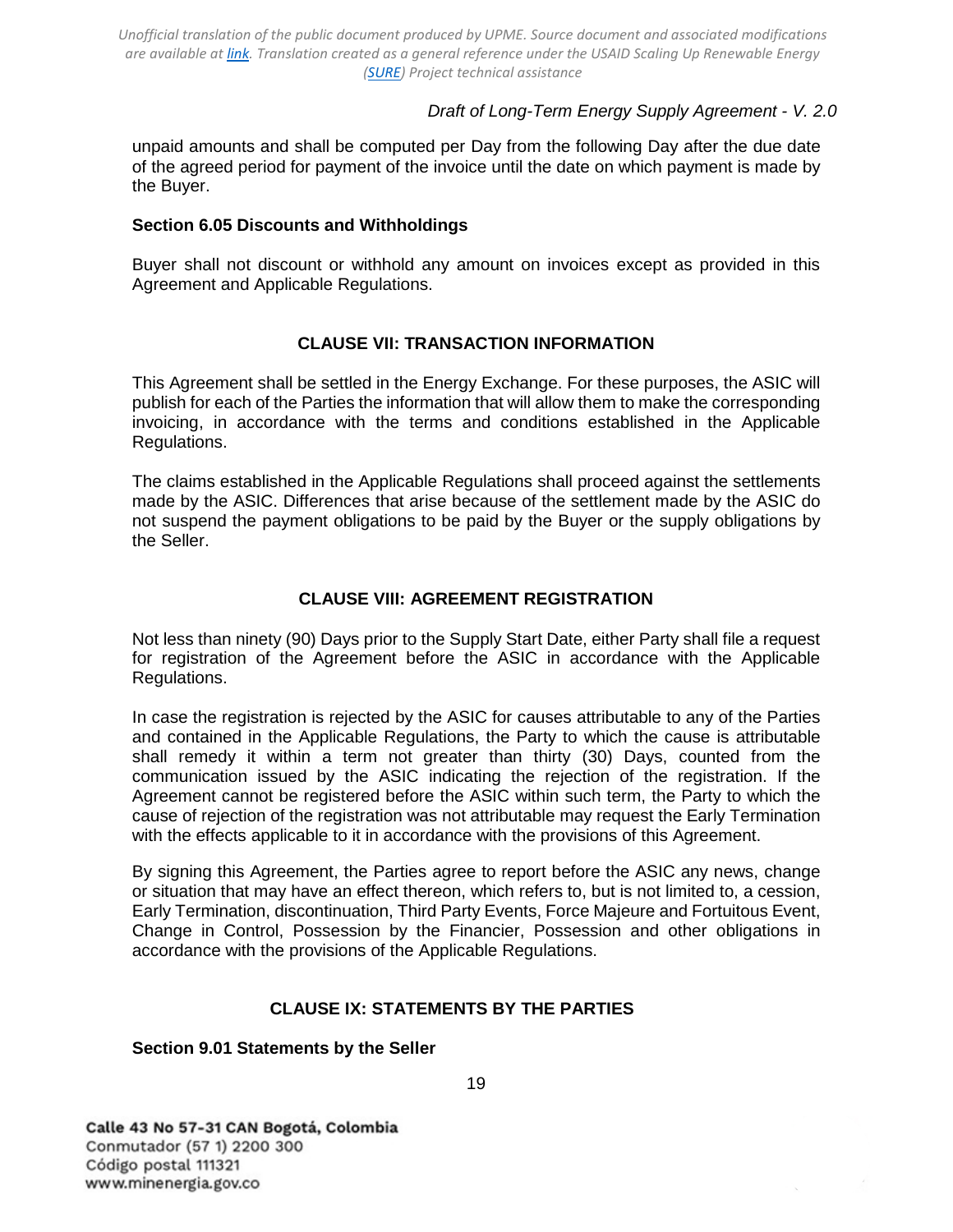*Draft of Long-Term Energy Supply Agreement - V. 2.0*

By signing the Agreement, Seller represents and warrants to Buyer the following:

- a) They are a duly incorporated company, a public utilities company in accordance with the Applicable Regulations whose object includes generation of electrical energy.
- b) They are not involved in one or more causes of Suspension of Payment.
- c) They have all the corporate authorizations to enter into and comply with the Agreement.
- d) The execution of the Agreement shall not constitute a breach or violation of other agreements, their statutes or Applicable Regulations.
- e) The obligations of the Agreement are valid, binding, effective, enforceable and executable.
- f) There are no disputes, lawsuits or ongoing investigations that may affect the Agreement in any way.
- g) They have obtained all information and advice deemed necessary, appropriate and sufficient for the purpose of entering into and executing the Agreement.
- h) They are not involved in any of the incapacities and incompatibilities set forth in the National Constitution and in the Applicable Regulations for the execution of this Agreement.
- i) Neither the Seller, nor their Linked Parties, shareholders, associates, Real Beneficiaries, controlling parties nor Directors have been sanctioned for violation of Anti-Corruption Laws, Money Laundering and Financing of Terrorism. In the event that one of the Parties is a company listed on a public securities market, this provision shall only apply with respect to their shareholders, associates and Real Beneficiaries, for the portion of their capital that is not listed in such market.

#### <span id="page-19-0"></span>**Section 9.02 Statements by the Buyer**

By signing the Agreement, Buyer represents and warrants to Seller the following:

- a) They are a duly incorporated company, it is a public utilities company in accordance with the Applicable Regulations whose object includes commercialization of electrical energy.
- b) They are not involved in one or more causes of Suspension of Payment.
- c) They have all the corporate authorizations to enter into and comply with the Agreement.
- d) The execution of the Agreement shall not constitute a breach or violation of other agreements, their statutes or Applicable Regulations.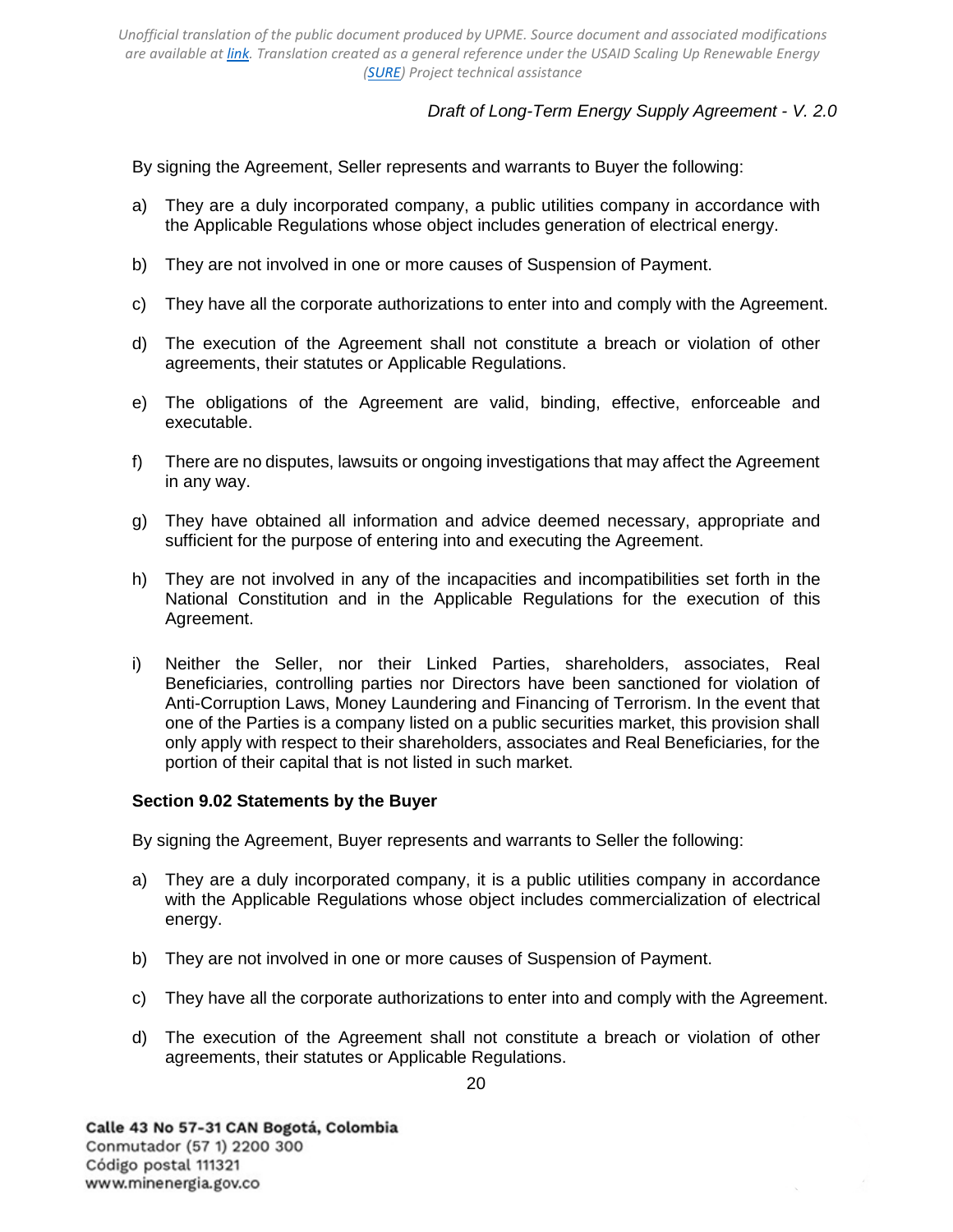*Draft of Long-Term Energy Supply Agreement - V. 2.0*

- e) The obligations of the Agreement are valid, binding, effective, enforceable and executable.
- f) There are no disputes, lawsuits or ongoing investigations that may affect the Agreement in any way.
- g) They have obtained all information and advice deemed necessary, appropriate and sufficient for the purpose of entering into and executing the Agreement.
- h) They are not involved in any of the incapacities and incompatibilities set forth in the National Constitution and in the Applicable Regulations for the execution of this Agreement.
- i) Neither the Buyer, nor their Linked Parties, shareholders, associates, Real Beneficiaries, controlling parties nor Directors have been sanctioned for violation of Anti-Corruption Laws, Money Laundering and Financing of Terrorism. In the event that one of the Parties is a company listed on a public securities market, this provision shall only apply with respect to their shareholders, associates and Real Beneficiaries, for the portion of their capital that is not listed in such market.

## **CLAUSE X: CHANGE IN CONTROL**

<span id="page-20-0"></span>In the event that one of the Parties considers to change one or more corporate movements leading to a Change in Control, the Parties shall follow the following procedure:

- a) The interested Party shall notify the other Party of their intention to make the Change in Control prior to its formalization, stating at least who the new people who will exercise control are, their identification card numbers and how they will exercise said control, including percentages when applicable.
- b) In the event that the Party interested in the Change in Control is the Seller, they shall attach the notification set forth in paragraph a) above together with the authorization signed by the Financiers in which they grant the approval on the operation resulting in the Change in Control, when applicable.
- c) The other Party shall have a term of ten (10) Days counted from the receipt of the notification set forth in paragraph a) above, in which they may only oppose the Change in Control under any of the following grounds duly motivated and supported:
	- i. The new people who will exercise control are Sanctioned People or do not comply with the parameters set forth in [Section 21.04 Prevention and](#page-38-1) [Control of](#page-38-1)  [Money Laundering and Terrorist Financing.](#page-38-1)
	- ii. The Guarantees of the Agreement are not kept in the terms required therein due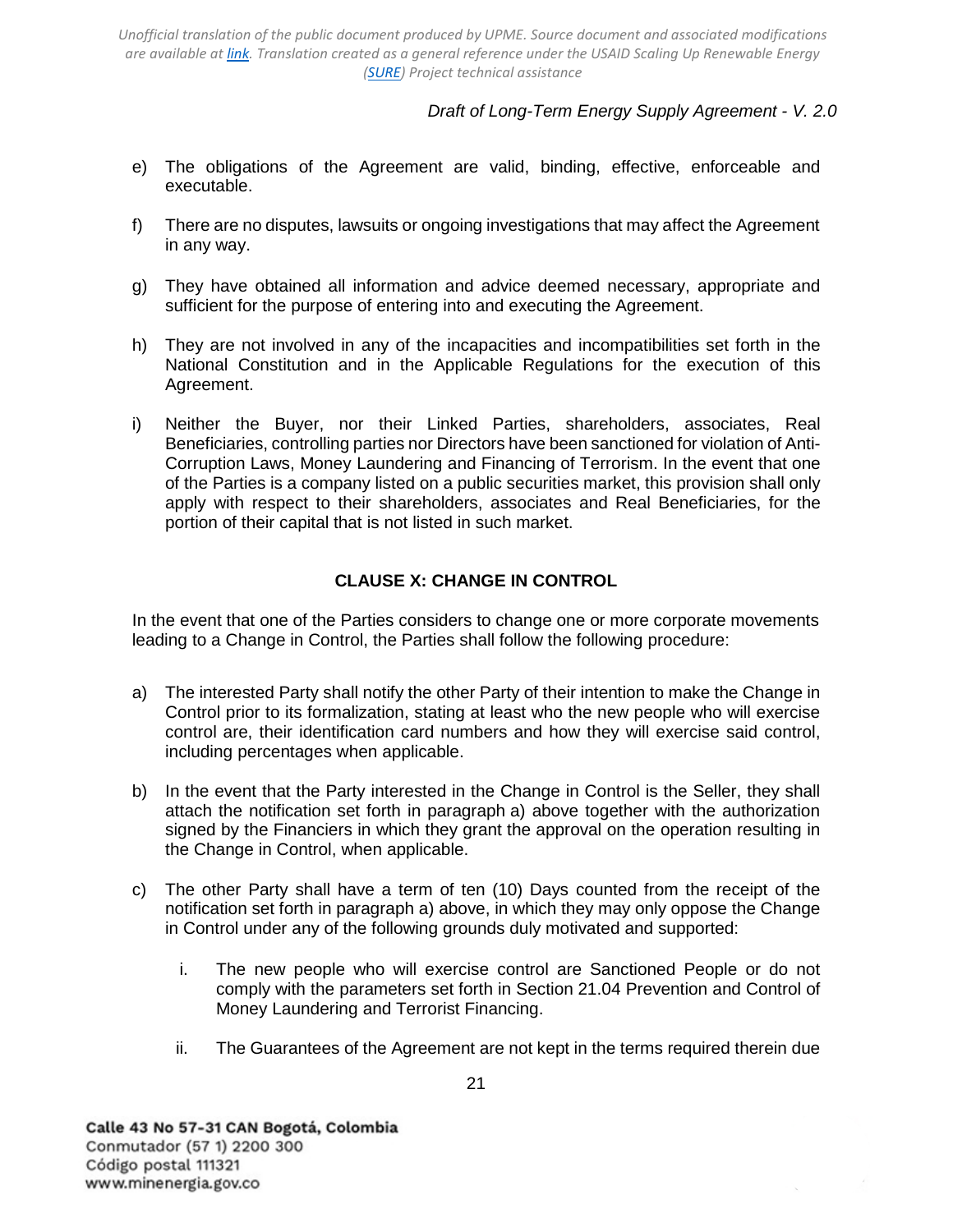## *Draft of Long-Term Energy Supply Agreement - V. 2.0*

to the Change in Control.

- d) In case of opposition of the other Party due to any of the beforementioned causes, the Change in Control may not be carried out by the interested Party.
- e) The Party interested in the Change in Control may resort to the amiable compositeur following the rules for such purpose set forth in [Section 20.03 Amiable Composition,](#page-36-0) if at the expiration of the term set forth in paragraph c) above, the other Party has not expressed themselves, or if the Party has expressed themselves within the term, but they do not appeal to any of the causes mentioned therein with due motivation and support.
- f) Under no circumstances shall the Change in Control imply any modification in the terms and conditions of the Agreement.

# **CLAUSE XI: POSSESSION BY THE FINANCIER**

## <span id="page-21-1"></span><span id="page-21-0"></span>**Section 11.01 Right to Possession by the Financier**

The Possession by the Financier may only be exercised by Financiers that are registered in [APPENDIX 4,](#page-48-0) which must be completed by the Seller, or Financiers within a maximum term of six (6) months as of the signing of the Agreement. If the Seller or Financiers do not complete [APPENDIX 4](#page-48-0) within the term herein provided and the Buyer is not notified to that effect, it shall be understood that Financiers do not take the rights described in this clause.

When there are several Financiers, the rights granted to them in the Agreement shall be exercised respecting majorities and other conditions that said Financiers have established in an agreement between them. In the absence of such an agreement, said rights may only be exercised with the unanimous approval of all Financiers. In the absence of the corresponding approval, the right to take Possession by the Financier may not be exercised.

Financiers shall have the right to take possession of the Seller when one of the following situations occurs:

- a) The Seller fails to comply with the payment obligations as established in the credit documents signed with the Financiers.
- b) Any of the causes for termination of the Agreement attributable to the Seller occurs and the procedure contained in [Section 17.03 Remedy Period](#page-32-0) has been carried out when applicable.

## <span id="page-21-2"></span>**Section 11.02 Methods for Possession by the Financier**

The Financier may take Possession in any of the following ways, none of which shall imply any modification in the terms and conditions of the Agreement: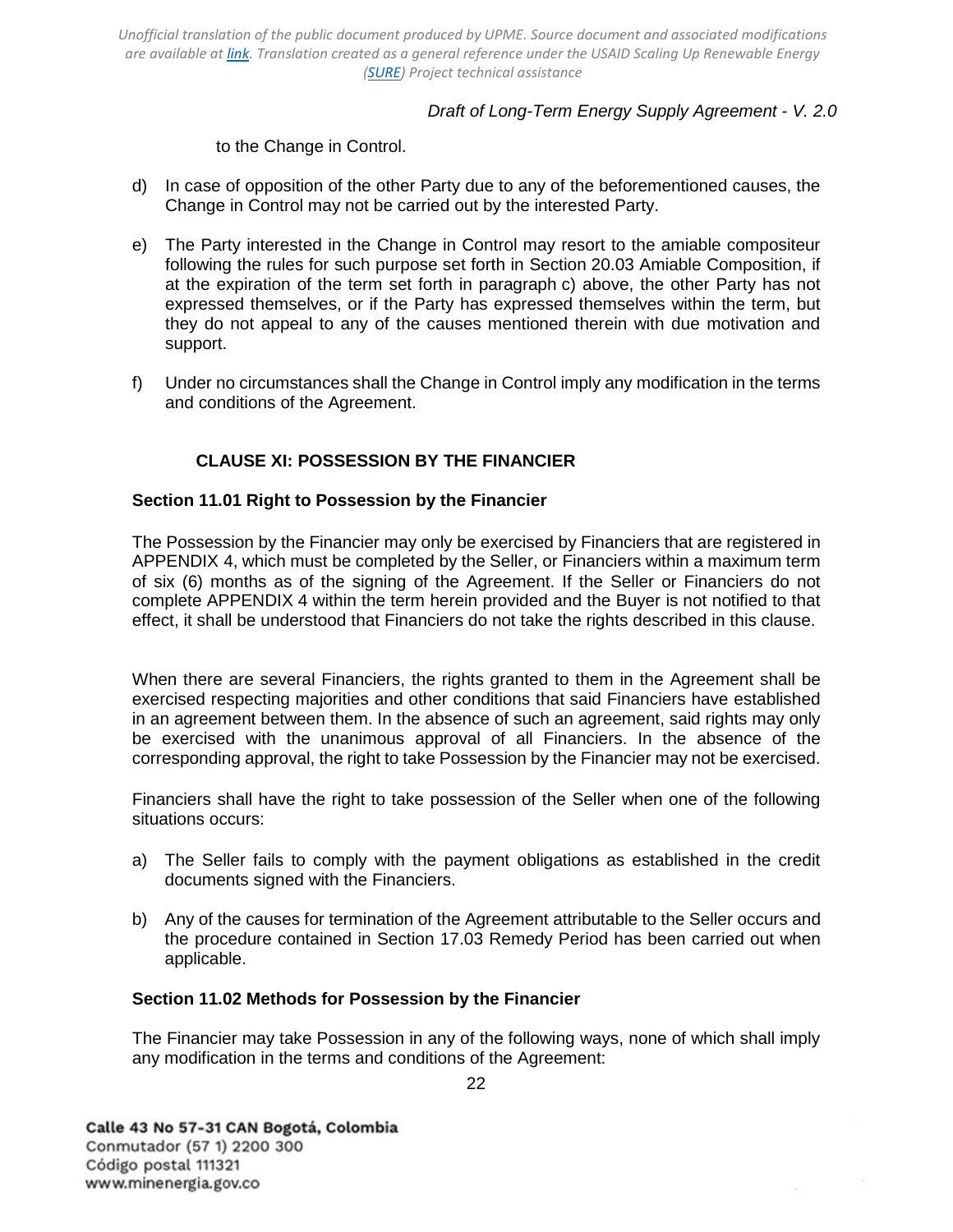# *Draft of Long-Term Energy Supply Agreement - V. 2.0*

- a) By sending a notice to the Buyer announcing the cession of the Seller's position in the Agreement to the person designated in writing by the Financiers.
- b) By sending a notice to the Buyer announcing the modification of the Seller's shareholder structure, either directly because of Financiers' purchase or indirectly because of the purchase made by a person designated by the Financiers. In both cases, the Financiers must send to the Buyer a certification signed by the Seller's auditor or whoever is acting as auditor, stating the new shareholder structure of the Seller and evidencing that the Seller's initial shareholders, associates or Real Beneficiaries do not have any participation in the Seller's new shareholders, associates or Real Beneficiaries. In addition, new shareholders or associates of the Seller must attach a sworn statement that the Seller's initial shareholders are not Real Beneficiaries of the new shareholders.

The terms and conditions of the purchase of shares or the cession of the Agreement as agreed upon by the Financiers with the Seller or with the Seller's initial shareholders or associates, as applicable, shall be freely agreed upon and the Buyer shall not interfere whatsoever with them, without prejudice to the Buyer's right to verify that the new Seller and/or the new shareholders comply with the requirements set forth in [Section 9.01](#page-18-4)  [Statements by the Seller.](#page-18-4)

### <span id="page-22-0"></span>**Section 11.03 Procedure for Possession by the Financier**

- a) When any of the causes for the Possession by the Financier is verified, the right to take possession of the Project will be automatically generated in favor of the Financiers. This right shall prevail over the Buyer's right to terminate the Agreement.
- b) In the event that the cause of Possession by the Financier is what is set forth in paragraph a) of [Section 11.01 Right to Possession by the](#page-21-1) [Financier,](#page-21-1) the Financiers' representative shall notify the Buyer of the Financier's Possession, informing that a breach of the financial obligations has occurred and that, by virtue of this Agreement, they are exercising their right to take possession of the Seller. In such notice the Financiers shall identify the people designated to act on their behalf as the Buyer's counterparty in the Possession proceeding by the Financier.
- c) Within fifteen (15) Business Days following the notice referred to in the preceding paragraph, the Financiers shall send a new notice to the Buyer informing under which of the methods provided in [Section 11.02 Methods](#page-21-2) [for the Possession by the Financier](#page-21-2) they shall take possession.
- d) The Financiers shall have a maximum term of sixty (60) Days, counted from the date of the notification referred to in paragraph b) above, to inform the Buyer who is the person that will continue with the execution of the Agreement, in case it is by cession or the name of the new shareholders or associates of the Seller, in case it is under the buying and selling of shares by the Financiers.
- 23 e) In the event that the cause of Possession by the Financier is what is set forth in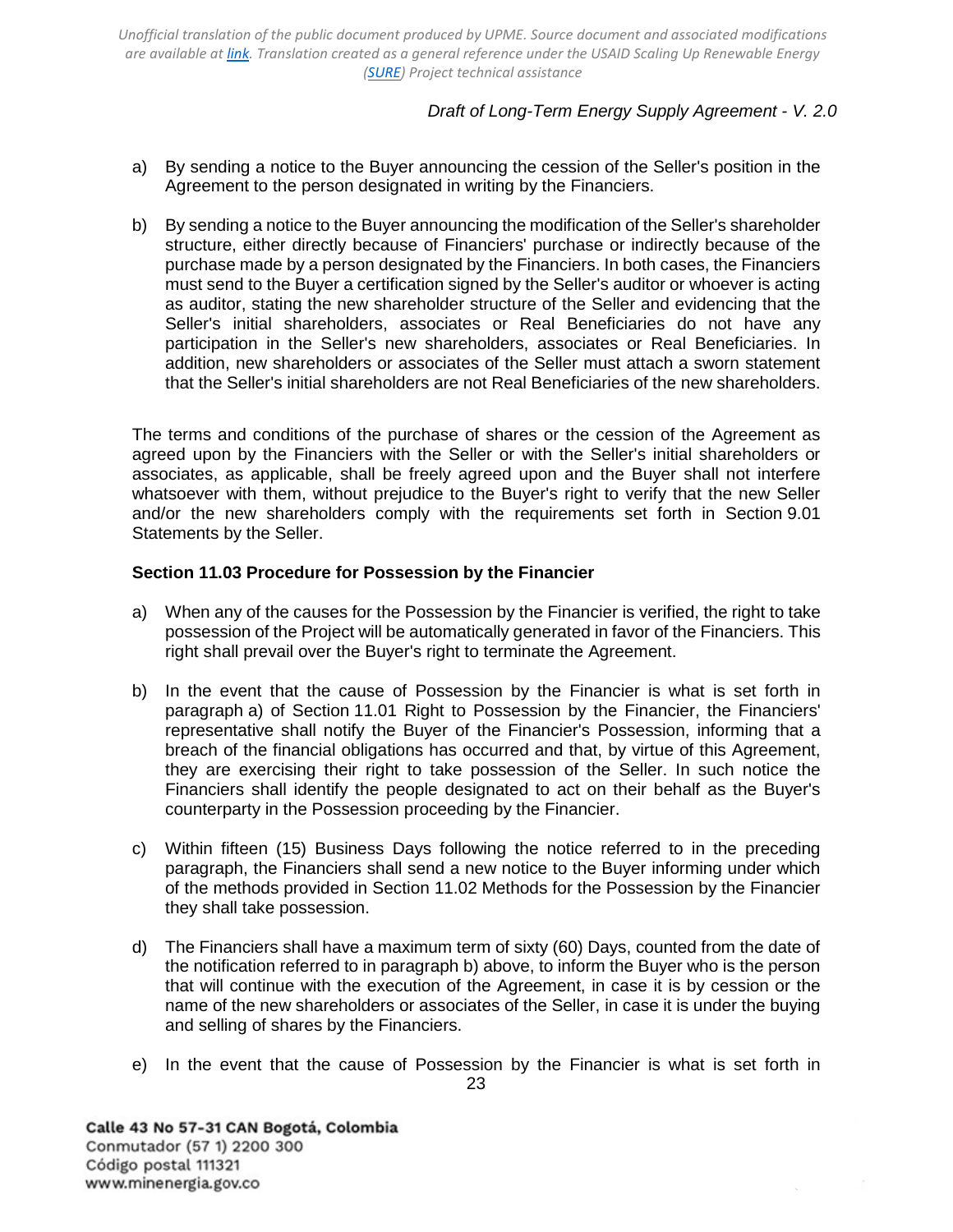## *Draft of Long-Term Energy Supply Agreement - V. 2.0*

paragraph b) of [Section 11.01 Right to Possession by the](#page-21-1) [Financier,](#page-21-1) the Buyer will communicate to the Financiers by sending a notice stating that they have the right to take possession of the Seller and that, if they do not exercise such right, the Buyer will proceed to terminate the Agreement following the procedure established for such purpose.

- f) Within thirty (30) Days after the notice referred to in paragraph e) above, the Financiers shall send a notice to the Buyer stating whether or not they exercise their right to take possession of the Seller, the method chosen and the people appointed to act on their behalf as the Buyer's counterparty. If the Financiers do not express themselves within the term stated herein, it shall be understood that they are not interested in taking possession of the Seller and the Buyer may declare the Early Termination of the Agreement following the procedure established for such purpose.
- g) If the Financiers exercise the right to take possession of the Seller, they shall have a term of sixty (60) Days, counted from the notification referred to in paragraph e) above, to inform the Buyer who is the person that will continue with the execution of the Agreement, in case it is by cession or the name of the new shareholders or associates of the Seller, in case it is under the buying and selling of shares by the Financiers.

### <span id="page-23-0"></span>**Section 11.04 Effect of Possession by the Financier**

- a) Under no circumstances shall the procedure for Taking Possession by the Financier exempt the Seller from their obligations under this Agreement.
- b) The validity and updating of the Guarantees required by this Agreement shall be the responsibility of the Seller leaving the Agreement and shall remain in force until replaced by new guarantees taken by the new Seller under the terms of this Agreement.
- c) The procedure for Taking Possession by the Financier in any case shall not affect the processing and collection of the penalty clause nor the execution of guarantees when applicable.
- d) In the event that the Possession by the Financier is by means of cession, the new Seller shall comply with the requirements set forth in [Section 19.01 Cession by the Seller](#page-33-2) in this Agreement.
- e) In the event that the Possession by the Financier is by means of buying and selling shares by the Financiers, new shareholders or associates shall comply with the requirements set forth in [Section](#page-18-4) [9.01 Statements by the Seller.](#page-18-4)

#### **CLAUSE XII: INDEMNITY**

<span id="page-23-1"></span>Buyer agrees to indemnify and hold harmless Seller, their representatives, directors, subordinates, affiliates, assignees, employees, subcontractors and Linked parties from and against any claims, losses, lawsuits, legal actions, repossessions, payments, expenses,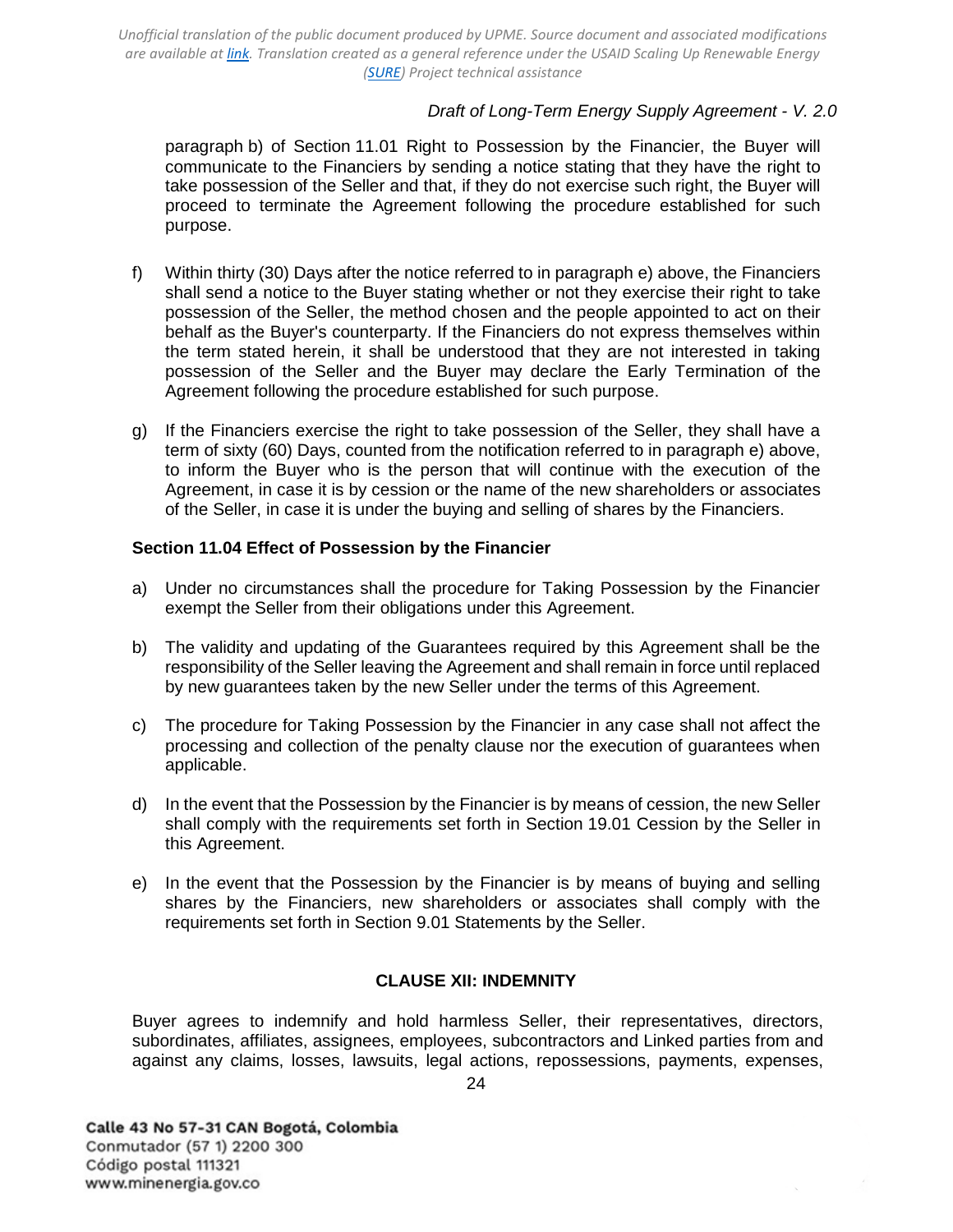## *Draft of Long-Term Energy Supply Agreement - V. 2.0*

suits, trials or any other civil, labor, administrative or police proceedings arising against them, including expenses for attorneys' fees, for attributable acts to the fault or fraud of Buyer, their employees, subcontractors or any Linked parties thereof regarding this Agreement, or caused as a result of claims by a third party, regardless of the party who makes the claim or the subject liability for damage and regardless of its nature, origin, form or timing, arising from any act or omission of the Buyer or their agents, subordinates, employees, subcontractors or persons employed by them or under the their responsibility. This indemnity includes, but is not limited to, any type of claim, lawsuit, trial or any other process arising against them, which has civil, labor, subsidiary or supporting nature under the Main Labor Code or administrative or police nature, related to any type of environmental impact, affectation or liability, or related to labor issues with Buyer's employees, contractors and/or subcontractors.

Likewise, Seller agrees to indemnify and hold harmless Buyer, their representatives, directors, subordinates, affiliates, assignees, employees, subcontractors and Linked parties from and against any claims, losses, lawsuits, legal actions, repossessions, payments, expenses, suits, trials or any other civil, labor, administrative or police proceedings arising against them, including expenses for attorneys' fees, for attributable acts to the fault or fraud of Seller, their employees, subcontractors or any Linked parties thereof regarding this Agreement, or caused as a result of claims by a third party, regardless of the party who makes the claim or the subject liability for damage and regardless of its nature, origin, form or timing, arising from any act or omission of the Seller or their agents, subordinates, employees, subcontractors or persons employed by them or under the their responsibility. This indemnity includes, but is not limited to, any type of claim, lawsuit, trial or any other process arising against them, which has civil, labor, subsidiary or supporting nature under the Main Labor Code or administrative or police nature, related to any type of environmental impact, affectation or liability, or related to labor issues with Seller's employees, contractors and/or subcontractors.

## **CLAUSE XIII: GUARANTEES**

#### <span id="page-24-1"></span><span id="page-24-0"></span>**Section 13.01 Characteristics**

Guarantees that are constituted based on this Agreement will have to comply with the following criteria:

- a) They must be irrevocably and unconditionally granted to the Party to whom they are granted, who must have the right to receive the payment of the Guaranteed Obligations at the time of their execution upon first request and immediately, and it will not be possible to add exclusions, conditions or additional requirements for them to become effective.
- b) Admissible instruments are letters of indemnity, bank guarantees, and standby letters of credit. In the event that the guarantee is issued by a Recognized Financial Institution not domiciled in Colombia, only the stand-by letter of credit will be admissible.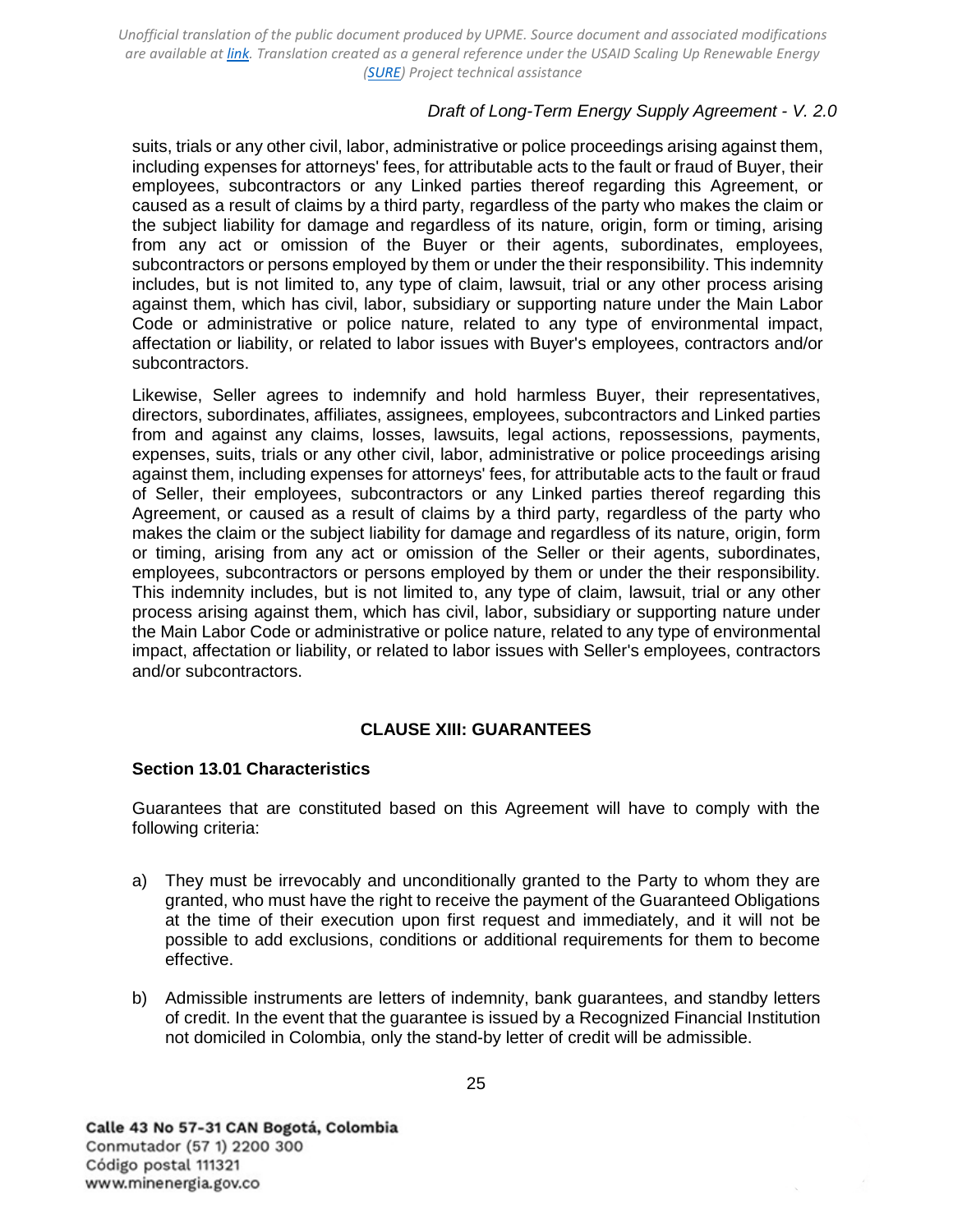## *Draft of Long-Term Energy Supply Agreement - V. 2.0*

- c) Public utility companies found under Taking of Possession may grant as Performance Guarantees or Payment Guarantees a guarantee certification containing an irrevocable instruction to pay the other Party for the Guaranteed Obligations at the time of their execution, and said instruction must be subscribed by the administrator of the Autonomous Patrimony of Business Fund. The certification referred to in this paragraph must comply with the following requirements:
	- i. The certification must clearly and expressly state that it is an irrevocable, unconditional and first demand order of the Party in favor of which it is issued for the payment of the Guaranteed Obligations at the time of its execution, and it will not be possible to add exclusions, conditions, judicial or prejudicial summons or additional requirements for such order to become effective.
	- ii. The certification must indicate that the resources subject to the Guarantees are available in the Autonomous Patrimony of Business Fund and at the disposal of the other Party, to be delivered in the term and amounts set forth in [Section 13.02](#page-26-0)  [Performance](#page-26-0) [Guarantee](#page-26-0) or [Section 13.03 Payment Guarantee.](#page-26-1)
	- iii. Once the intervention by the Superintendence ceases in accordance with the Applicable Regulations and/or there is a cession to a third party under the terms set forth in this Agreement, the Party required to constitute the Guarantee shall replace it by one of the admissible instruments in accordance with the provisions set forth in paragraph b) of this section, with no solution of continuity between the coverage of the guarantee certification and the new instrument.
- d) Guarantees must cover the concepts set forth in [Section 13.02 Performance Guarantee](#page-26-0) and [Section 13.03 Payment Guarantee](#page-26-1) in charge of the Parties.
- e) Guarantees must be back to back and readily feasible at the time when they have to become effective.
- f) Their form and content must be acceptable to the Party in favor of which they are constituted in accordance with the Applicable Regulations.
- g) Guarantees must be accompanied by a certification issued by the Party or by the entity issuing the Guarantee, stating that the entity issuing the Guarantee is a Recognized Financial Institution for the time of its approval, adjustment or replacement.
- h) The Recognized Financial Institution granting the Guarantee shall pay within three (3) Business Days following the date on which the first requirement is made, provided that it is domiciled in Colombia or within ten (10) Business Days following the date on which the first requirement is made when it is domiciled abroad.
- i) The value paid by the Recognized Financial Institution shall be up to the value of the Guarantee, that is, free of any type of deduction, deposit, commission, reserve, tax, rate, contribution, affectation or retention by the Recognized Financial Institution granting the Guarantee and/or any Competent Authority that may affect the value of the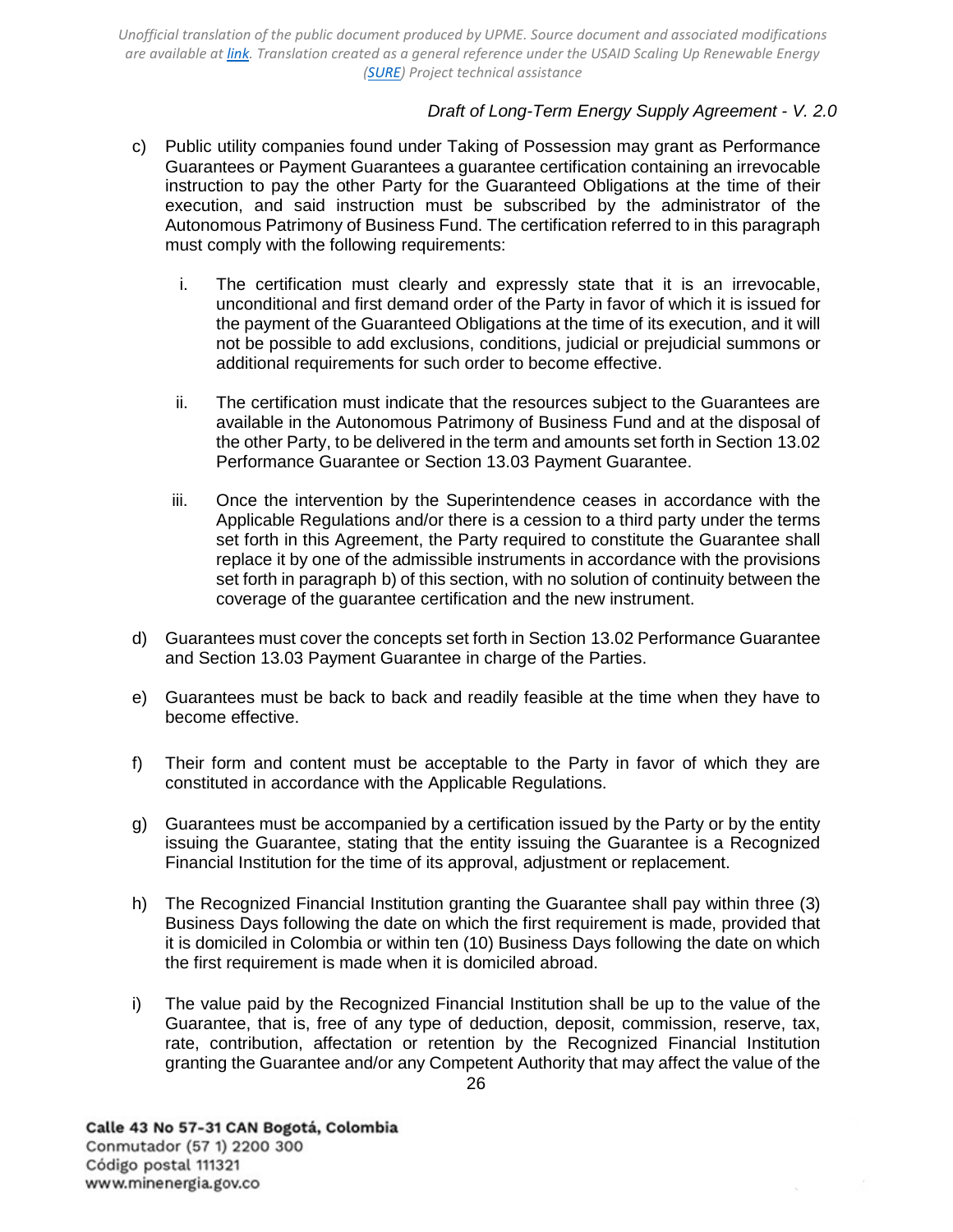### *Draft of Long-Term Energy Supply Agreement - V. 2.0*

disbursement of the Guarantee.

- j) Guarantees must be renewed and updated at least fifteen (15) days prior to the date of termination of their term.
- k) Any of the Guarantees described in this clause that is executed totally or partially at the first request of the Party in favor of which they are constituted shall be replaced and updated within fifteen (15) Business Days following its execution by an equivalent Guarantee and that complies with the criteria established in this clause. Not replacing or updating the Guarantees shall be cause for Early Termination of this Agreement, with the consequences foreseen in [CLAUSE XVII: TERMINATION.](#page-30-1)
- l) The execution of any of the Guarantees described in this clause does not presuppose the Early Termination of the Agreement, unless the events determined in [CLAUSE XVII:](#page-30-1)  [TERMINATION occur.](#page-30-1)

#### <span id="page-26-0"></span>**Section 13.02 Performance Guarantee**

At the time of signing the Agreement, the Seller must provide the Buyer with a Performance Guarantee, which must be issued by a Recognized Financial Institution, using the format contained in [APPENDIX 5](#page-49-0) of this Agreement, or by the administrator of the Autonomous Patrimony of Business Fund for public utility companies that are under Possession in accordance with the Applicable Regulations, using the format contained in [APPENDIX 6](#page-51-0) of this Agreement.

The Performance Guarantee shall be required at the first request of the Buyer in the event of breach of the obligation referred to in paragraphs a) or b) of [Section 4.01](#page-14-5) [Obligations of](#page-14-5)  [the Seller.](#page-14-5)

During the period between the signing of the Agreement and the Supply Start Date, the value of the guarantee shall be equivalent in Pesos to thirty percent (30%) of the sum of the Energy Quantities multiplied by their respective Price set forth in [APPENDIX 2,](#page-45-0) updated in the terms of [Section 5.02 Price Update,](#page-16-2) multiplied by three hundred and sixty-five (365). During this period, this Guarantee shall be in force for a period of one (1) year, as from the signing of the Agreement and up to the Supply Start Date, and shall be renewed for equal periods up to the Supply Start Date.

During the period between the Supply Start Date and the end of this Agreement, the value of the guarantee shall be equivalent in Pesos to twenty percent (20%) of the sum of the Energy Quantities multiplied by their respective Price set forth in [APPENDIX 2,](#page-45-0) updated in the terms of [Section 5.02 Price](#page-16-2) [Update,](#page-16-2) multiplied by three hundred and sixty-five (365). During this period, this Guarantee shall be in force for a period of one (1) year, as from the Supply Start Date, and shall be renewed for equal periods up to the end of this Agreement.

#### <span id="page-26-1"></span>**Section 13.03 Payment Guarantee**

At the time of signing the Agreement, the Buyer must provide the Seller with a Payment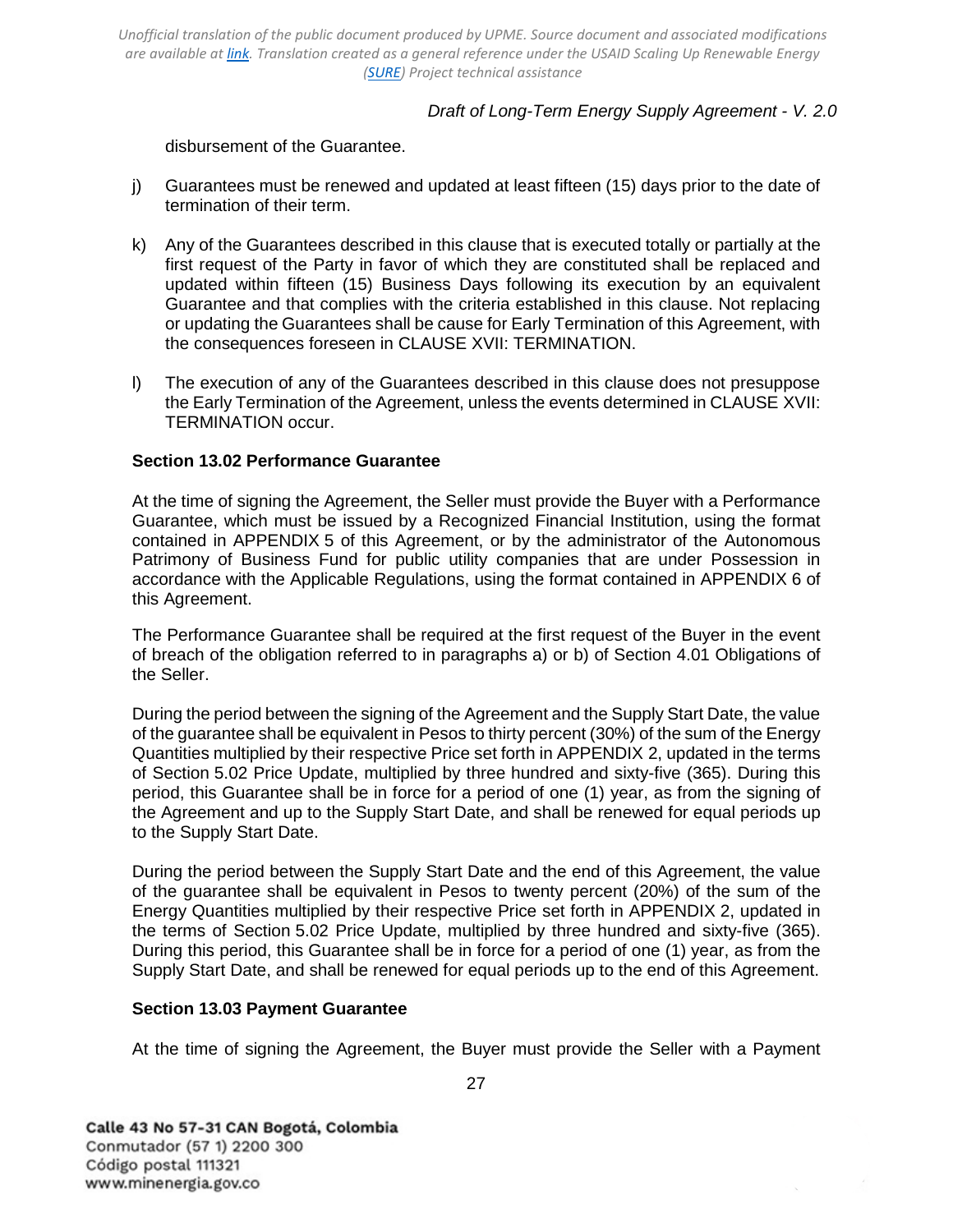## *Draft of Long-Term Energy Supply Agreement - V. 2.0*

Guarantee, which must be issued by a Recognized Financial Institution, using the format contained in [APPENDIX 7](#page-55-0) of this Agreement, or by the administrator of the Autonomous Patrimony of Business Fund for public utility companies that are under possession by the Superintendence in accordance with the Applicable Regulations, using the format contained in [APPENDIX 8](#page-57-0) of this Agreement.

The Payment Guarantee shall be required at the first request of the Seller in the event of breach of more than five (5) Days of the obligation set forth to in paragraphs a) or b) of [Section 4.02 Obligations of the Buyer.](#page-15-0)

The value of the guarantee shall be equivalent in Pesos to thirty percent (30%) of the sum of the Energy Quantities multiplied by their respective Price set forth in [APPENDIX 2,](#page-45-0) at the time of its creation, updated in the terms of [Section 5.02](#page-16-2) [Price Update,](#page-16-2) multiplied by three hundred and sixty-five (365).

This Guarantee shall be in force for a period of one (1) year, as from the Supply Start Date, and shall be renewed for equal periods up to the end of this Agreement.

### <span id="page-27-0"></span>**Section 13.04 Guarantee Approval**

For the purposes of the approval of the Guarantees, the Parties shall follow the following procedure:

- a) At the time of signing the Agreement, the Party granting the Guarantee shall give it to the Party on whose behalf the Guarantee is issued.
- b) The Party in favor of which the Guarantee is issued shall have ten (10) Days, counted from the date of receipt of the Guarantee, to object to it for failure to comply with the requirements established in [CLAUSE XIII: GUARANTEES.](#page-24-0) In the event that the Party to whom the Guarantee is issued does not object at the time indicated in this paragraph, the Guarantee shall be deemed to be approved.
- c) In the event that the Guarantee delivered does not comply with the requirements set forth in [CLAUSE XIII: GUARANTEES,](#page-24-0) the Party granting the Guarantee shall correct it within a period of no more than ten (10) Business Days. In the event that within such term the Party responsible for granting the Guarantee does not submit it adjusted to the terms and conditions established in [CLAUSE XIII: GUARANTEES,](#page-24-0) the Party in favor of which the Guarantee is issued shall not approve it and the execution of the Bid Bond granted by the respective Party for their participation at the Auction shall take place.
- d) The approval of the Payment and Performance Guarantees that the parties grant for signing the Agreement shall give rise to the return of the Bid Bond granted by the respective Party for their participation at the Auction.

## <span id="page-27-1"></span>**Section 13.05 Other Guarantees**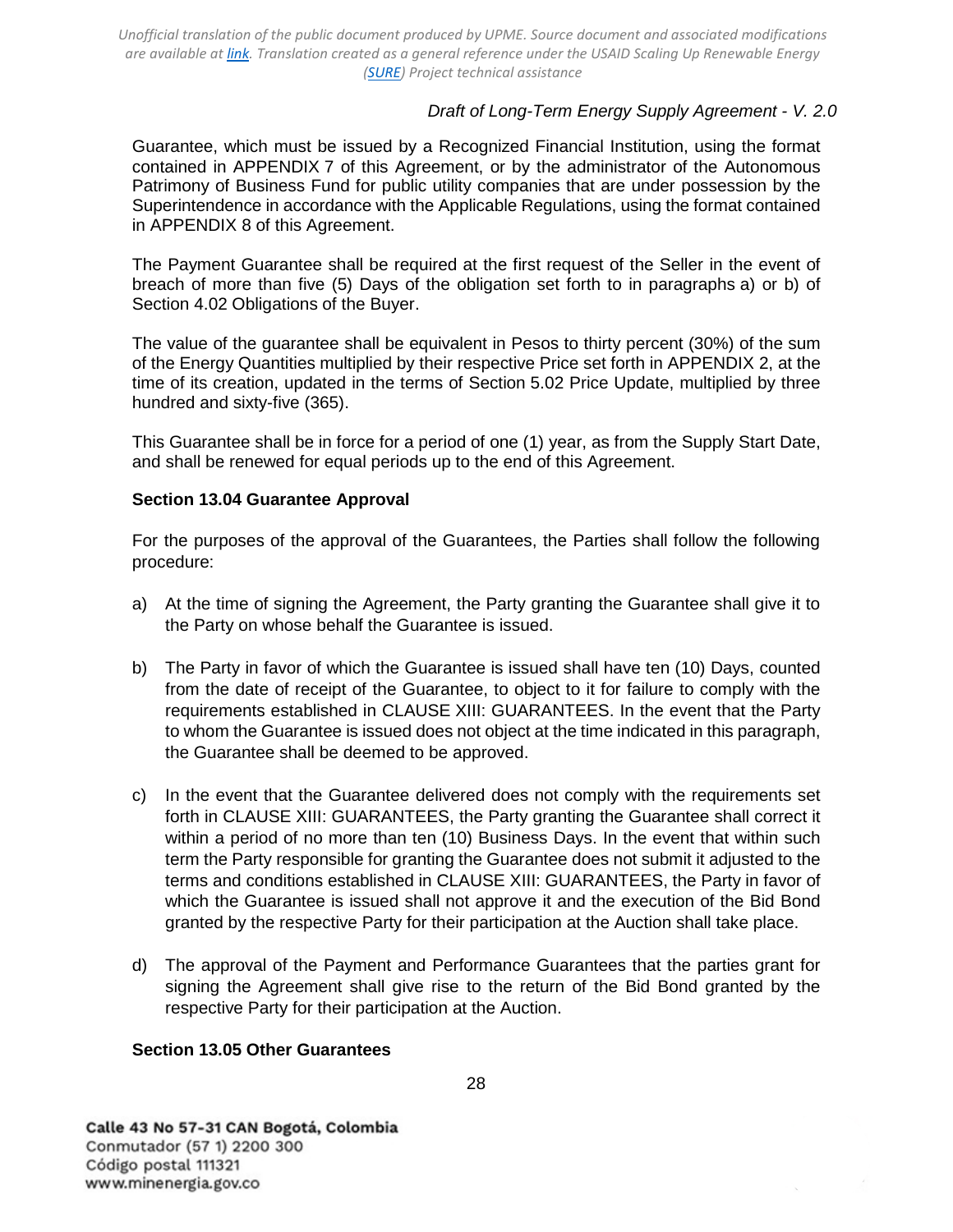## *Draft of Long-Term Energy Supply Agreement - V. 2.0*

In addition to the Guarantees defined in this clause, Seller and Buyer shall constitute all such Guarantees requested by the ASIC in accordance with the Applicable Regulations, the Start Guarantee provided by Seller and defined by the CREG in accordance with the Applicable Regulations, and any other Guarantees required by the Applicable Regulations.

## **CLAUSE XIV: BLANK PROMISSORY NOTE**

<span id="page-28-0"></span>In order to make it easier for the Buyer to collect the Seller's obligations, the Seller must sign a blank Promissory Note in the name of the Buyer with a letter of instructions in the terms as set forth in [APPENDIX 9.](#page-61-0) The Promissory Note may only be completed when this Agreement is terminated for any reason and there are outstanding obligations to be paid by the Seller. For all purposes of this clause, it is understood that the Buyer may not fill the Promissory Note if they have not tried to collect the Guarantees constituted in their favor first. The Seller declares that they know, accept and understand that the promissory note may be filled by the Buyer for the value of the unpaid obligations and/or for the value of the penalty clause and/or the other pecuniary sanctions set forth herein.

In order to make it easier for the Seller to collect the Buyer's obligations, the Buyer must sign a blank Promissory Note in the name of the Seller with a letter of instructions in the terms as set forth in [APPENDIX 10.](#page-64-0) The Promissory Note may only be completed when this Agreement is terminated for any reason and there are outstanding obligations to be paid by the Buyer. For all purposes of this clause, it is understood that the Seller may not fill the Promissory Note if they have not tried to collect the Guarantees constituted in their favor first. The Buyer declares that they know, accept and understand that the promissory note may be used by the Seller for the value of the unpaid obligations and/or for the value of the penalty clause and/or for the other pecuniary sanctions set forth herein.

## **CLAUSE XV: FEES**

<span id="page-28-1"></span>Each of the Parties to this Agreement declares that they know, understand and accept all the Fees and/or withholdings that correspond to them in accordance with the Applicable Regulations in force on the Date of Subscription of this Agreement.

The payment of all Fees caused or to be caused by this Agreement, including, but not limited to those incurred due to the execution, formalization, performance and termination or settlement of this Agreement, or that arise after the date of signature of this Agreement, except those that by this Agreement are assumed between the Parties, shall be paid by the taxpayer of the corresponding Fee, who shall pay for them in accordance with the Applicable Regulations.

## <span id="page-28-2"></span>**CLAUSE XVI: THIRD PARTY EVENTS, FORCE MAJEURE AND FORTUITOUS EVENT**

#### <span id="page-28-3"></span>**Section 16.01 Effects of Occurrence**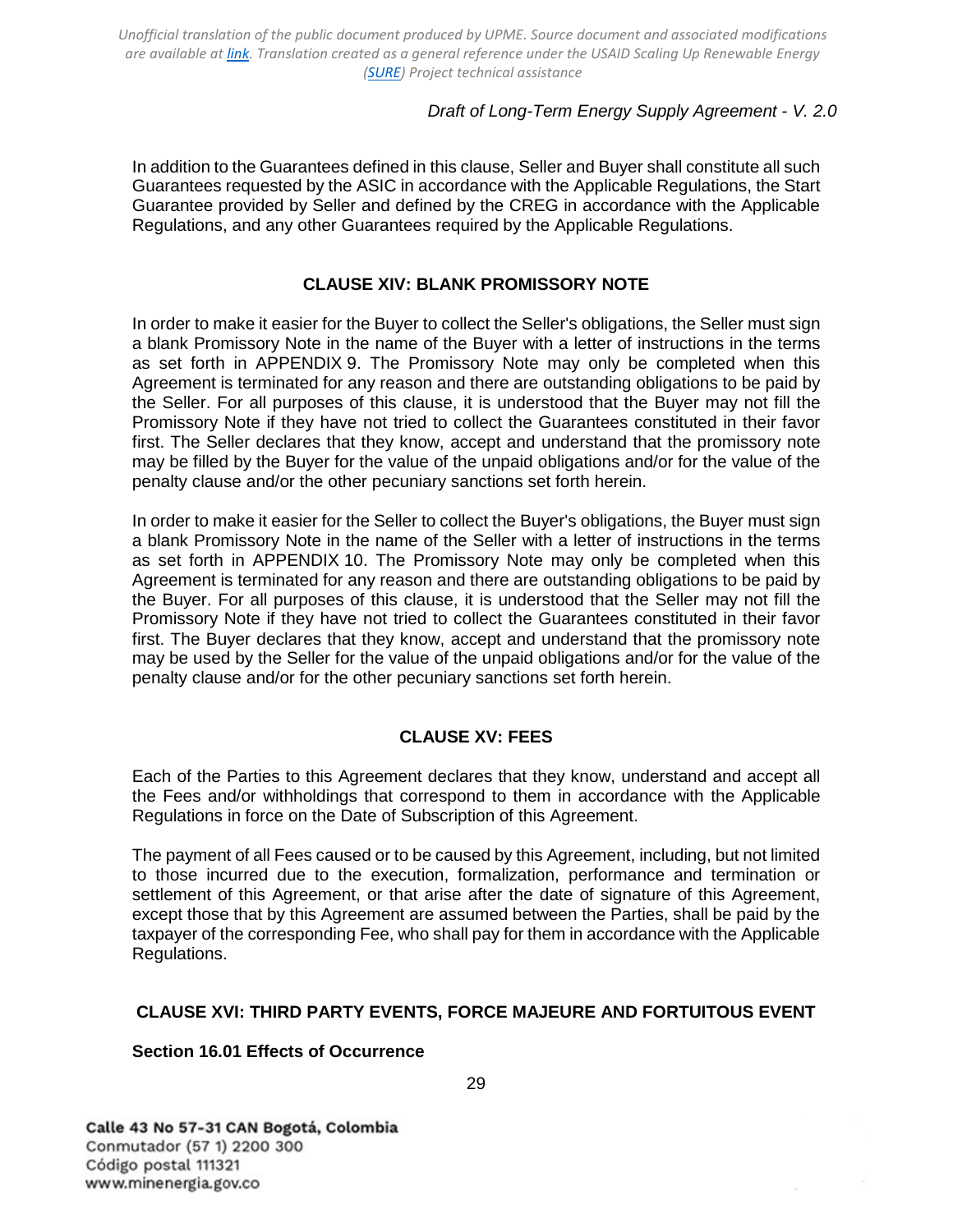# *Draft of Long-Term Energy Supply Agreement - V. 2.0*

The Parties shall comply with all the obligations contained in this Agreement and the Applicable Regulations. In case of breach of any obligation the Parties shall incur liability, unless the breach is caused by Third Party Events or Force Majeure and a Fortuitous Event.

Payment obligations to be paid by the Buyer may not be exempted by Third Party Events or events of Force Majeure and Fortuitous Event.

Energy supply obligations by the Seller may not be exempted by Third Party Events, Force Majeure and a Fortuitous Event.

None of the Parties may excuse themselves from the fulfillment of any obligation required before the occurrence of Third Party Events or Force Majeure and a Fortuitous Event.

### <span id="page-29-0"></span>**Section 16.02 Procedure before Third Party Events, Force Majeure and Fortuitous Event**

Facing Third Party Events or Force Majeure and Fortuitous Event, the Parties shall proceed as follows:

- a) Faced with the occurrence of Third Party Events or Force Majeure and Fortuitous Event, the Party appealing to it shall communicate in writing to the other Party a detailed description of the event, within three (3) Days following its occurrence, providing evidence that proves it and estimating the duration of the Special Period.
- b) The Party not affected by Third Party Events or Force Majeure and Fortuitous Event may request the sending of additional information to support its occurrence, in which case, the Party claiming the occurrence shall send it within five (5) Business Days following the receipt of the request for additional information.
- c) Once the term indicated in paragraph b) above has elapsed or, alternatively, that of paragraph a) above, the Party not affected by the Third Party Events or Force Majeure and Fortuitous Event shall, within the term of five (5) Business Days following the receipt of the additional information or notification of the Third Party Events or Force Majeure and Fortuitous Event, as the case may be, state whether or not they accept the occurrence of the Third Party Events or Force Majeure and Fortuitous Event.
- d) In the event that the Party not affected by the Third-Party Events or Force Majeure and Fortuitous Event does not accept them, this issue shall be solved by means of the procedure set forth in [Section 20.03 Amiable Composition.](#page-36-0)
- e) The Party appealing to Third Party Events or Force Majeure and Fortuitous Event shall be excused from fulfilling their obligations during the Special Period, provided that the Party not affected by them accepts their existence or the amiable compositeur verifies them. Until the acceptance or decision of the amiable compositeur required herein has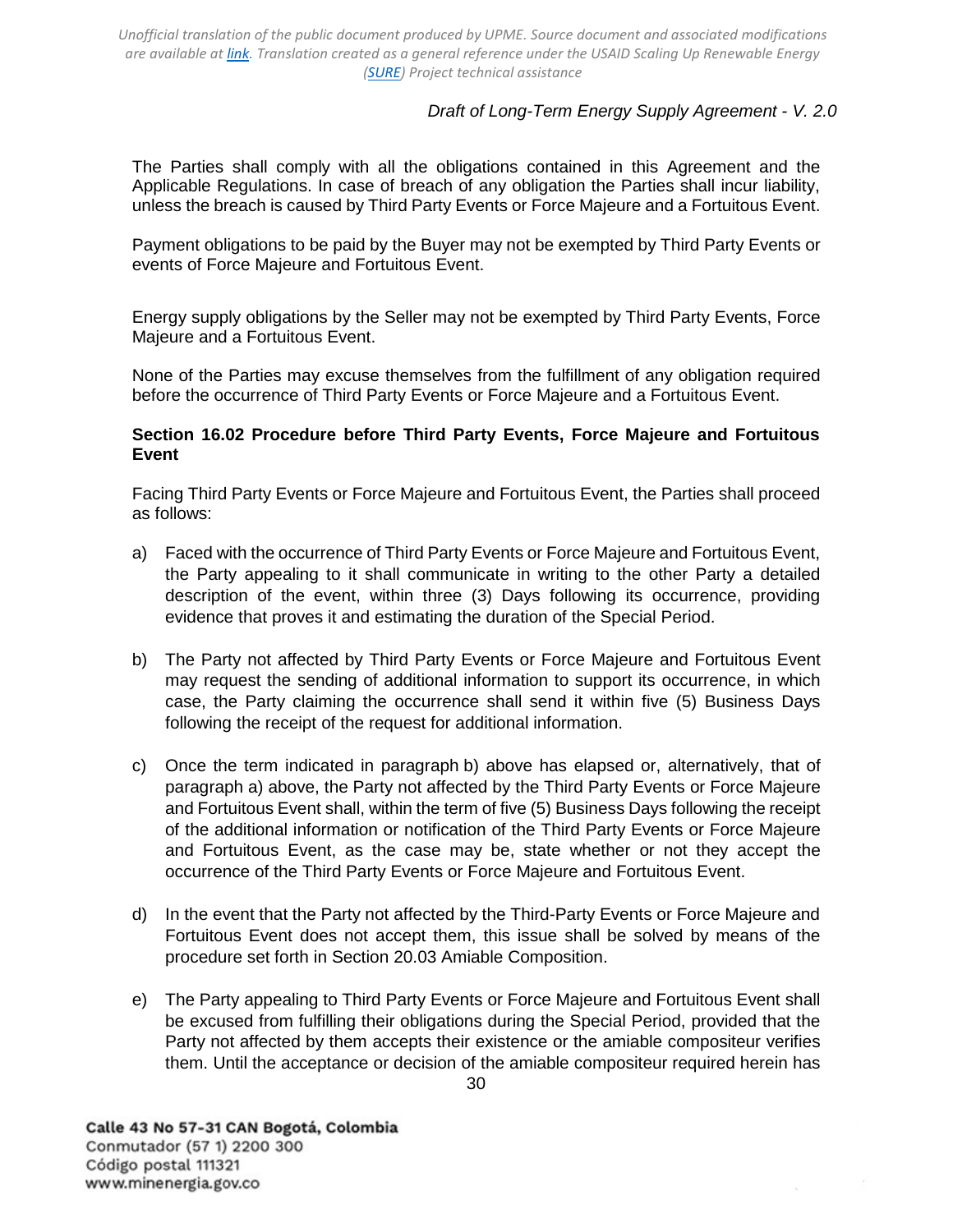# *Draft of Long-Term Energy Supply Agreement - V. 2.0*

occurred, the affected Party shall not be relieved of their obligations and the Special Period shall not commence.

- f) The Party appealing to the occurrence of Third Party Events or Force Majeure and Fortuitous Event shall take all necessary actions to mitigate and overcome the consequences thereof in compliance with their obligations under this Agreement.
- g) The Party not affected by Third Party Events or Force Majeure and Fortuitous Event has the duty to collaborate with the Party that has invoked them to relieve and overcome the consequences thereof, in the event that the Third-Party Events or the event of Force Majeure and Fortuitous Event are accepted.
- h) With maximum diligence and as soon as the Party that appealed to the Third-Party Events or Force Majeure and Fortuitous Event is able to resume compliance with their obligations, they shall give written notice within three (3) days following the other Party and immediately resume compliance with their affected obligations.

### <span id="page-30-0"></span>**Section 16.03 Cancelation of Agreement deriving from Third Party Events, Force Majeure and Fortuitous Event**

As long as the circumstances that caused the Third-Party Events, Force Majeure and Fortuitous Event exist and prevent the total execution of the object of the Agreement, its execution shall be suspended during the Special Period in accordance with the following rules:

- a) The term of the Agreement shall be extended in a term equal to that of the Special Period.
- b) If the circumstances that caused Third Party Events or Force Majeure and Fortuitous Event do not prevent the execution of all the obligations of the Agreement, but only the execution of some of the obligations, the Parties shall agree whether or not such circumstances entail the discontinuation of the Agreement in the terms of this section, considering such circumstances and the degree of importance of the suspended obligations. Disputes on this point shall be solved by the procedure set forth in [Section 20.03 Amiable](#page-36-0) [Composition.](#page-36-0)
- c) In the event of discontinuation of the Agreement in accordance with the provisions of this Section, the Parties shall take the necessary steps, at their own expense, to extend the term of their Guarantees in accordance with the period of suspension.

## **CLAUSE XVII: TERMINATION**

## <span id="page-30-2"></span><span id="page-30-1"></span>**Section 17.01 Grounds for Early Termination**

This Agreement may only be terminated in an ordinary way by termination of its term in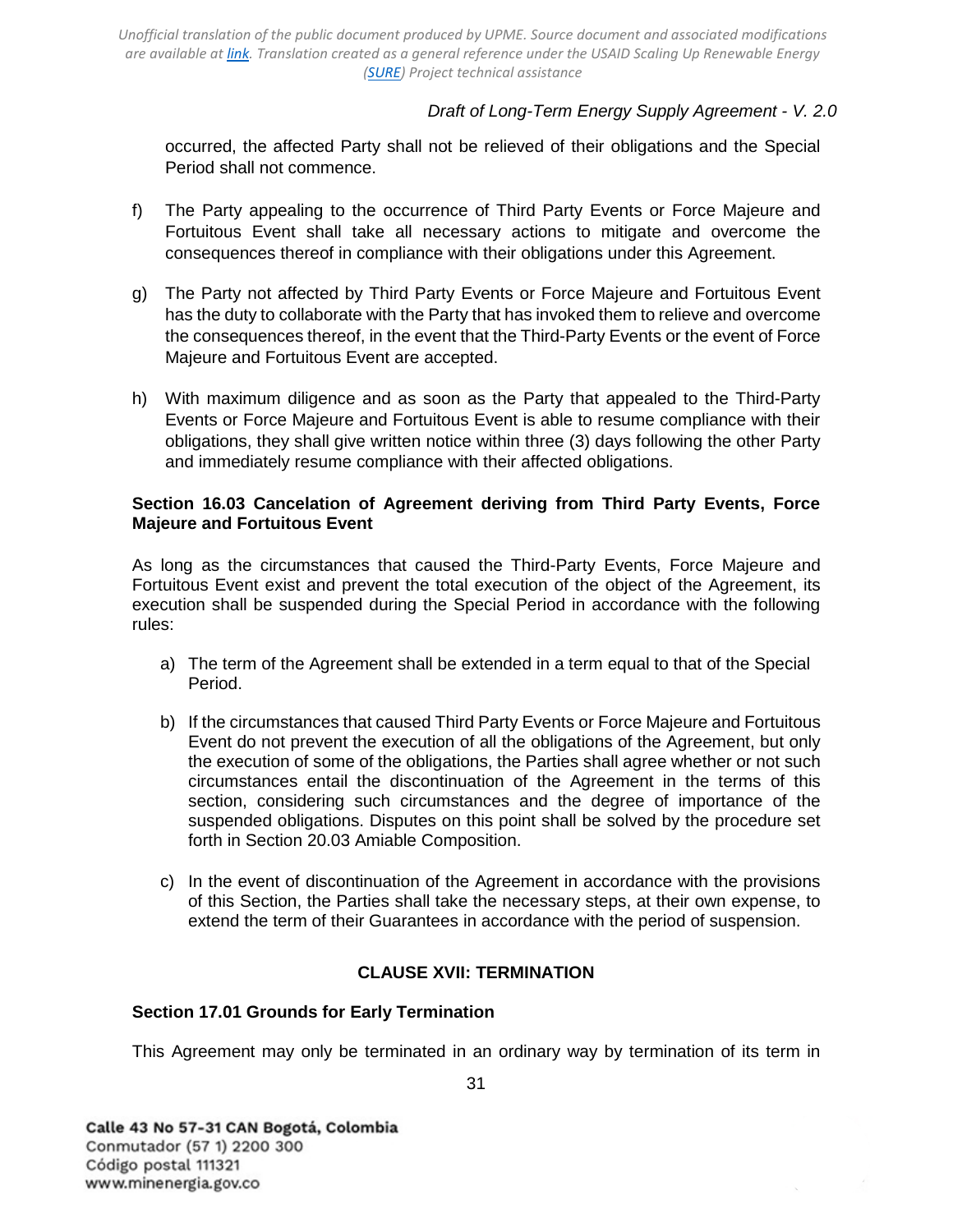# *Draft of Long-Term Energy Supply Agreement - V. 2.0*

accordance with [Section 3.01 Term.](#page-14-2) The Agreement shall terminate in an extraordinary way in the event that the Parties fail to comply with any of the obligations provided for in this Agreement and specifically for the following Grounds for Early Termination:

- a) Buyer's failure to pay three (3) consecutive invoices that have not been paid within ten (10) Days following the due date of the third unpaid invoice.
- b) The publication of the second notice of Supply Constraints to one of the Parties, published by the ASIC in accordance with the procedure established by the Applicable Regulations for such purposes.
- c) The breach of the obligation to constitute the Guarantees in the terms indicated in [CLAUSE XIII: GUARANTEES](#page-24-0) in charge of any of the Parties, and/or not maintaining them in force and/or not replacing, adjusting, substituting or extending them in accordance with what is established in this Agreement.
- d) The loss, by any circumstance, of the quality of Agent of the Wholesale Energy Market of any of the Parties.
- e) The breach by any of the Parties of the obligations related to Anti-Corruption, Money Laundering and Financing of Terrorism Laws, as well as the rules for the protection of free economic competition set forth in the Current Regulations, understood as:
	- i. Any firm conviction issued by a Competent Authority for crimes derived from noncompliance with Anti-Corruption, Money Laundering and Financing of Terrorism Laws.
	- ii. Any firm sanction issued by a Competent Authority derived from non-compliance with Anti-Corruption, Money Laundering and Financing of Terrorism Laws and the rules for the protection of free economic competition set forth in the Regulations in Force.
	- iii. Inclusion in a Sanction List by any of its methods.
- f) The cession of this Agreement made by one of the Parties, without the previous express authorization and in writing of the other Party and/or opposite to what is set forth in [CLAUSE XIX: CESSION.](#page-33-1)
- g) The Buyer is in a situation of Suspension of Payment.
- h) By mutual agreement between the Parties.
- i) The course of one hundred and eighty (180) Days counted from the date of occurrence of Third Party Events, Force Majeure and Fortuitous Event, if they have not ceased or exceeded.

## <span id="page-31-0"></span>**Section 17.02 Effects of Termination**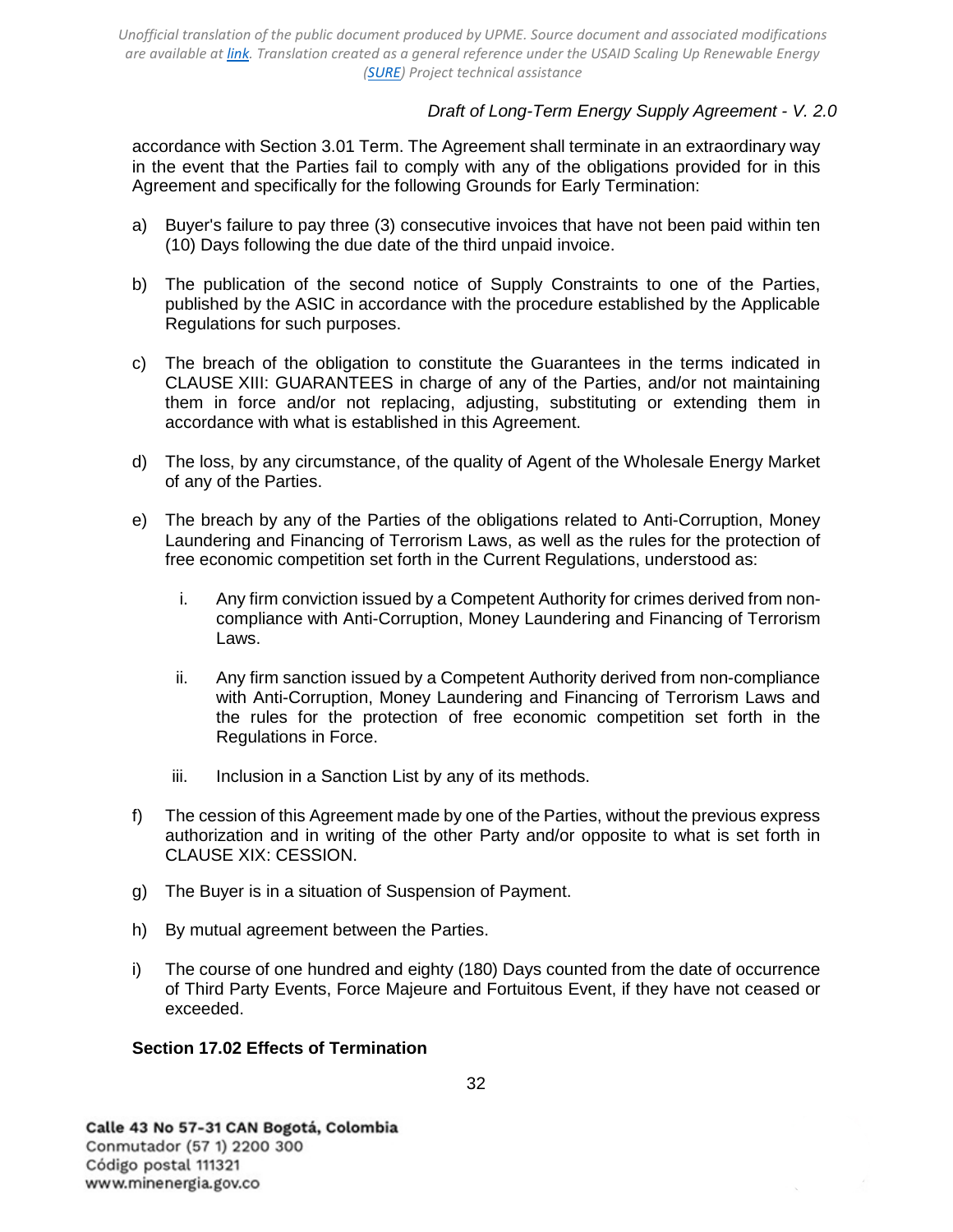# *Draft of Long-Term Energy Supply Agreement - V. 2.0*

Without prejudice to any other effects arising from the execution of this Agreement, in the event of its termination, the Parties shall proceed as follows:

- a) Whether due to ordinary or extraordinary causes, any of the Parties may request the ASIC to register the termination of the Agreement. If either of the Parties requests the registration of the termination of the Agreement without just cause, the other Party may collect the penalty clause of this Agreement and claim additional damages that such request may have caused.
- b) The Party claiming the termination of the Agreement for any extraordinary termination causes contained therein, specifically, for the grounds for Early Termination set forth in this Agreement in paragraphs a), b), c), d), e), f) and g) of [Section 17.01 Grounds for](#page-30-2)  [Early Termination,](#page-30-2) shall be entitled to collect the penalty clause of this Agreement and to claim any additional damages that such request may have caused.
- c) The termination of the Agreement for the grounds of Early Termination established in paragraphs h) and i) of Section [17.01 Grounds for Early Termination](#page-30-2) will not cause the collection of the penalty clause nor the payment of any indemnity in favor of the Parties.

## <span id="page-32-0"></span>**Section 17.03 Remedy Period**

If there is an event of non-compliance, extraordinary termination or a specific cause for Early Termination that are susceptible to be remedied and that do not have a special rule established in this Agreement, the Party in breach shall be granted a Remedy Period to remedy said event, in accordance with the following rules:

- a) Once the event has occurred, the Party in breach shall have a period of two (2) Days to inform the other Party of their intention to remedy the event. In the event that the Party in breach informs the other Party after such period or fails to inform, the latter may directly proceed to apply the cause for Early Termination.
- b) Upon receipt of the notification set forth in paragraph a) above, the Party in breach shall have a period of thirty (30) Days to remedy the event, which may be extended for a further thirty (30) day period, in writing and by mutual agreement between the Parties.
- c) If the event persists after the Remedy Period has expired, the Agreement shall be terminated in an extraordinary way with the effects indicated in [Section 17.02 Effects of](#page-31-0) [Termination.](#page-31-0)
- d) Under no circumstances shall the provisions relating to the Remedy Period be applicable to remedy situations of non-performance arising from:
	- i. Breach of Payment Obligations by either Party.
	- ii. Breach of the obligation set forth in paragraph a) of [Section 4.01](#page-14-5) [Obligations of](#page-14-5)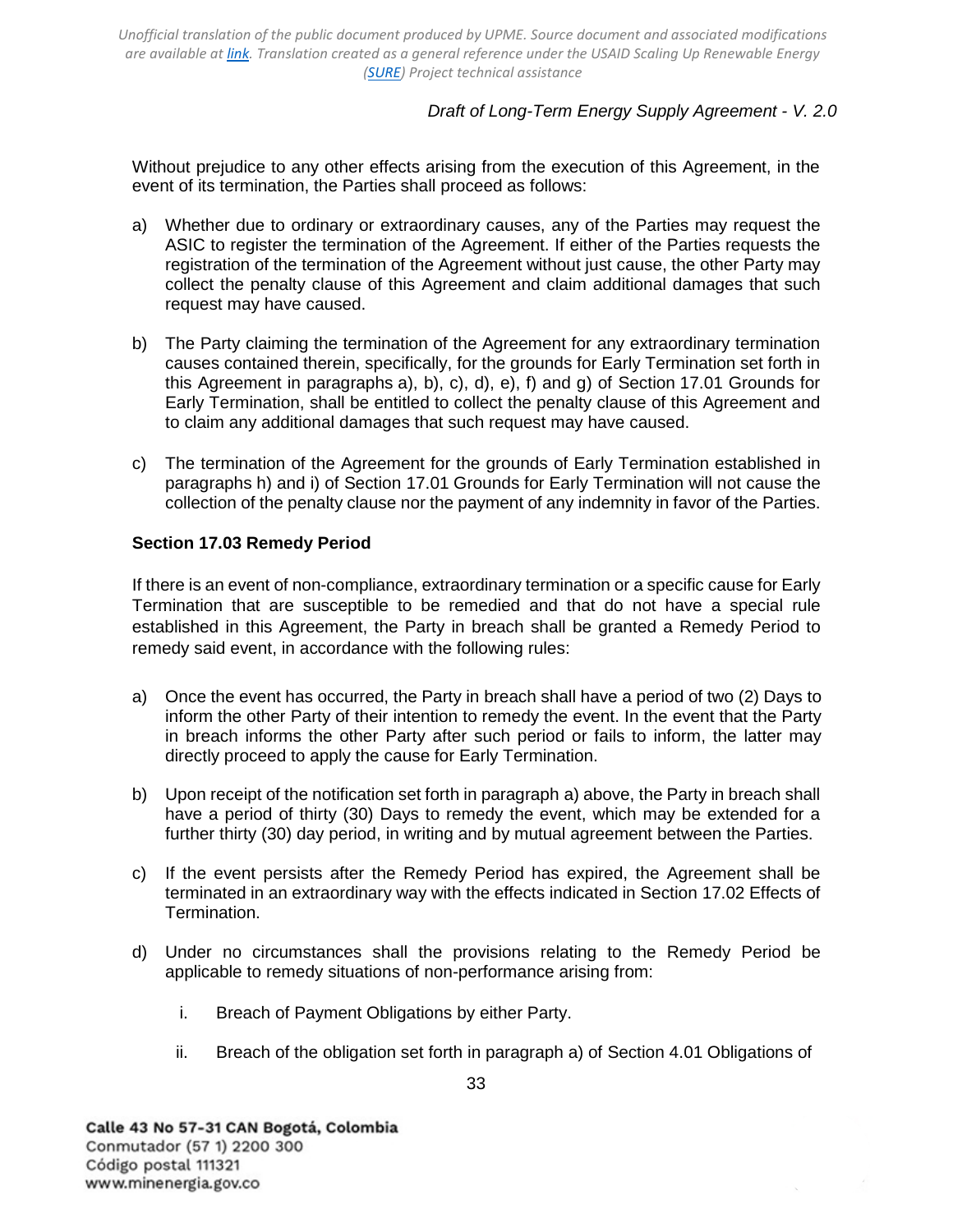# *Draft of Long-Term Energy Supply Agreement - V. 2.0*

[the Seller.](#page-14-5)

iii. The procedure of Limitation of Supply initiated by the Competent Authority to any of the Parties.

## **CLAUSE XVIII: PENALTY CLAUSE**

<span id="page-33-0"></span>In the event of the Buyer or Seller's breach which causes the Early Termination of this Agreement, the other Party shall be entitled to payment equal to twenty percent (20%) of the Agreement Value as a penalty.

The collection of the penalty clause shall be cumulative with the indemnification of damages, including consequential damages and lost profits that the affected Party may prove in a possible claim, with no need for the constitution in default of the Party in breach to collect the penalty clause, a right that is expressly waived by signing this Agreement.

The penalty clause, where applicable, shall be paid by the Party in breach within thirty (30) Business Days following notification of the respective settlement by the other Party. In the event that the Party in breach fails to make payment of the penalty clause within said term, there will be interests on arrears recognized and paid to the other Party, and such interests shall be settled at the maximum interest rate allowed by the Applicable Regulations on the date on which the respective payment takes place.

# **CLAUSE XIX: CESSION**

<span id="page-33-1"></span>Without prejudice to the rights established in this Agreement for the Possession by the Financier, the parties may not assign and/or transfer to third parties, totally and/or partially, rights and/or obligations set forth in this Agreement, without the prior, express and written authorization of the other Party.

## <span id="page-33-2"></span>**Section 19.01 Cession by the Seller**

In the event that the Seller decides to assign all or part of their rights and/or obligations contained in the Agreement, in addition to the Buyer's prior, written and express authorization, the Seller must comply with the following rules:

- a) The cession may be made to third parties that meet the following characteristics:
	- i. Generators registered in the Wholesale Energy Market that comply with the Applicable Regulations for their participation and with the requirements set forth in [Section 9.01 Statements by the Seller.](#page-18-4)
	- ii. Any third party who must be incorporated as a public utilities company in accordance with the Current Regulations, complete the registration as an agent of the Wholesale Energy Market in the corresponding terms and conditions, and comply with the requirements set forth in [Section 9.01](#page-18-4) [Statements by the Seller.](#page-18-4)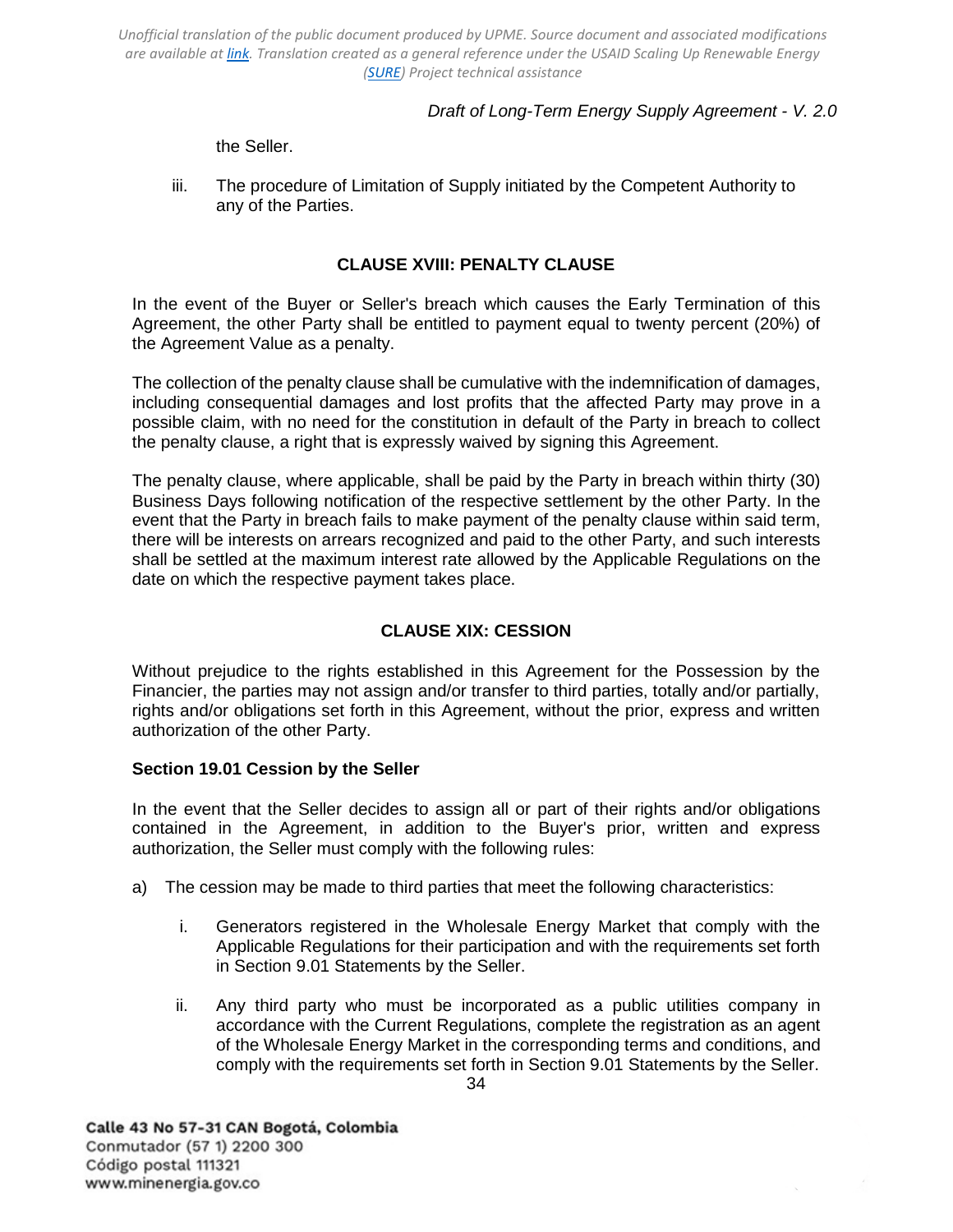# *Draft of Long-Term Energy Supply Agreement - V. 2.0*

- b) In the event that the cession is made before the Supply Start Date, whichever is the quality of the third assignee, the assignee must accredit before the UPME a Non-Conventional Renewable Energy Sources Project under the conditions required by the Ministry of Mines and Energy to participate at the Auction and provide the Start Guarantee at the Seller's expense and defined by the CREG in accordance with the Applicable Regulations.
- c) The assignable Seller shall maintain in force the Guarantees associated with the Agreement and shall be responsible for the fulfillment of said obligation until the Guarantees to be granted by the assignee Seller are accepted under conditions equivalent to those required in [CLAUSE XIII: GUARANTEES.](#page-24-0)
- d) In the event of Possession for settlement, the Agreement shall be ceded in accordance with the Applicable Regulations and, in any case, shall comply with paragraphs a) and b) above.
- e) If the Agreement has already been registered before the ASIC, the assignable Party shall notify the ASIC of the occurrence of the cession, the information of its parts, as well as any other additional information required for its registration.
- f) The Buyer's authorization for the respective cession shall be issued within a period of ten (10) Days, counted from the receipt of the notification made for this purpose by the assignable Seller. In the event that the Buyer refuses within the prescribed period, the assignable Seller may resort to the amiable compositeur following the rules for this purpose set forth in [Section 20.03 Amiable](#page-36-0) [Composition.](#page-36-0)

If the Buyer expresses themselves untimely or does not express themselves within the term established in this paragraph, it will be understood that the cession will be authorized.

## <span id="page-34-0"></span>**Section 19.02 Cession by the Buyer**

In the event that the Buyer decides to assign all or part of their rights and/or obligations contained in the Agreement, in addition to the Seller's prior, written and express authorization, the Buyer must comply with the following rules:

- a) The cession may only be made to Traders registered in the Wholesale Energy Market that comply with the Applicable Regulations for their participation and with the requirements set forth in [Section 9.02 Statements by the Buyer.](#page-19-0)
- b) The assignable Buyer shall maintain in force the Guarantees associated with the Agreement and shall be responsible for the fulfillment of said obligation until the Guarantees to be granted by the assignee Buyer are accepted under conditions equivalent to those required for the assignable Buyer.
- c) In the event of Possession for settlement, the Agreement shall be ceded in accordance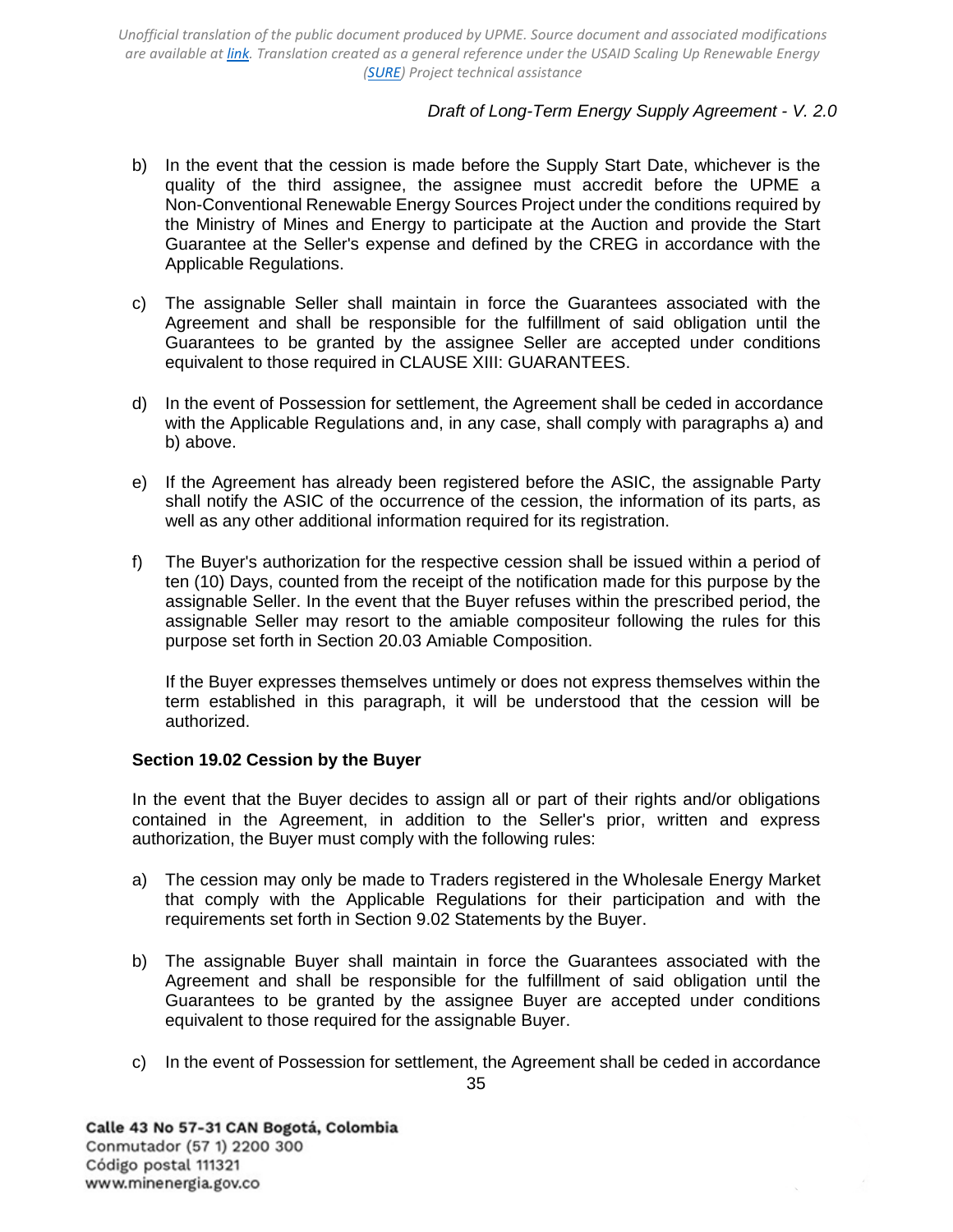## *Draft of Long-Term Energy Supply Agreement - V. 2.0*

with the Applicable Regulations and, in any case, shall comply with paragraphs a) and b) above.

- d) If the Agreement has already been registered before the ASIC, the assignable Party shall notify the ASIC of the occurrence of the cession, the information of its parts, as well as any other additional information required for its registration.
- e) The Seller's authorization for the respective cession shall be issued within a period of ten (10) Days, counted from the receipt of the notification made for this purpose by the assignable Buyer. In the event that the Seller refuses within the prescribed period, the assignable Buyer may resort to the amiable compositeur following the rules for this purpose set forth in Section 20.03 Amiable Composition.

If the Seller expresses themselves untimely or does not express themselves within the term established in this paragraph, it will be understood that the cession will be authorized.

## **CLAUSE XX: APPLICABLE REGULATIONS AND DISPUTE RESOLUTION**

### <span id="page-35-1"></span><span id="page-35-0"></span>**Section 20.01 Applicable Regulation**

The Parties agree that this Agreement shall be governed by and construed in accordance with the Applicable Regulations of the Republic of Colombia and all those that from time to time amend, substitute or add to them.

#### <span id="page-35-2"></span>**Section 20.02 Direct Settlement**

Without prejudice to the provisions of [Section 6.02 Discrepancies in Invoices](#page-17-0) and the provisions of [Section 17.03 Remedy Period,](#page-32-0) if there are any dispute or controversy arising between the Parties related to the execution, performance, interpretation, termination or settlement of this Agreement, the Parties shall try to solve them by means of direct settlement in accordance with the following rules:

- a) The party interested in making the complaint shall send a written notification to the other party stating the reasons for the complaint and the requests that are the subject of the complaint, and demanding compliance with the obligations of the Agreement.
- b) The party receiving the complaint shall have a period of ten (10) days from the receipt of the written request to express themselves, where they may declare that they agree to the requests in the terms in which they were formulated, or express their disagreement.
- c) If the Party receiving the complaint does not accept the requests made, but they express themselves untimely to the deadline specified in this Section or do not express themselves, direct settlement shall be deemed appropriate and the procedure provided for in [Section 20.03](#page-36-0) [Amiable Composition](#page-36-0) and [Section 20.04](#page-37-0)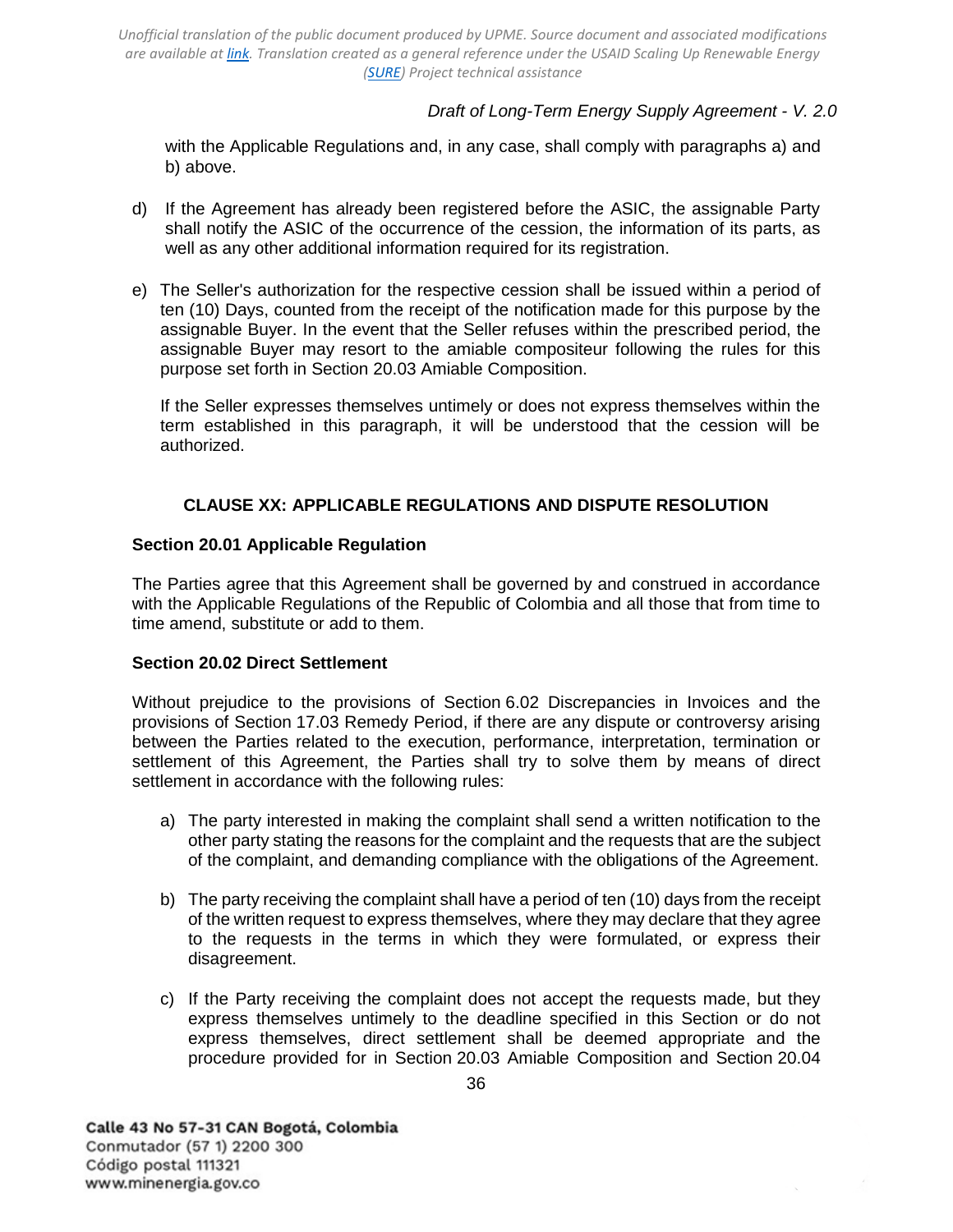# *Draft of Long-Term Energy Supply Agreement - V. 2.0*

[Arbitration,](#page-37-0) may be initiated as the case may be.

d) The beginning of direct settlement does not entitle the Parties to unilaterally suspend the performance of their obligations under the Agreement.

### <span id="page-36-0"></span>**Section 20.03 Amiable Composition**

The Parties agree and acknowledge that differences that cannot be solved directly by themselves by the means provided in [Section 20.02 Direct](#page-35-2) [Settlement](#page-35-2) and that have been expressly set forth in this Agreement for resolution through amiable composition shall be submitted to an amiable compositeur in accordance with the following rules:

- a) The amiable compositeur shall hold session in the city of Bogotá D.C., at the Arbitration and Conciliation Center of the Chamber of Commerce of Bogotá D.C.
- b) The procedure shall be carried out in Spanish.
- c) The procedure will be in charge of one (1) amiable compositeur chosen by means of a draw made by the Arbitration and Conciliation Center of the Chamber of Commerce of Bogotá D.C. from the lists that it has and considering the requirements or qualifications that the case demands.
- d) The amiable compositeur will have a maximum term of sixty (60) Business Days to solve the controversy, counted from the total payment of the fees and administration expenses to the Arbitration and Conciliation Center of the Chamber of Commerce of Bogotá D.C.

Upon expiration of this term if the amiable compositeur has not taken a decision yet, the compositeur shall lose power to solve the specific controversy, which may be submitted by any of the Parties to the decision of an arbitral tribunal as provided in [Section 20.04 Arbitration,](#page-37-0) without having to resort to [Section 20.02 Direct Settlement](#page-35-2) for that purpose.

The term of this paragraph may be extended up to a term equal to the initial term by the amiable compositeur, whenever the complexity of the case requires so.

- e) The decision taken by the amiable compositeur shall be binding on the Parties and shall produce the legal effects proper to the transaction.
- f) The applicable procedure will be the one foreseen in the rules of the Arbitration and Conciliation Center of the Chamber of Commerce of Bogotá D.C. and, otherwise, Law 1563 of 2012 and the rules that modify, add to or substitute them will apply.
- g) The beginning of amiable composition does not entitle the Parties to unilaterally suspend the performance of their obligations under the Agreement.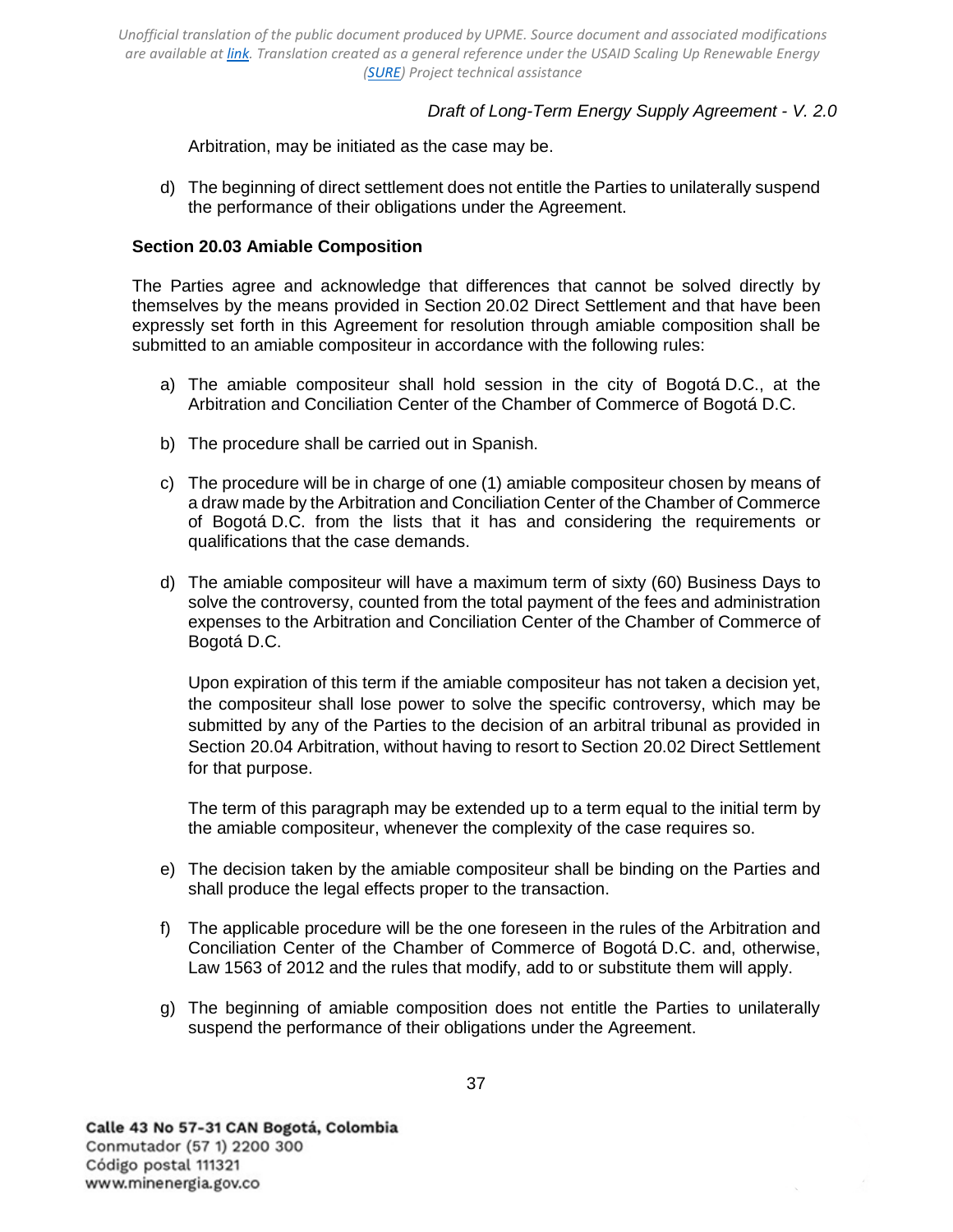## *Draft of Long-Term Energy Supply Agreement - V. 2.0*

### <span id="page-37-0"></span>**Section 20.04 Arbitration**

The Parties agree and acknowledge that any dispute or controversy arising between them related to the execution, performance, interpretation, termination or settlement of this Agreement, which cannot be solved directly by them and which does not require to previously resort to the method provided in [Section 20.03 Amiable](#page-36-0) [Composition,](#page-36-0) shall be submitted to the decision of an arbitral tribunal in accordance with the following rules:

- a) The arbitral tribunal shall hold session in the city of Bogotá D.C., at the Arbitration and Conciliation Center of the Chamber of Commerce of Bogotá D.C.
- b) The procedure shall be carried out in Spanish.
- c) The arbitral tribunal shall consist of three (3) arbitrators for larger cases, or one (1) arbitrator for smaller cases.
- d) The arbitrators shall be appointed by the Parties by mutual agreement. In the event that the Parties do not agree regarding the appointment of the arbitrators within thirty (30) Common Days following the date on which one of the Parties notified the other in writing of their intention to proceed with the formation of the arbitral tribunal, the arbitrators shall be appointed by the Arbitration and Conciliation Center of the Chamber of Commerce of Bogotá D.C. from the lists it has and taking into account the requirements or qualifications that the case demands, at the request of any of the Parties.
- e) The arbitral tribunal shall decide in law.
- f) Any decision taken by the arbitral tribunal shall be binding on the parties and shall have the effect of res judicata, without prejudice to the remedies established in the Applicable Regulations.
- g) The applicable procedure will be the one foreseen in the rules of the Arbitration and Conciliation Center of the Chamber of Commerce of Bogotá D.C. and, otherwise, the General Process Code, Law 1563 of 2012 and the rules that substitute them will apply.
- h) The beginning of the arbitral procedure does not entitle the Parties to unilaterally suspend the performance of their obligations under the Agreement.

#### **CLAUSE XXI: MISCELLANEOUS**

#### <span id="page-37-2"></span><span id="page-37-1"></span>**Section 21.01 Contractual Address**

The Parties agree that the contractual address, for all legal and procedural purposes, is the city of [*Establish city*].

## <span id="page-37-3"></span>**Section 21.02 Enforcement Procedure**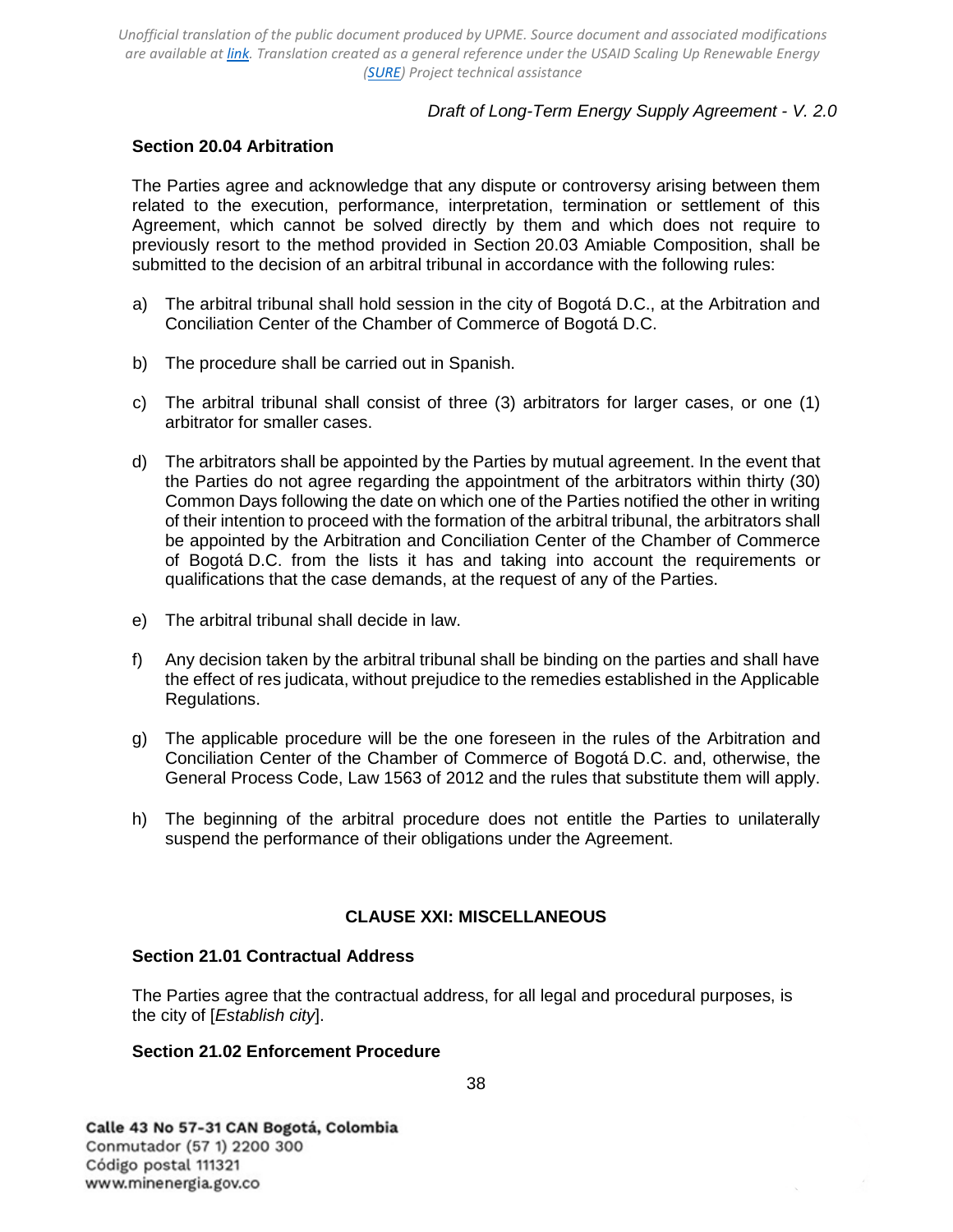# *Draft of Long-Term Energy Supply Agreement - V. 2.0*

This Agreement shall be enforceable for all legal purposes, as well as the invoices issued by the Seller.

### <span id="page-38-0"></span>**Section 21.03 Confidentiality**

All Confidential Information provided between the Parties pursuant to the Agreement will be of exclusive use for the purposes of the Agreement, and it will also be strictly confidential and thus the Parties are obliged to maintain it, as well as their shareholders and affiliates, who will abstain from disclosing it or exhibiting it to third parties, except with written authorization of the other Party or express order of a competent judicial or administrative authority. The Parties may disclose Confidential Information to their shareholders, associates, officers, directors, employees, advisors, contractors, agents and consultants who participate in the implementation, execution, development and settlement of the Agreement, provided that it is possible to guarantee that those persons to whom the Confidential Information is disclosed are linked under the effects of this clause.

For the purposes of this Agreement, the obligation not to disclose Confidential Information and the restrictions on its use shall not exist or shall cease when:

- a) It is known to the public at the time of its disclosure or becomes known to the public, subsequent to its disclosure, by other means than acts or omissions of the receiving Party.
- b) It is known to the receiving Party before or at the time it is received or obtained under this Agreement, if said knowledge does not arise from a breach of an obligation of confidentiality.
- c) It is developed by the receiving Party independently or on the basis of information or documentation received from a third party, if this information received by a third party does not constitute a breach of an obligation of confidentiality.
- d) It is received or obtained in good faith by the receiving Party from a third party, if this does not constitute a breach of an obligation of confidentiality.
- e) Its disclosure and/or revelation is required by the receiving Party by application of Current Regulations, firm administrative act, order of a Competent Authority with jurisdiction over the Parties or their Linked Parties, or by rules of any stock exchange in which the shares of the Parties or related entities are registered, in the terms and to the extent that this is required. In this case, the receiving Party shall immediately inform the disclosing Party. The latter may issue recommendations on measures to be taken to maintain confidentiality.
- f) The disclosing Party declares in writing, prior to the disclosure and/or revelation, that the information is free from the restrictions covered by this clause.

### <span id="page-38-1"></span>**Section 21.04 Prevention and Control of Money Laundering and Terrorist Financing**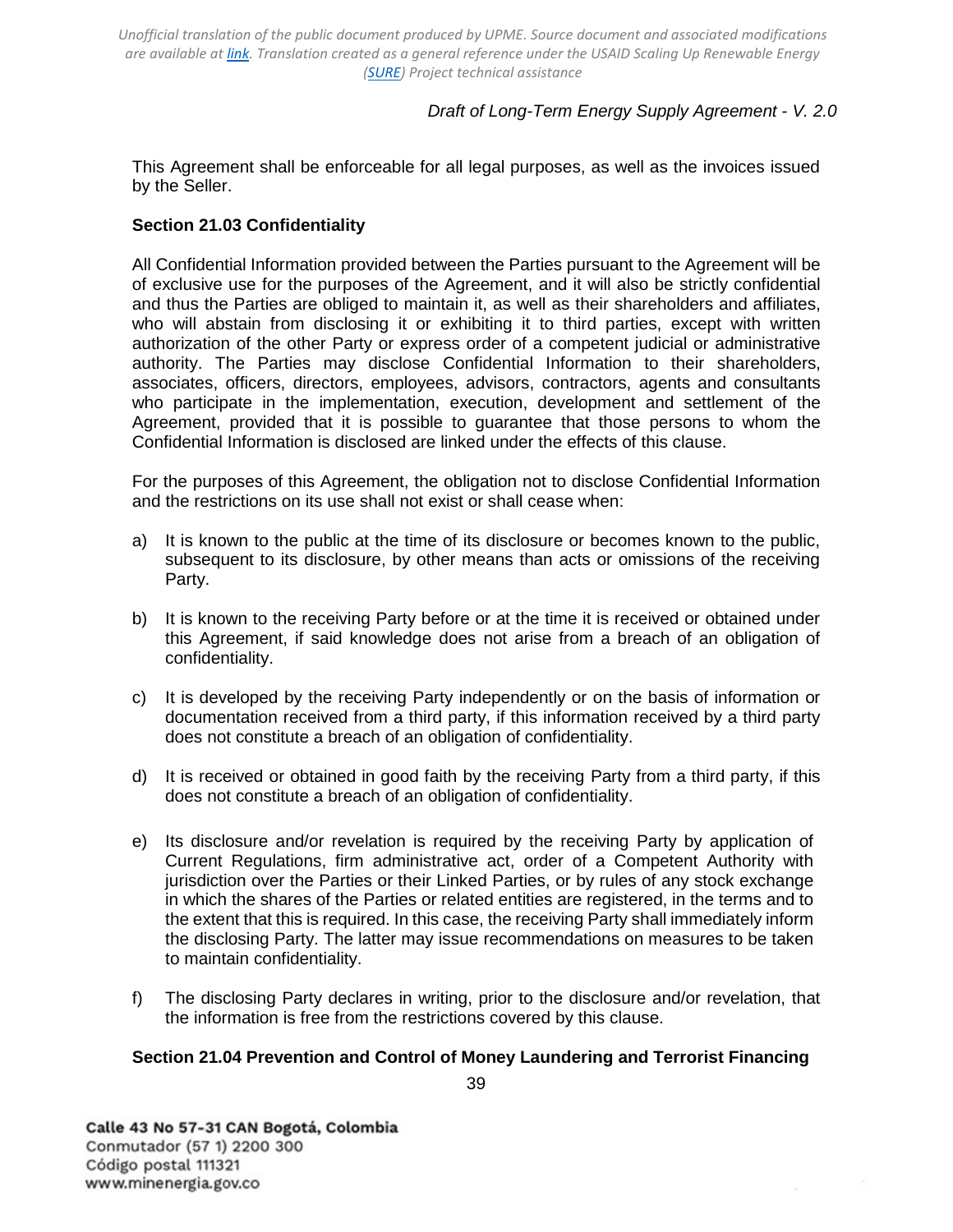# *Draft of Long-Term Energy Supply Agreement - V. 2.0*

Without prejudice to other obligations set forth in this Agreement, the Parties, their Directors, partners, employees, dependents and Real Beneficiaries mutually bind themselves to:

- a) Fully comply with Anti-Corruption, Money Laundering and Terrorist Financing Laws, implementing with efficiency and timeliness the policies and procedures necessary for such purpose.
- b) Not to outsource or carry out operations with persons whose resources come from illicit activities as contemplated in the Colombian Criminal Code or in any norm that substitutes, adds to, or amends it, or that are related to said activities, or about whom there are serious doubts about the origin of their resources, based on public information.
- c) Refrain from using any exchange or foreign trade operation carried out as an instrument for concealing, handling, investing or taking advantage, in any form, of money or other goods derived from criminal activities or to seem legal to the transactions and funds linked to them.
- d) Inform the representative of the other party and report to the competent authority any offences they know, as required by Article 67 of the Code of Criminal Procedure and any other rules that amend, repeal or replace it.
- e) Report to the other Party incidents or developments that may affect their image or reputation, within three (3) working days following their occurrence, in order to manage them consensually.
- f) In accordance with paragraph e) of [Section 17.01 Grounds for Early](#page-30-2) [Termination,](#page-30-2) the breach of Anti-Corruption, Money Laundering and Financing of Terrorism Laws is a cause for Early Termination of the Agreement, with no right to indemnify any type of damage, provided that it is based on serious, true, solid and proven information, among which the following is found:
	- i. That one of the Parties or one or some of their shareholders, associates, Real Beneficiaries or Directors appear in Sanction Lists. In the event that one of the Parties is a company listed on a public securities market, this provision shall only apply with respect to their shareholders, associates and Real Beneficiaries, for the portion of their capital that is not listed in such market.
	- ii. That any of the Parties is involved in any of the following:
		- Unjustifiably giving in to threats made by illegal armed groups outside the law.
		- Receiving, supplying, administering, intervening, financing, transferring, keeping, transporting, storing or conserving money or goods coming from or going to armed groups outside the law or collaborating with and assisting them.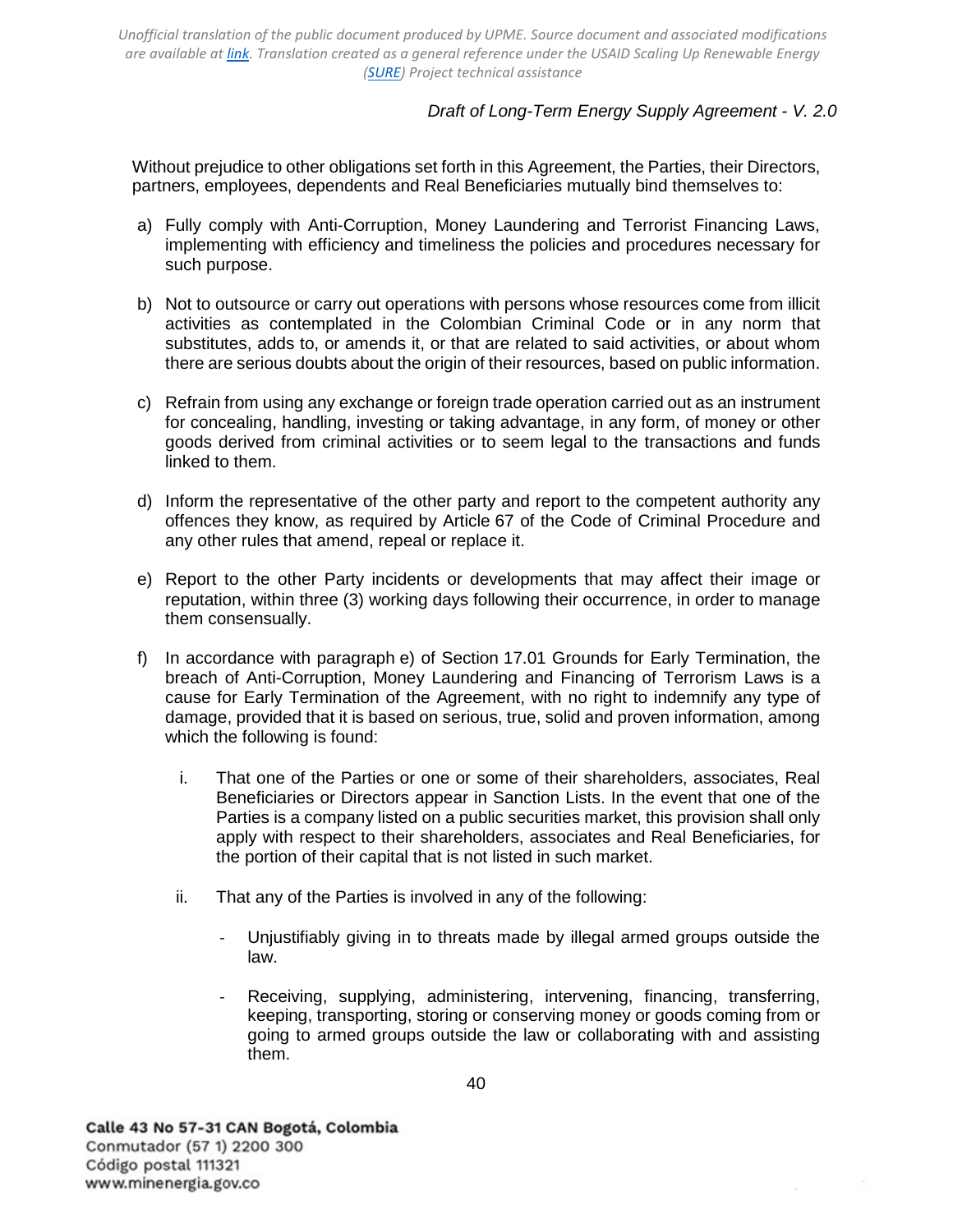# *Draft of Long-Term Energy Supply Agreement - V. 2.0*

- Constructing, assigning, leasing, making available, facilitating or transferring for any purpose goods to be used for the concealment of people or for the deposit or storage of belongings of said groups.
- Paralyzing, suspending or notoriously diminishing the fulfillment of their contractual obligations by following instructions of said groups.
- Failing to comply with the duty to report punishable acts, whose commission is attributable to said groups, known at the time of the Agreement.

### <span id="page-40-0"></span>**Section 21.05 Regulatory Adjustment**

The Parties shall perform this Agreement considering and complying with the Applicable Regulations. Any Regulatory Adjustment made during the term of this Agreement shall not entitle either Party to any claim with respect to the other Party.

### <span id="page-40-1"></span>**Section 21.06 Partial Invalidity**

The Parties agree that the illegality, invalidity, ineffectiveness or any similar legal sanction affecting the validity or enforceability of any provision of this Agreement shall not affect the validity or enforceability of the other provisions of this Agreement unless it is an essential element of the Agreement. In any case, in the event of any of the legal sanctions referred to above, the Parties agree in good faith to find ways that allow, as far as possible and in accordance with the Applicable Regulations, to fulfill the purposes initially sought in the clause or provision whose validity or application would have been affected.

#### <span id="page-40-2"></span>**Section 21.07 Collaboration between the Parties**

In order to fully comply with the purposes of this Agreement, each Party shall use their best efforts, if required, to provide, issue and send any information or documents required by the other Party or to comply with any request made by the other Party, provided that it is necessary or reasonable, it is not inconsistent with the provisions of this Agreement and does not involve the acceptance of new or different obligations from those stipulated herein.

#### <span id="page-40-3"></span>**Section 21.08 Notifications**

Mails, notifications, notices, requests and communications issued by the Parties relating to this Agreement and its performance or otherwise related to this Agreement shall be issued in writing and delivered personally, by certified mail or e-mail, and shall be deemed to be made from the time the relevant document is filed at the address below:

To the Buyer:

Contact person: Address: Phone: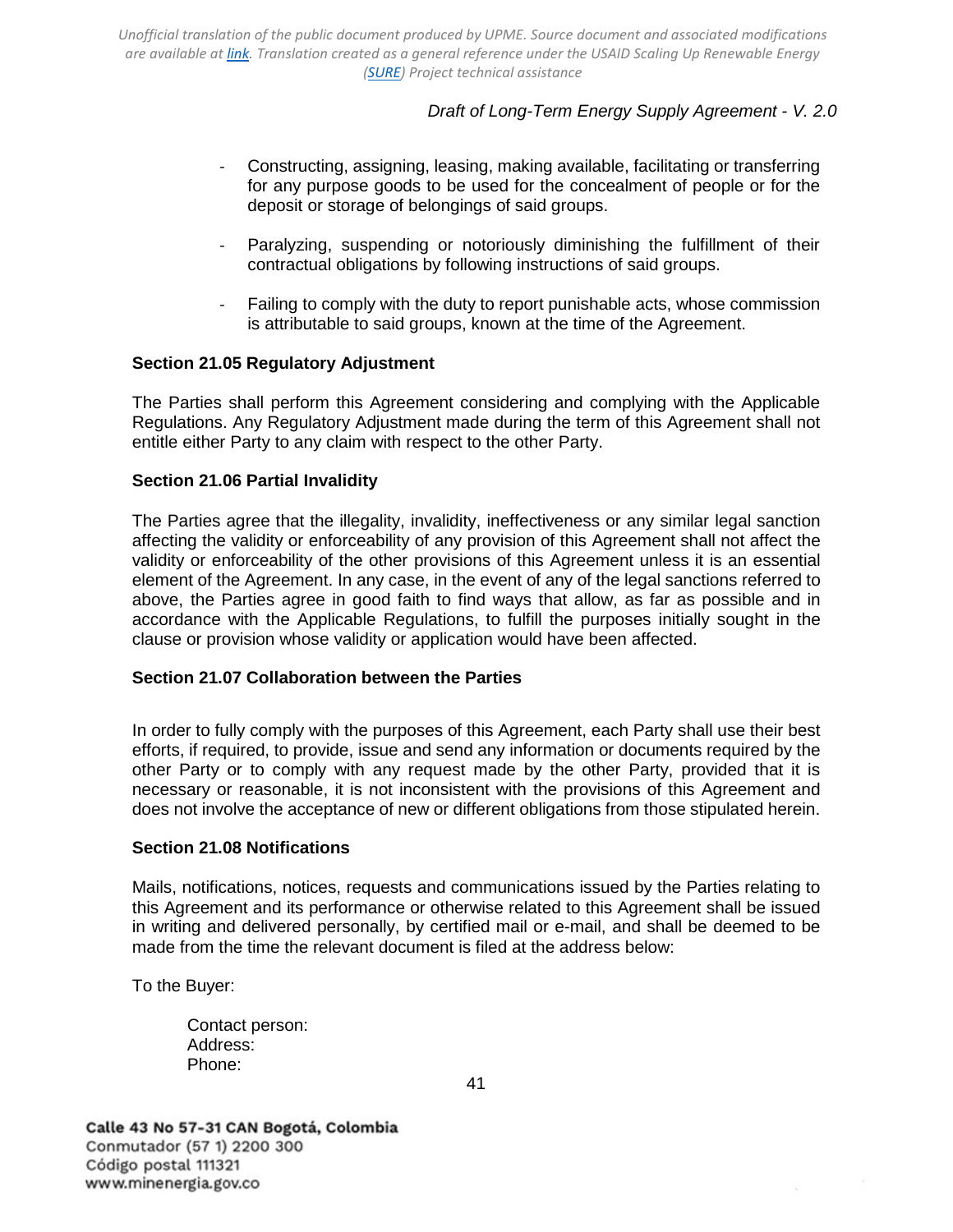# *Draft of Long-Term Energy Supply Agreement - V. 2.0*

E-mail:

To the Seller:

Contact person: Address: Phone: E-mail:

Any change in these addresses shall be notified to the other Party and shall take effect five (5) days after receipt of the notification. Failure to notify of said change of address will result in all communications to be understood as notified to the addresses mentioned herein.

Notifications must be in writing and will be understood to have been sent and received when the following events occur:

- a) If sent by certified mail, the Party shall be deemed to have been notified on the date on which their receipt is certified;
- b) If sent by e-mail, the Party shall be deemed to have been notified when one of the following occurs:
	- i. The sender receives confirmation that the e-mail has been read, if sent with that option.
	- ii. When the addressee confirms via e-mail the receipt of the notification.
	- iii. Two (2) Days after receipt of the addressee's e-mail message.

## <span id="page-41-0"></span>**Section 21.09 Documents of the Agreement**

The Parties shall be obliged to comply with the contents of the following documents, which are an integral part thereof:

- a) All certificates and documents signed by the authorized representatives by virtue of the execution of this Agreement that are generated because of the execution of the Agreement.
- b) Amendments made in writing and signed by the legal representatives of the Parties to this Agreement.
- c) The appendices and other documents expressly mentioned in this Agreement.

## <span id="page-41-1"></span>**Section 21.10 Validity**

This Agreement is understood as valid by means of the signature of the Parties.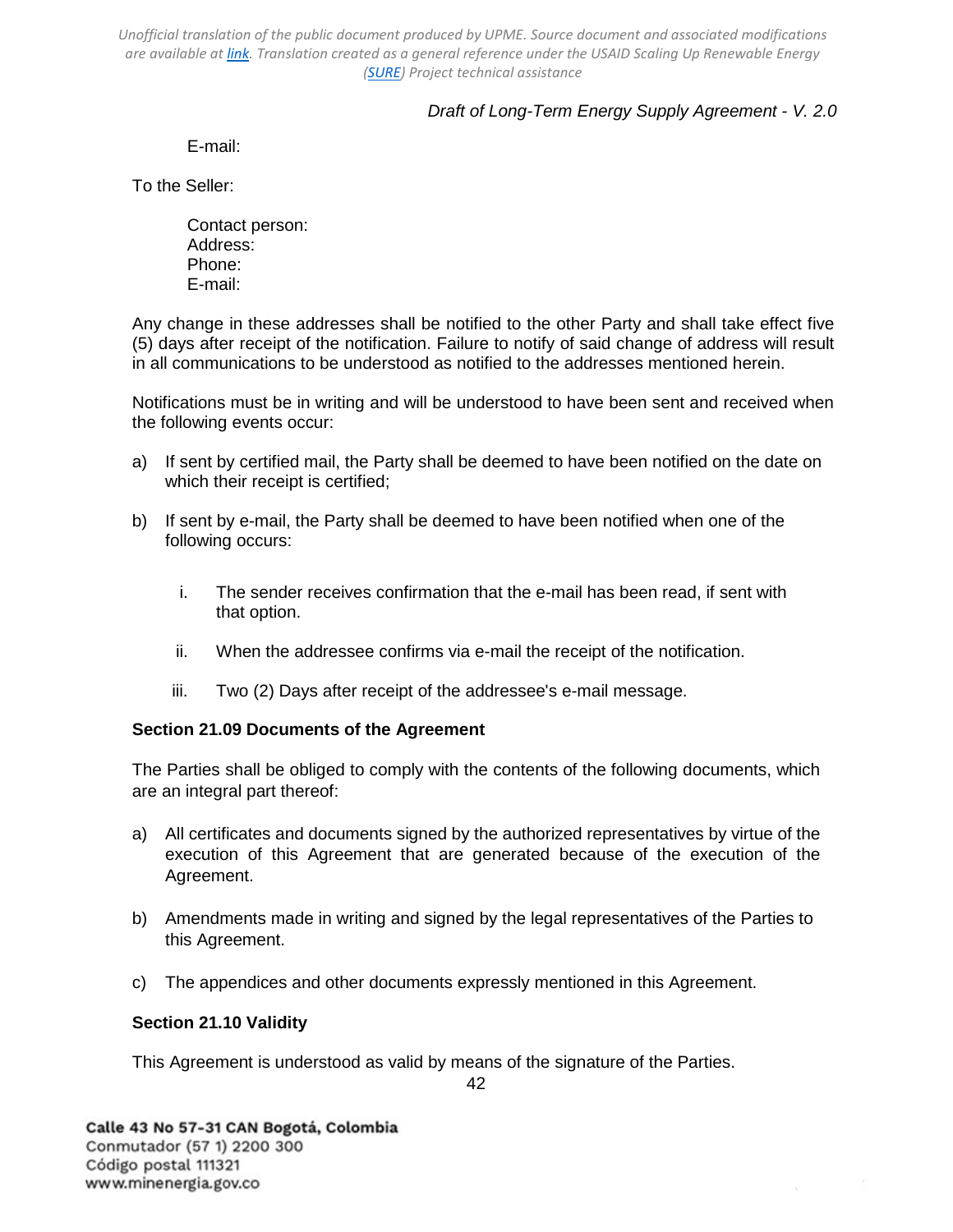## *Draft of Long-Term Energy Supply Agreement - V. 2.0*

### <span id="page-42-0"></span>**Section 21.11 Abandonment**

The Parties agree that failure to exercise, or the delay in the exercise of, any right, power or privilege of either Party shall not be construed as a waiver, renunciation or consent to modifications to the terms of the Agreement.

### <span id="page-42-1"></span>**Section 21.12 Modifications**

This Agreement may only be subject to modifications, additions and explanations, with the prior and express authorization of the Ministry of Mines and Energy. In any case, the Ministry shall only authorize modifications that comply with all of the requirements set forth below:

- a) They should be written requests, subscribed by both Parties.
- b) Modifications must contain legal, technical, financial or any other type of arguments that cause them.
- c) Under no circumstances may the object of the modification be established to the detriment of end users of energy, with respect to the conditions initially agreed in the Agreement as a result of the awarding of the Auction.

#### <span id="page-42-2"></span>**Section 21.13 Settlement**

The settlement of the Agreement shall take place within ninety (90) days following the termination of the obligations of the Parties and shall be recorded in a certificate signed by the Parties.

#### <span id="page-42-3"></span>**Section 21.14 Appendices**

Appendix 1. Certificate of existence and legal representation of the Parties and corporate authorizations.

Appendix 2. Quantity, Price, Supply Start Date, Supply End Date.

Appendix 3. Price Update.

Appendix 4. Financier List.

Appendix 5. Format of Performance Guarantee.

Appendix 6. Format of Guarantee Certificate in favor of the Buyer.

Appendix 7. Format of Payment Guarantee.

Appendix 8. Format of Guarantee Certificate in favor of the Seller.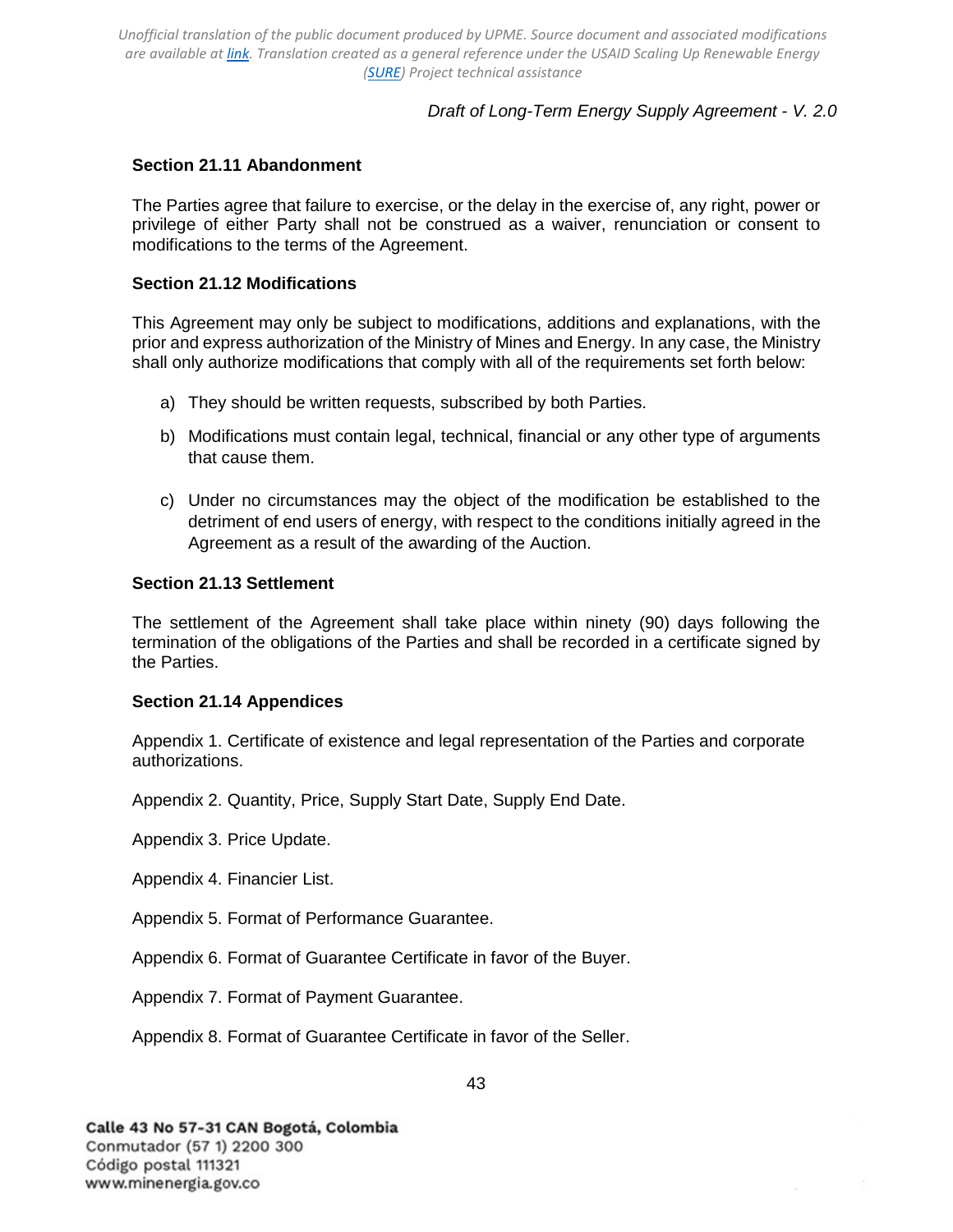# *Draft of Long-Term Energy Supply Agreement - V. 2.0*

Appendix 9. Sample of Blank Promissory Note and instruction letter from the

Seller.

Appendix 10. Sample of Blank Promissory Note and instruction letter from the

Buyer.

In witness whereof, the Parties hereby sign two (2) counterparts, each of which shall be deemed an original, in the city of  $[$ \*], on  $[$ \*] $[$ \*],  $[$ \*].

By the Buyer,

By the Seller,

[\*] CC [\*] LEGAL REPRESENTATIVE

[\*] CC [\*] LEGAL REPRESENTATIVE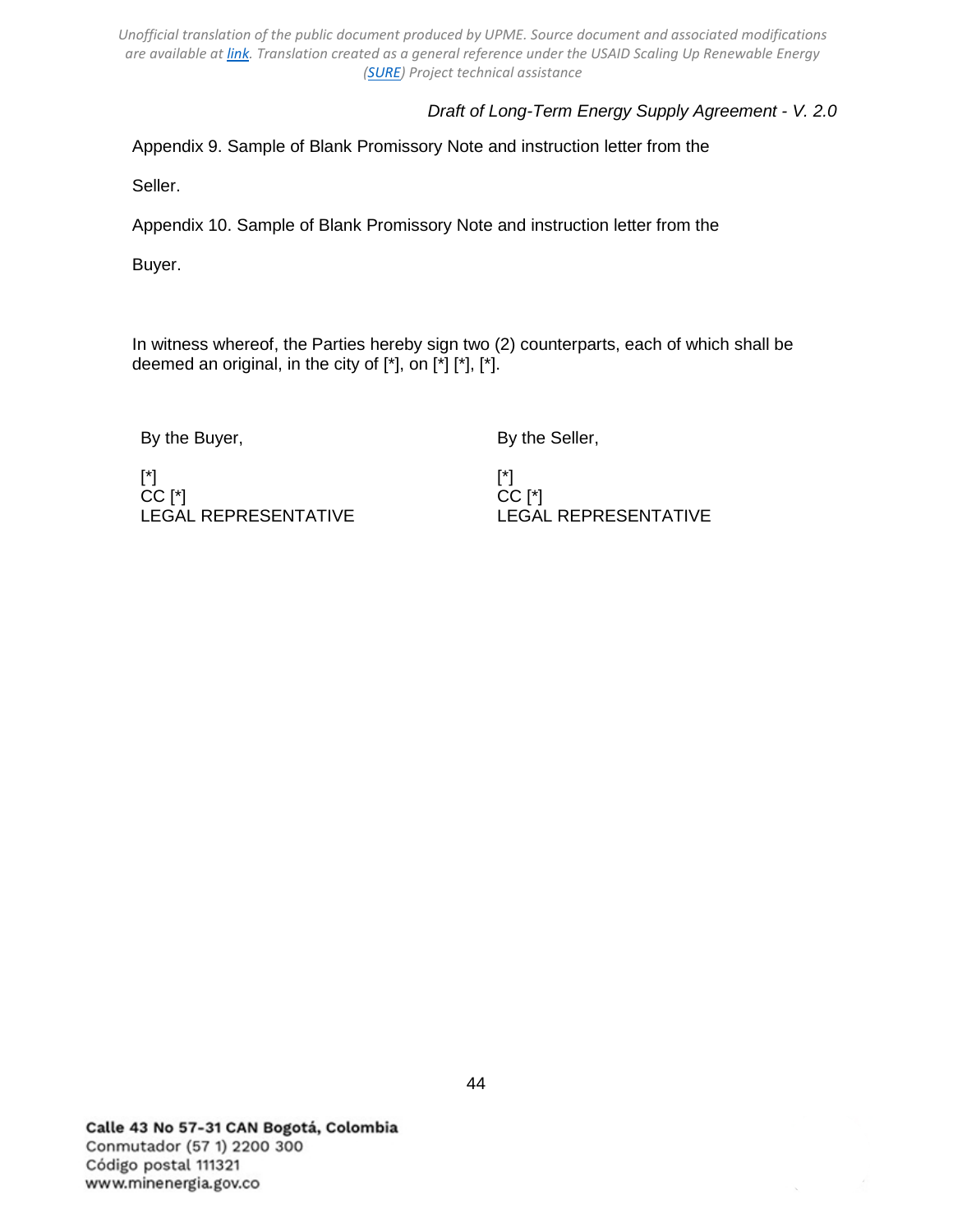## *Draft of Long-Term Energy Supply Agreement - V. 2.0*

# **APPENDIX 1**

<span id="page-44-0"></span>Certificate of existence and legal representation of the Parties and corporate authorizations.

Calle 43 No 57-31 CAN Bogotá, Colombia Conmutador (57 1) 2200 300 Código postal 111321 www.minenergia.gov.co

 $\lambda$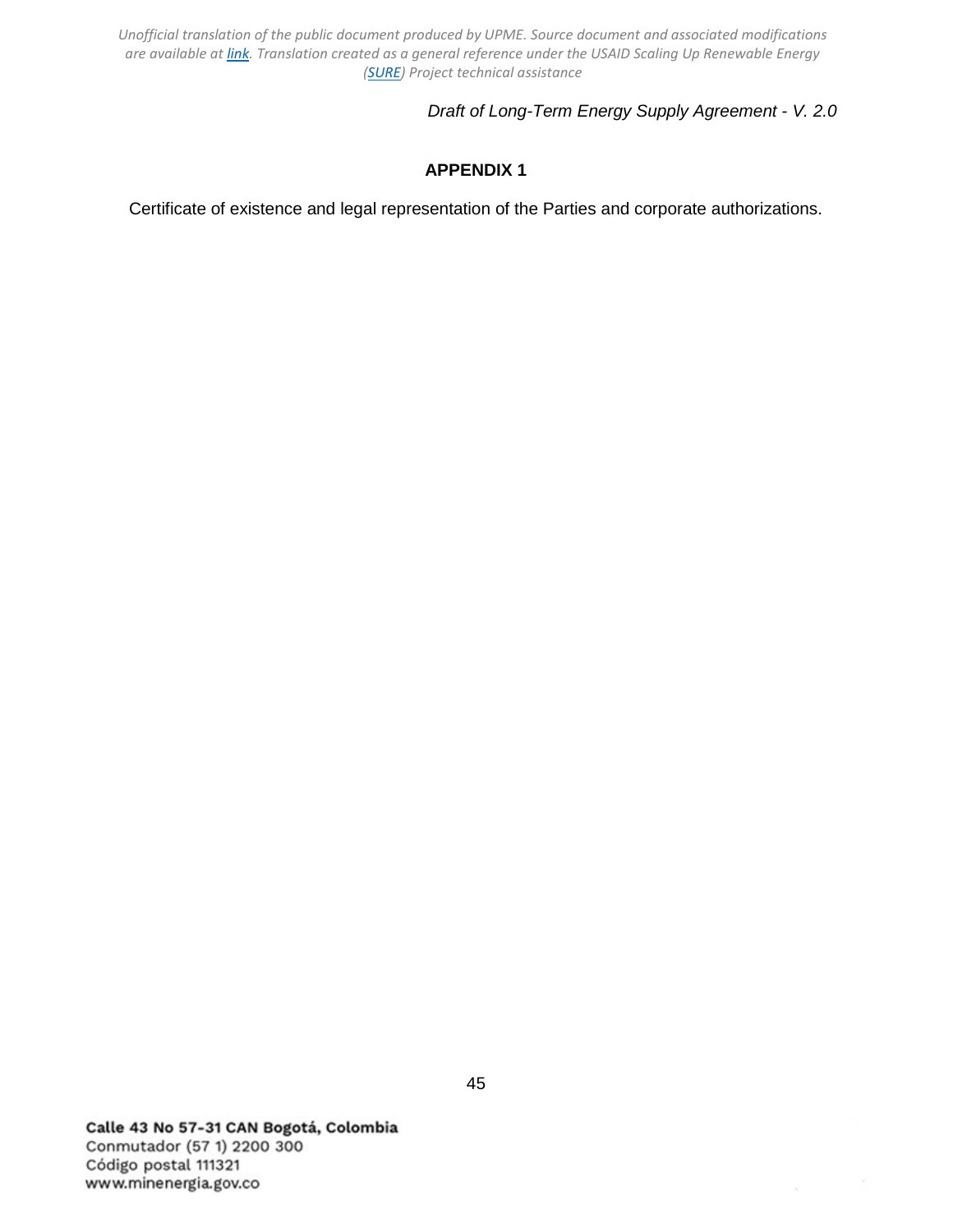## *Draft of Long-Term Energy Supply Agreement - V. 2.0*

## **APPENDIX 2**

<span id="page-45-0"></span>Quantity, Price, Supply Start Date, Supply End Date.

### **1. Quantity and Price**

| <b>Time</b>             | Quantity                          | <b>Price</b>                   |
|-------------------------|-----------------------------------|--------------------------------|
| 1                       | [Amount Allocated for hour 1] kWh | COP [Insert Price]/ kWh + CERE |
| $\overline{\mathbf{2}}$ | [Amount Allocated for hour 2] kWh | COP [Insert Price]/ kWh + CERE |
| 3                       | [Amount Allocated for hour 3] kWh | COP [Insert Price]/ kWh + CERE |
| $\overline{\mathbf{4}}$ |                                   |                                |
| 5                       |                                   |                                |
| 6                       |                                   |                                |
| $\overline{\mathbf{7}}$ |                                   |                                |
| 8                       |                                   |                                |
| $\boldsymbol{9}$        |                                   |                                |
| 10                      |                                   |                                |
| 11                      |                                   |                                |
| 12                      |                                   |                                |
| 13                      |                                   |                                |
| 14                      |                                   |                                |
| 15                      |                                   |                                |
| 16                      |                                   |                                |
| 17                      |                                   |                                |
| 18                      |                                   |                                |
| 19                      |                                   |                                |
| 20                      |                                   |                                |
| 21                      |                                   |                                |
| 22                      |                                   |                                |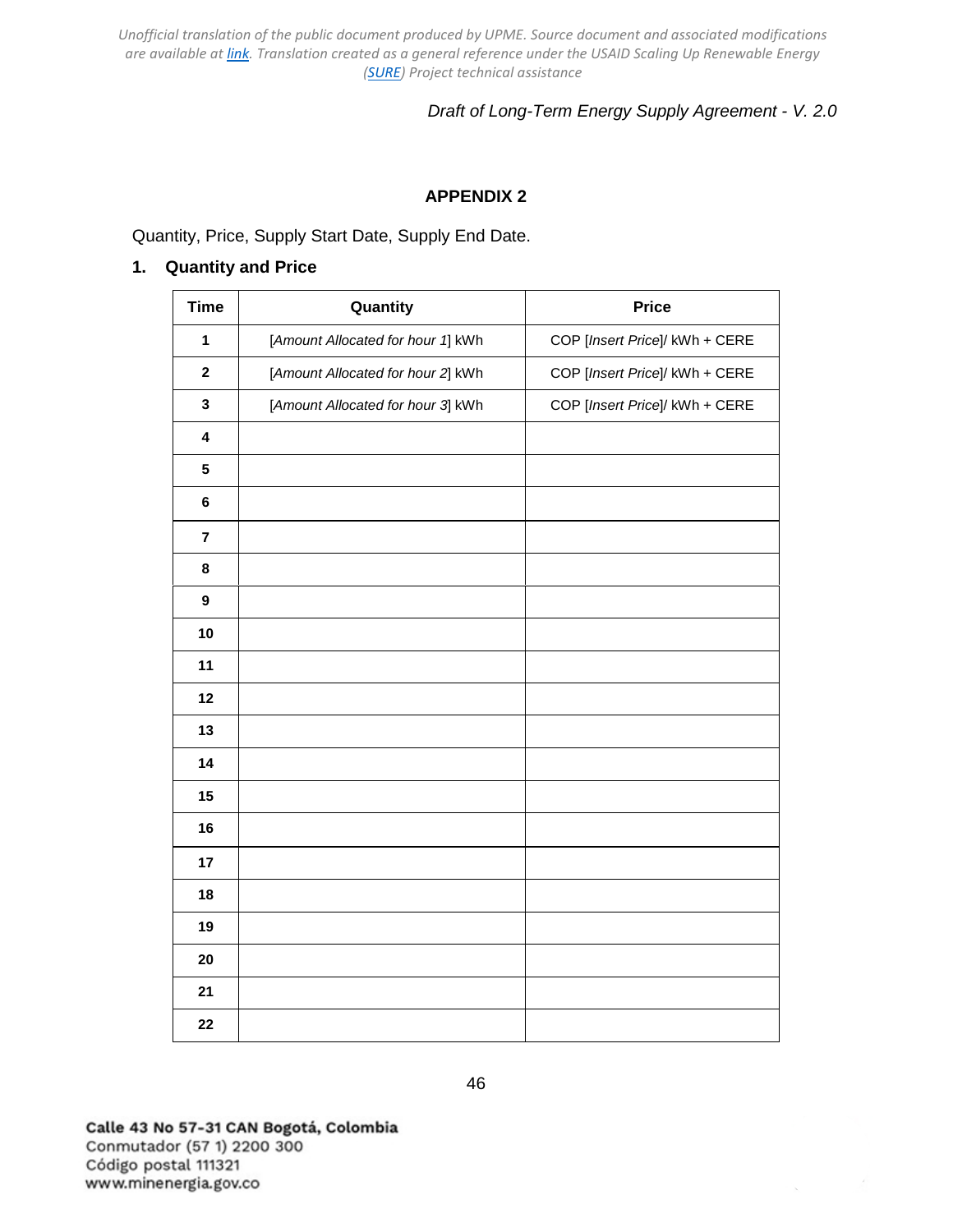*Draft of Long-Term Energy Supply Agreement - V. 2.0*

| 23 |  |
|----|--|
| 24 |  |

The kilowatt price for each hour corresponds to the Value Awarded at the Auction for that hour plus the value of the CERE component which is calculated according to the Applicable Regulations.

## **2. Supply Start Date**

January first (1), 2022 at 00:00 a.m.

## **3. Supply End Date**

December thirty-first (31), 2036 at 11:59 p.m.

By the Buyer,

By the Seller,

Signature: Name: [\*] Position: Legal Representative

Signature: \_\_\_\_\_\_\_\_\_\_ Name: [\*] Position: Legal Representative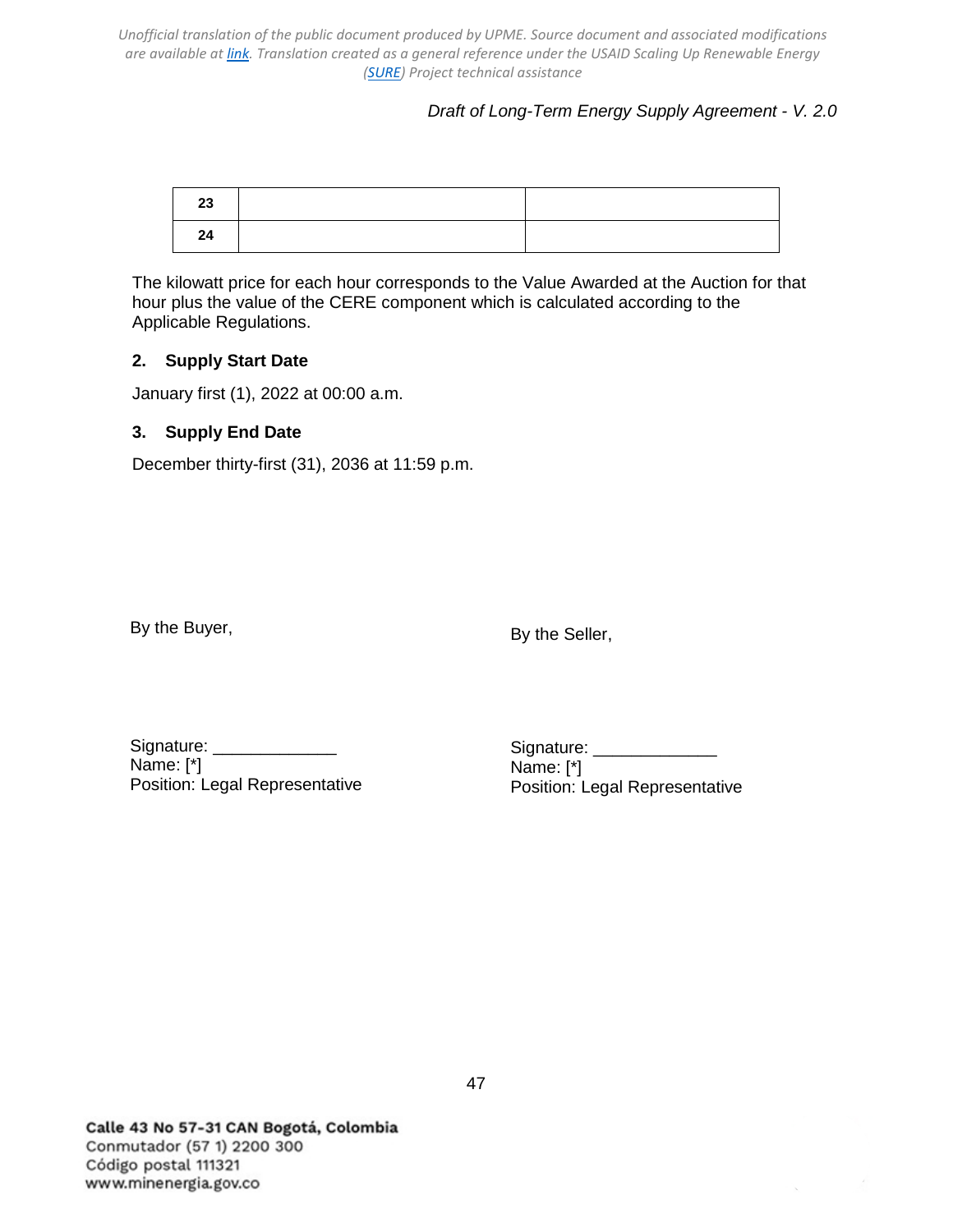*Draft of Long-Term Energy Supply Agreement - V. 2.0*

# **APPENDIX 3**

## <span id="page-47-0"></span>**1. Updating of the Price component corresponding to the Value Awarded at the Auction**

Updated using the following formula:

$$
P_t = P_{tawd} * \frac{PPI COL_t}{}
$$

In which:

*PPI COLtawd*

| $P_t$                | Value Awarded in the updated Auction for month t, expressed in Pesos |  |
|----------------------|----------------------------------------------------------------------|--|
|                      | per kilowatt hour [COP/kWh].                                         |  |
| $P_{\text{tawd}}$    | Value Awarded in the updated Auction for the month of [insert month  |  |
|                      | of awarding] 2019, expressed in Pesos per kilowatt hour [COP/kWh].   |  |
| PPI COL <sub>t</sub> | Producer Price Index of the internal supply series for month t       |  |
|                      | published by Departamento Administrativo Nacional de Estadística     |  |
|                      | (DANE, National Administrative Department of Statistics).            |  |
| PPI COLtawd          | Producer Price Index of the internal supply series for the month of  |  |
|                      | [month of awarding] 2019 published by the DANE.                      |  |

## **2. Updating of the Price component corresponding to the value of the CERE**

Value published by the ASIC.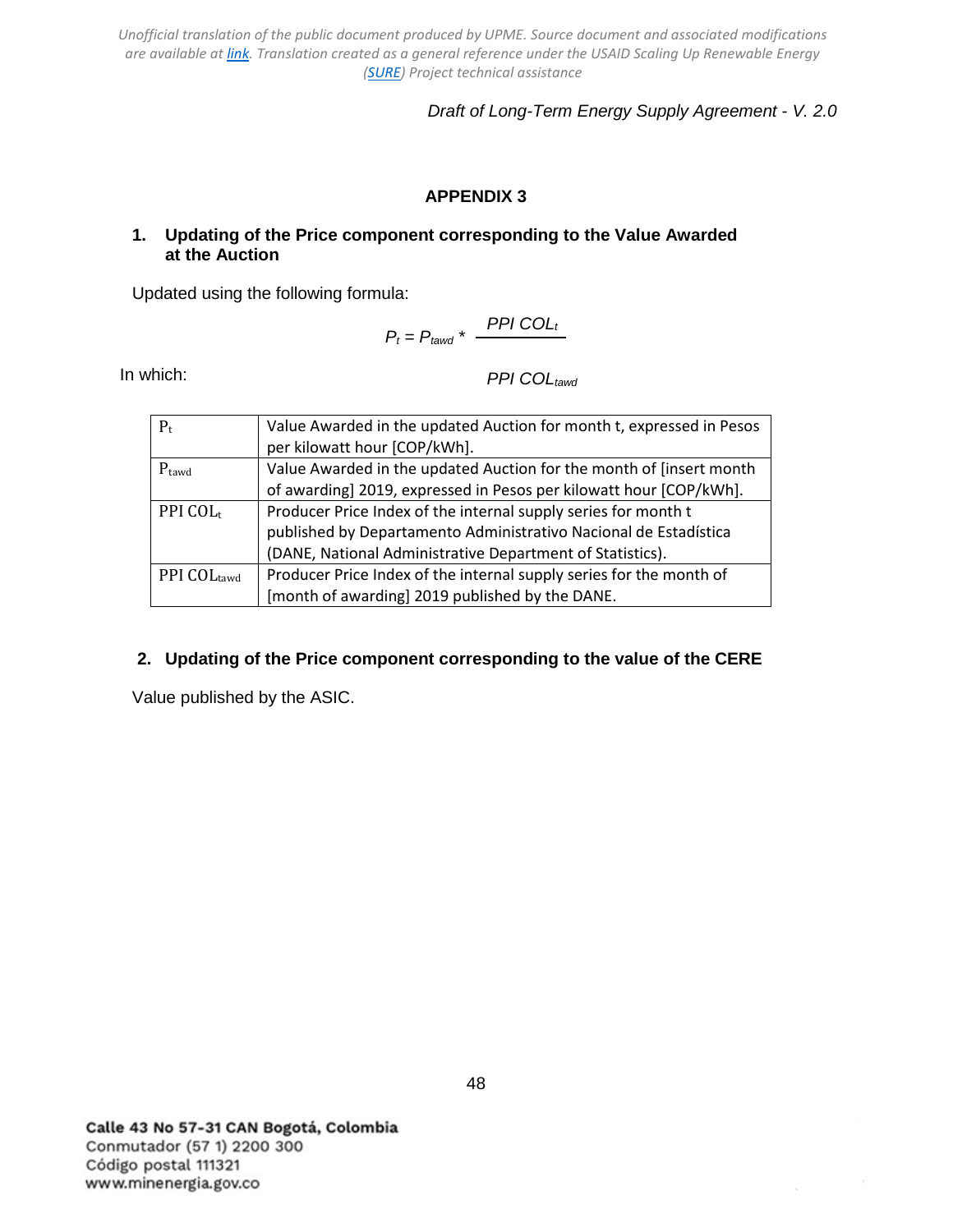# *Draft of Long-Term Energy Supply Agreement - V. 2.0*

### **APPENDIX 4.**

<span id="page-48-0"></span>Financier List by the Seller.

| <b>Name of the Financier</b>            |                | [Insert name of Financier]                                          |  |
|-----------------------------------------|----------------|---------------------------------------------------------------------|--|
| <b>Identification Card Number</b>       |                | [Insert Identification Card Number of Financier]                    |  |
| <b>Name of Representative</b>           |                | [Insert name of Financier's representative]                         |  |
|                                         | <b>Address</b> | [Insert address of Financier]                                       |  |
| Contact                                 | <b>Phone</b>   | [Insert phone number of Financier]                                  |  |
|                                         | E-mail         | [Insert e-mail of Financier]                                        |  |
| <b>Type of Financier</b>                |                | [Insert type of Financier, e.g. Bank, private equity<br>fund, etc.] |  |
| <b>Type of financial</b><br>instrument  |                | [Insert type of credit facility]                                    |  |
| Total amount of the financing<br>in COP |                | [Insert total amount of the financing in COP]                       |  |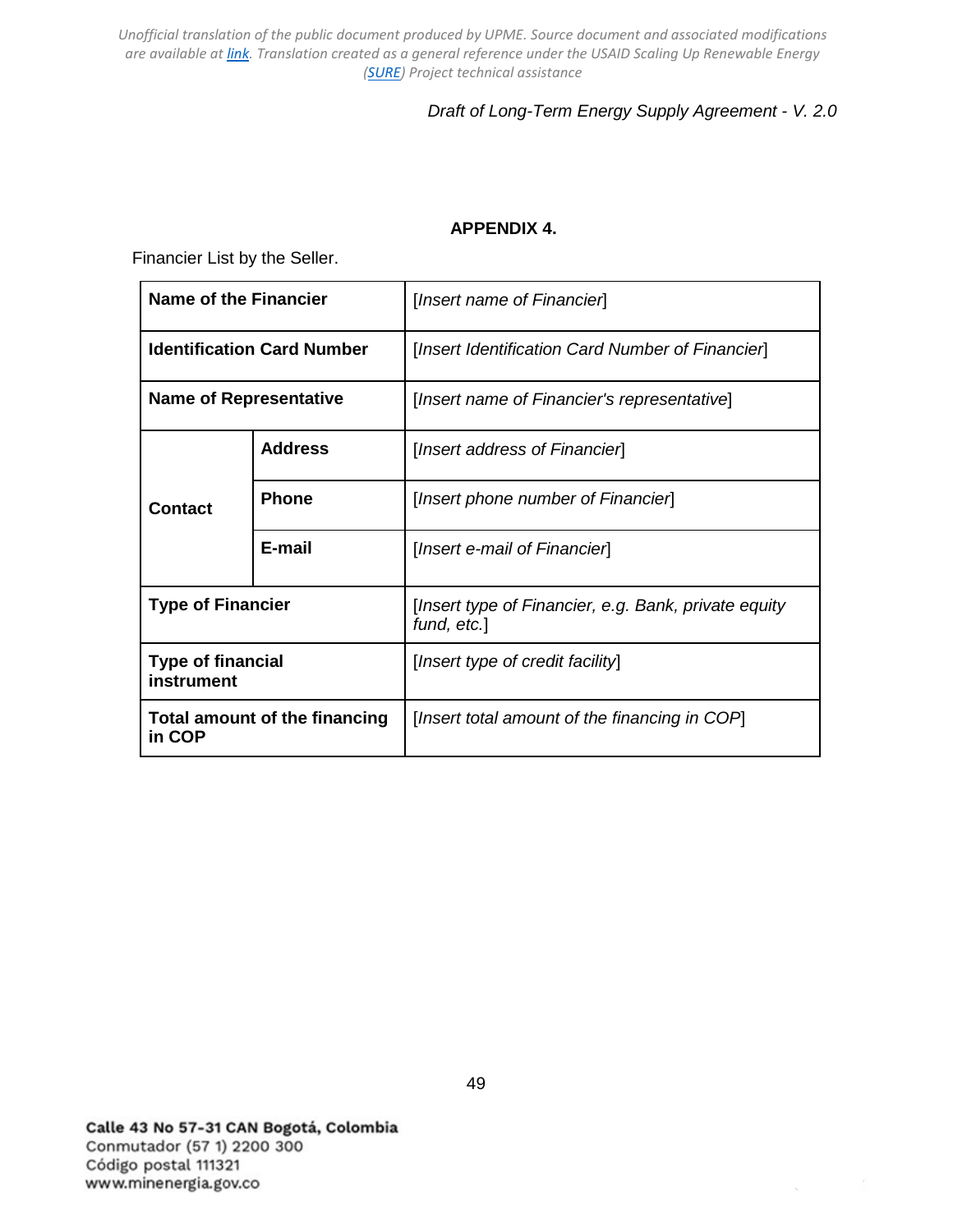# *Draft of Long-Term Energy Supply Agreement - V. 2.0*

## **APPENDIX 5**

<span id="page-49-0"></span>

| LETTER OF INDEMNITY No.       | $[^*]$                                                                                                                                                                                                  |
|-------------------------------|---------------------------------------------------------------------------------------------------------------------------------------------------------------------------------------------------------|
| <b>OBJECT:</b>                | Guarantee to cover the power supply obligations of<br>[Name of Seller] (hereinafter as the "Seller")                                                                                                    |
| <b>ISSUE DATE:</b>            | [Month] [Day], [Year]                                                                                                                                                                                   |
| <b>TERM OF THE GUARANTEE:</b> | From [mm/dd/yyyy] to [mm/dd/yyyy]                                                                                                                                                                       |
| <b>VALUE:</b>                 | $[I^*]\%$ <sup>1</sup> * the sum of (Quantity of Energy (kWh) * Price at<br>the time of the constitution of the guarantee<br>(COP/kWh)) per each hour of the day * 365] in<br>Colombian legal currency. |
| <b>ISSUING ENTITTY:</b>       | [Full Registered Name, TIN]                                                                                                                                                                             |
| <b>ISSUING OFFICE:</b>        | [Name, city, mailing address, and e-mail address]                                                                                                                                                       |
| <b>ORDERING PARTY:</b>        | [Name, address, mailing address, and e-mail address]                                                                                                                                                    |
| <b>GUARANTEED PARTY:</b>      | [Name, address, mailing address, and e-mail address]                                                                                                                                                    |
| <b>BENEFICIARY:</b>           | [Name of the Buyer]                                                                                                                                                                                     |

At the request of [Full Registered Name of ordering party], a company identified with TIN [\*] (hereinafter the "Ordering Party"), [Name of the recognized financial institution] Bank, a banking institution with main address in the city of [city] (Department) and through the branch located in [city] (Department) (hereinafter the "Bank"), legally represented in this document by [Full name of legal representative] and identified by means of [Citizenship Card / Alien Registration Card / Passport] number [\*] of [Place of issue], by means of this instrument, the Company is expressly, independently, autonomously, unconditionally and irrevocably obliged to pay on first demand to [Full Registered Name of the beneficiary party], a company identified with TIN [\*] (hereinafter the "Beneficiary"), an amount in Colombian legal currency that does not exceed the stated amount, into the account that the Beneficiary provides at the time the guarantee becomes effective.

This guarantee covers the performance of the following obligations:

<sup>1</sup>[The percentage shall be indicated in accordance with Section 13.02 Performance Guarantee,](#page-26-0) according to the contractual period.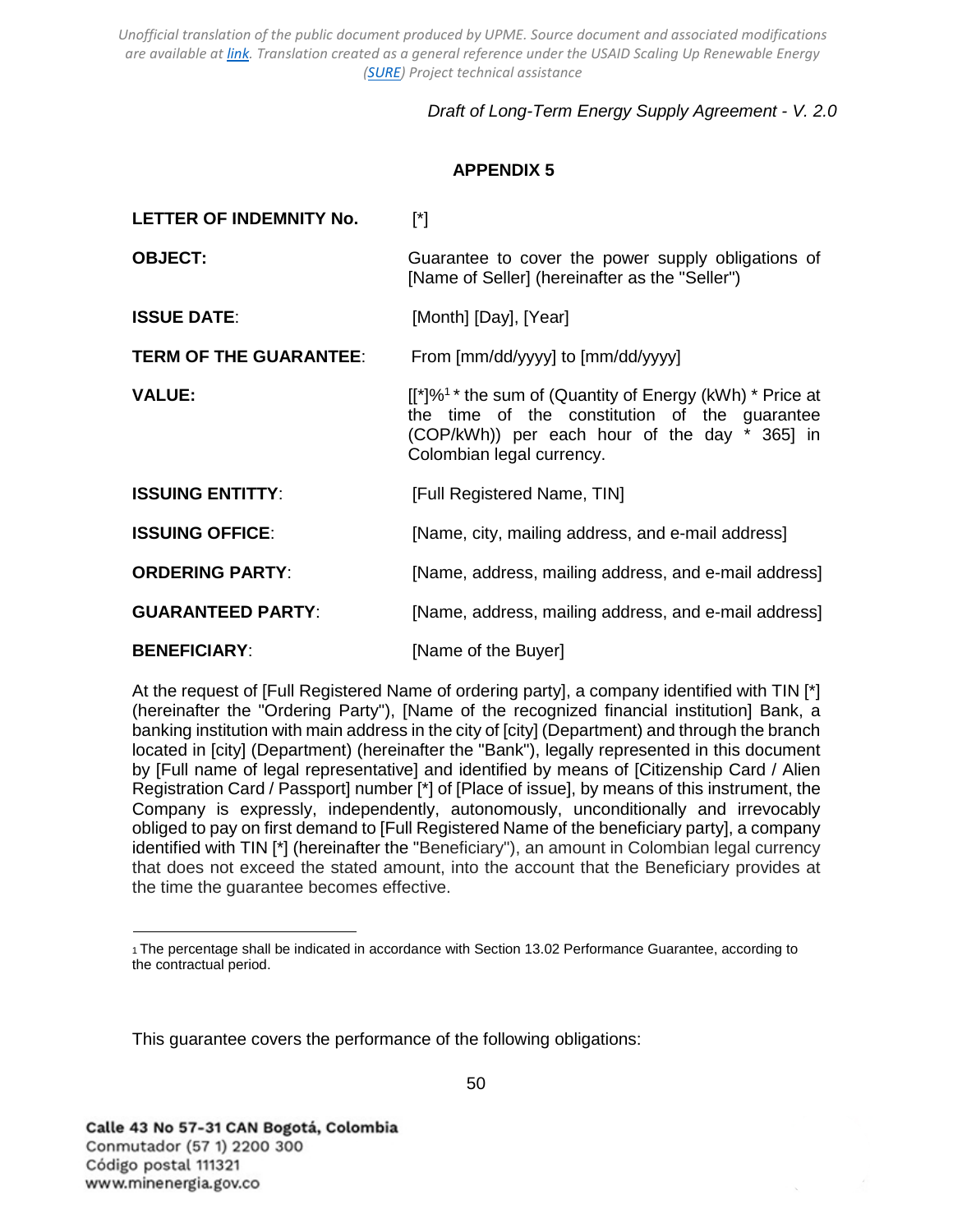### *Draft of Long-Term Energy Supply Agreement - V. 2.0*

- To supply the Buyer with the Quantity of Energy during the Period of Supply, in accordance with the provisions of [APPENDIX 2.](#page-45-0)
- To maintain in force, update, extend and, if applicable, replace this guarantee.

For the payment of the amount guaranteed by means of this document, it shall be sufficient for the Beneficiary to submit, through their legal representative, at any of the offices of the Bank that issued the guarantee, a written request in Spanish, stating that the obligations derived from the object covered by letter of indemnity number [\*] were breached by the guaranteed party. No additional formality or requirement shall be required. Therefore, the Beneficiary shall not be required to show or submit the original document or copy of this Letter of Indemnity or any judicial, extrajudicial or any other type of requirement. Consequently, it shall be understood that this document constitutes an enforceable title with its simple submission accompanied by the Beneficiary's statement of the amount of noncompliance.

The Bank shall pay into the account determined by the Beneficiary the required amount at the latest within three (3) banking days following the filing of the payment request, provided that the Bank is domiciled in Colombia or within ten (10) banking days following the filing of the payment request, provided that the Bank is domiciled abroad. Applications filed during extended hours shall be deemed to be filed on the following business day after their filing.

This Letter of Indemnity shall be in force as indicated, without prejudice to changes made by the Bank at the request of the Ordering Party, which shall be included in a new guarantee issued by the Bank which shall replace the existing guarantee in its entirety, after approval of the changes and receipt of the new guarantee by the Beneficiary.

If, within the term of the guarantee, the Bank does not receive from the Beneficiary a claim for payment of the guaranteed amount, it is understood that this Letter of Indemnity automatically lapses, and all liability on the part of the Bank ceases.

This guarantee may not be assigned by the Beneficiary, except with prior written authorization by the Granting Bank.

This Letter of Indemnity shall be governed by uniform rules relating to the guarantees at the first request of the International Chamber of Commerce (URDG 758) and as far as not provided for by the applicable Colombian regulations. Any dispute related to the execution, interpretation and payment shall be solved by the competent judicial authorities in the Republic of Colombia.

Therefore, this guarantee is issued and signed on [month] [day], [year].

[Signature]

[It includes registered name of the bank, identification No., name of branch issuing the guarantee, name of legal representative, and identification No.]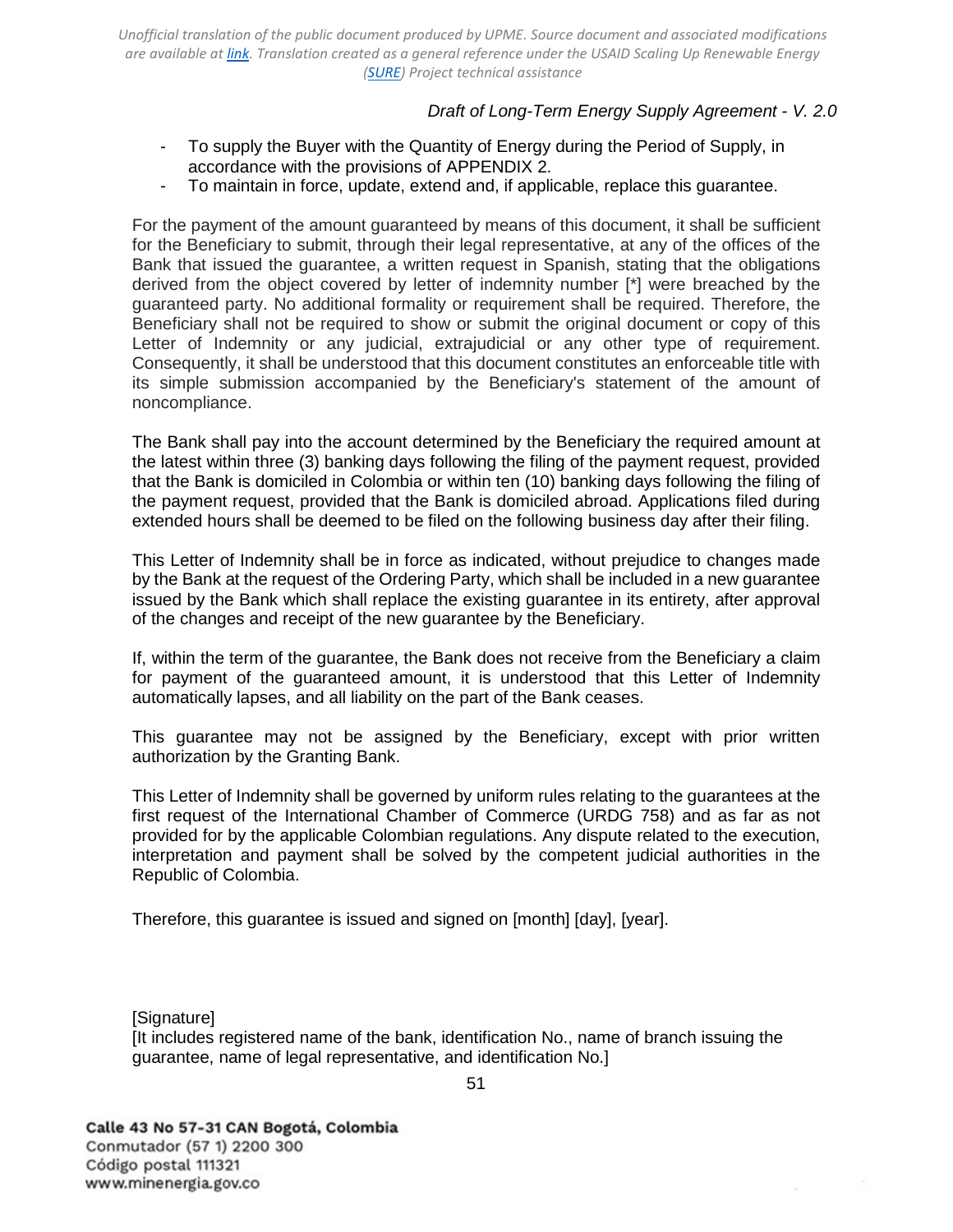## *Draft of Long-Term Energy Supply Agreement - V. 2.0*

#### **APPENDIX 6**

### <span id="page-51-0"></span>**CERTIFICATION ISSUED BY BBVA ASSET MANAGEMENT S.A., SOCIEDAD FIDUCIARA S.A. IN THE CAPACITY OF SPOKESPERSON OF THE AUTONOMOUS PATRIMONY OF THE BUSINESS FUND IN FAVOR OF [FULL REGISTERED NAME OF THE BENEFICIARY] IN THE CAPACITY OF TRADER.**

[Full name of legal representative], identified with citizenship card No. [\*] of [Place of issue], acting in their capacity of [Position] and therefore Legal Representative of **BBVA ASSET MANAGEMENT S.A., SOCIEDAD FIDUCIARIA**, a financial services corporation, created by means of public deed No. 679 of April 5, 1976 of Notary 13 of Bogotá D.C, with commercial registration 00073843 of May 3, 1976, which is accredited with the certificate of existence and legal representation issued by the Financial Superintendence of Colombia, hereinafter **"THE FIDUCIARY"**, acting in this Agreement solely and exclusively in their capacity of spokesperson and administrator of the **AUTONOMOUS PATRIMONY OF TRUST - BUSINESS FUND** with **TIN 830.052.998-9**, constituted by means of a Commercial Trust Agreement of Administration and Payments with Purposes of Guarantee No. 831 of 2017, hold on November 1, 2017 with the Superintendence of Public Utilities, pursuant to Law 812 of 2003 and whose existence has been ratified by Laws 1151 of 2007, 1450 of 2011 and 1753 of 2015, hereinafter referred to as **"THE FUND"**, by means of this document, it is permitted to **CERTIFY** [**FULL REGISTERED NAME OF THE BENEFICIARY COMPANY**]:

- 1. That on [month] [day], [year], they received a notification from [Full Name of Superintendent], identified with citizenship card number [\*] of [Place of issue], in their capacity as Superintendent of Public Utilities, pursuant to Decree number [\*] on [month] [day], [year] issued by the National Department of Planning and Act of Possession No. [\*] of [month] [day], [year] before the Director of the National Department of Planning, and, acting as an authorizing officer of the expense of **THE FUND**, in accordance with the provisions of Article 247 of Law 1450 of 2011, amended by Article 227 of Law 1753 of 2015, through which it unconditionally and irrevocably instructs **THE FIDUCIARY** to grant a Guarantee Certificate in favor of **[FULL REGISTERED NAME OF THE BENEFICIARY COMPANY]**, by virtue of which said company is paid on first demand, up to the amount of  $[[<sup>*</sup>]<sup>9</sup>2<sup>*</sup>$  the amount of (Quantity of Energy (kWh) \* Price at the time of issuance of the certification (COP/kWh)) per each hour of the day \* 365] corresponding to cover the energy supply obligations of **[FULL REGISTERED NAME OF THE INTERVENED COMPANY]** under the terms of the Long-Term Energy Supply Agreement No. [\*].
- 2. That said amount is available in a subaccount of **THE FUND**, of [**FULL REGISTERED NAME OF THE BENEFICIARY PARTY**], which shall be provided in accordance with this document.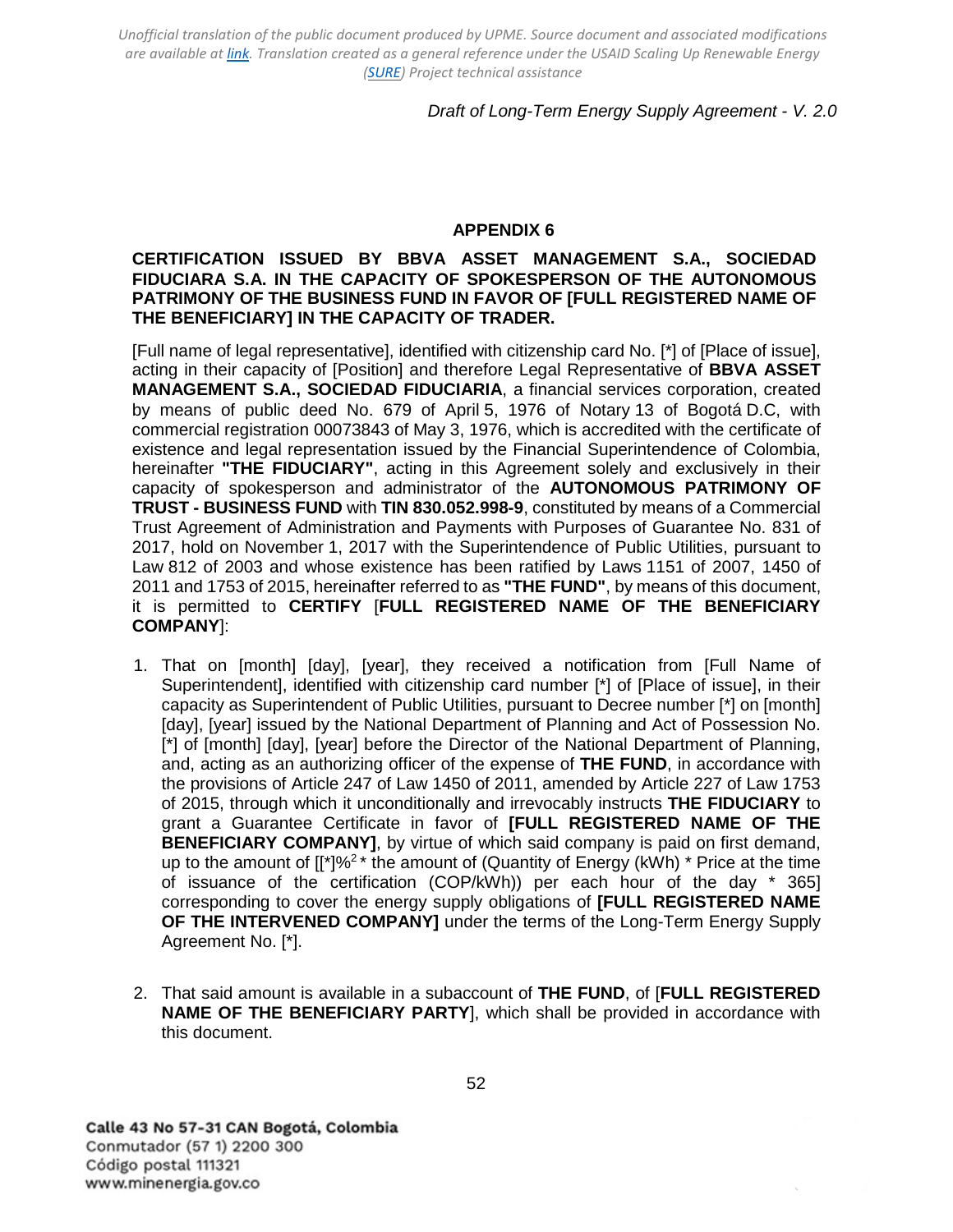## *Draft of Long-Term Energy Supply Agreement - V. 2.0*

- 3. That **THE FIDUCIARY** renounces to judicial, extrajudicial or any other type of requirements for the payment of the sums of money that are requested.
- 4. That this CERTIFICATION is issued in order to guarantee the sale of energy that [**FULL REGISTERED NAME OF THE INTERVENED COMPANY**], a Public Utilities Company identified with TIN [\*], represented by [Full name of legal representative], identified with citizenship card No. [\*] of the city of [Place of issue], in their capacity as Special Agent, as stated in Resolution No. [\*] of [month] [day], [year] of the Superintendence of Public Utilities, to be performed with **[FULL REGISTERED NAME OF THE BENEFICIARY COMPANY]** pursuant to the Long-Term Energy Supply Agreement No. [\*] corresponding to the sale of energy.
- 5. Consequently, **THE FIDUCIARY** irrevocably agrees to pay to **[FULL REGISTERED NAME OF THE BENEFICIARY COMPANY]**, at first request, up to the amount of  $[I^*]\%$ <sup>3</sup> \* the amount of (Quantity of Energy (kWh) \* Price at the time of issue of the certification (COP/kWh)) per each hour of the day \* 365], for which it is needed a request signed by the legal representative of **[FULL REGISTERED NAME OF THE BENEFICIARY COMPANY]** to BBVA ASSET MANAGEMENT S.A., SOCIEDAD FIDUCIARIA, stating non-compliance by [**FULL REGISTERED NAME OF THE INTERVENED COMPANY**] of their energy supply obligations derived from the Long-Term Energy Supply Agreement No. [\*] with [**FULL REGISTERED NAME OF THE BENEFICIARY COMPANY**] for the sale of energy.
- 6. Payment shall be made without reductions or charges and for the amount owed to [**FULL REGISTERED NAME OF THE BENEFICIARY COMPANY**], pursuant to the agreement, within three (3) business days following the date on which the first request is made by [**FULL REGISTERED NAME OF THE BENEFICIARY COMPANY**].
- 7. Neither **THE FUND** nor [**FULL REGISTERED NAME OF THE BENEFICIARY COMPANY**] may transfer or replace in whole or in part their rights or obligations under this **CERTIFICATION**, unless they have the prior, express and written consent of the other Party.
- 8. **[FULL REGISTERED NAME OF THE BENEFICIARY COMPANY]** must submit a request for payment within five (5) working days following the breach by [**FULL REGISTERED NAME OF THE INTERVENED COMPANY**].
- 9. This **CERTIFICATION** shall be in force during the term of the Long-Term Energy Supply Agreement No. [\*], unless a guarantee or better characteristics are provided to the satisfaction of **[FULL REGISTERED NAME OF THE BENEFICIARY COMPANY]**.
- 10. Likewise, this **CERTIFICATION** shall be in force during the term of the Long-Term Energy Supply Agreement No. [\*], unless a guarantee or better characteristics are provided to the satisfaction of **[FULL REGISTERED NAME OF THE BENEFICIARY COMPANY]** if [**FULL REGISTERED NAME OF THE INTERVENED COMPANY**] cancels the procedure of Taking Possession before the termination date of the beforementioned Agreement.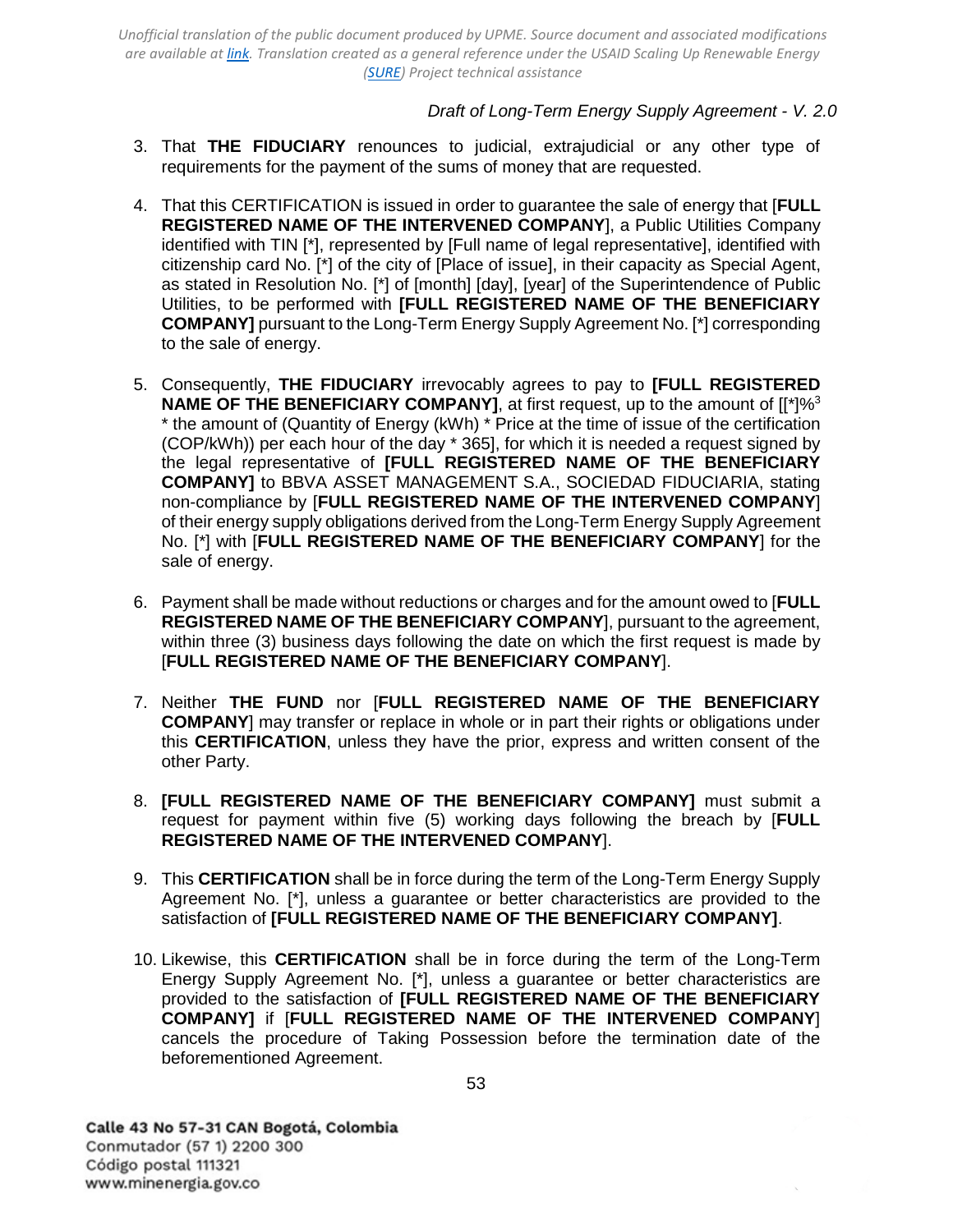### *Draft of Long-Term Energy Supply Agreement - V. 2.0*

11. To notify **[FULL REGISTERED NAME OF THE BENEFICIARY COMPANY]** not less than thirty (30) days in advance of the termination or modification of the duration or term of the Commercial Trust Agreement of Administration and Payments for Purposes of Guarantee No. 831 of 2017, as well as of the destination or amount of resources of the subaccount of the Commercial Trust Agreement of Administration and Payments for Purposes of Guarantee No. 831 of 2017. The 30 days referred to in this certification shall be counted considering the expected date on which the duration or term of the Commercial Trust Agreement of Administration and Payments for Purposes of Guarantee No. 831 of 2017 is intended to be modified.

**[FULL REGISTERED NAME OF THE BENEFICIARY COMPANY]** may make this guarantee effective from twenty (20) days prior to the date on which it is intended to modify the term or terminate the Commercial Trust Agreement of Administration and Payments for Guarantee Purposes No. 831 of 2017, provided that **[FULL REGISTERED NAME OF THE BENEFICIARY COMPANY]** does not receive or accept to their satisfaction a guarantee with the characteristics required in the Long-Term Energy Supply Agreement No. [\*] and that said company guarantees all the obligations derived therefrom.

- 12. Any modification of this **CERTIFICATION** requires prior written approval by **[FULL REGISTERED NAME OF THE BENEFICIARY COMPANY]** and by the General Directorate of Public Credit and the National Treasury of the Ministry of Finance and Public Credit, in accordance with current regulations.
- 13. In accordance with the provisions of Article 2.2.1.5.8 of Decree 1068 of 2015, this **CERTIFICATION** becomes valid with the signature of the issuer.
- 14. Any notice, communication, request or notification under this **CERTIFICATION** shall be made in writing and shall be sent by the most appropriate means (fax, e-mail, certified mail). The notification or information shall be deemed to be made as soon as the corresponding document has been received by the addressee at the address or by the means indicated below:

#### To **THE FUND**

Address: Carrera 9 No.  $72 - 21$ ,  $6<sup>th</sup>$  floor Phone: +57 1 3123711 Ext. 12760 City: Bogotá, Colombia. Contact: Dora Magdalena Rodríguez Martínez E-mail: [doramagdalena.rodriguez@bbva.com](mailto:doramagdalena.rodriguez@bbva.com)

To: [\*]<br>Address: [\*] Address: Phone: [\*] City: [<sup>\*</sup>] Contact: [\*]

Calle 43 No 57-31 CAN Bogotá, Colombia Conmutador (57 1) 2200 300 Código postal 111321 www.minenergia.gov.co

54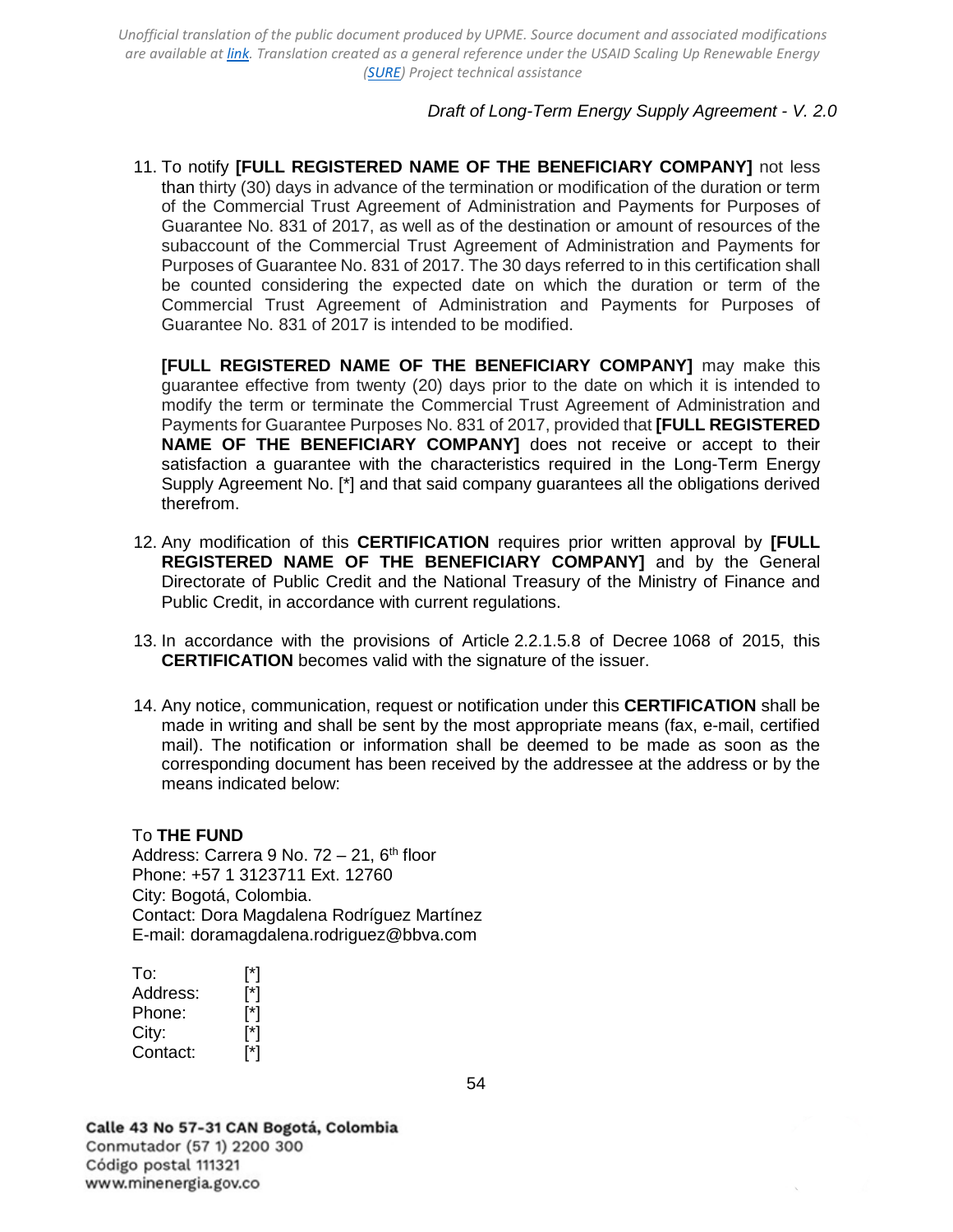# *Draft of Long-Term Energy Supply Agreement - V. 2.0*

E-mail: [\*]

Signed on [month] [day], [year] in the city of [\*].

**THE FIDUCIARY**

**Legal Representative**

**BBVA ASSET MANAGEMENT S.A., SOCIEDAD FIDUCIARIA**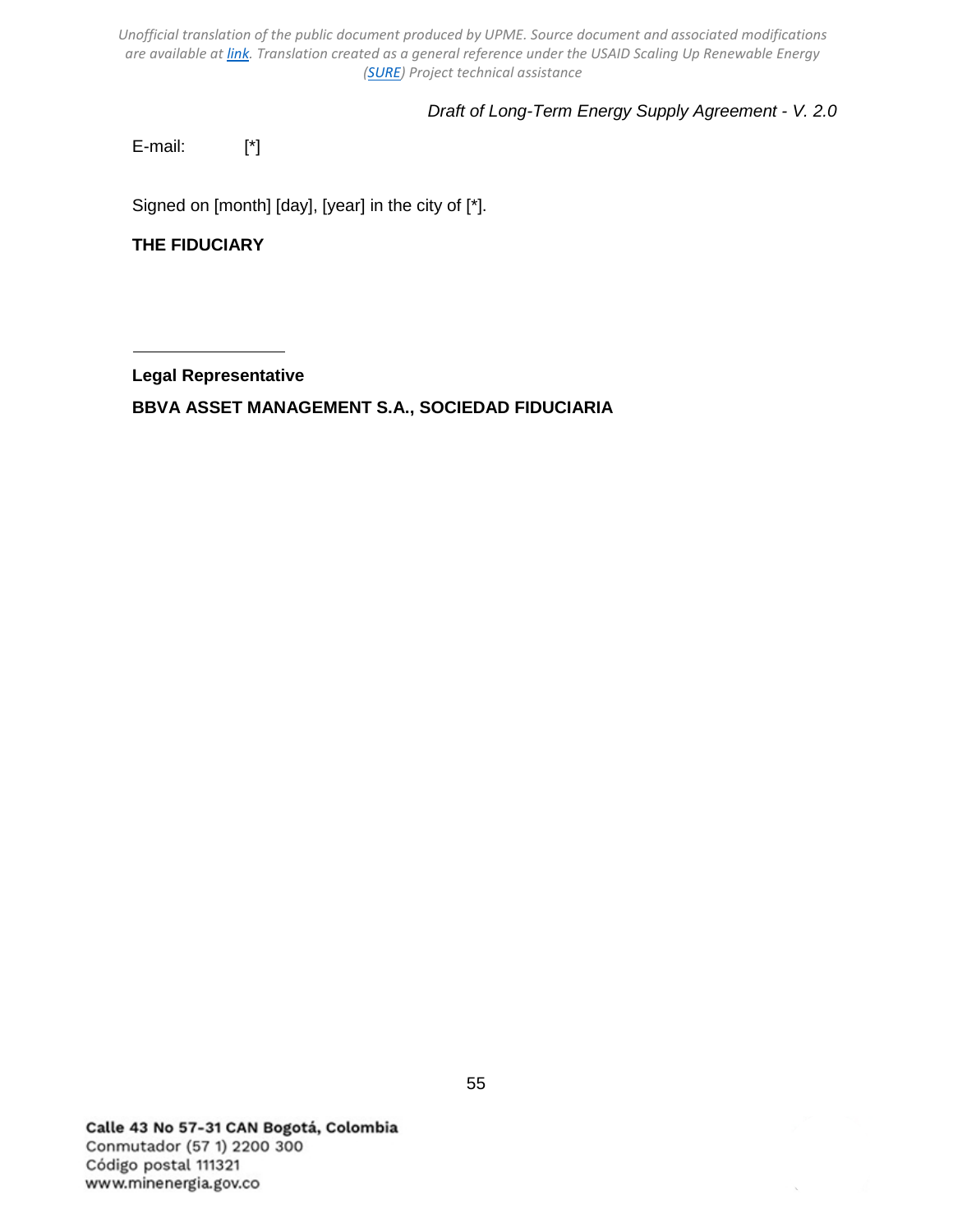# *Draft of Long-Term Energy Supply Agreement - V. 2.0*

# **APPENDIX 7**

<span id="page-55-0"></span>

| LETTER OF INDEMNITY No.       | $[^*]$                                                                                                                                                                                |
|-------------------------------|---------------------------------------------------------------------------------------------------------------------------------------------------------------------------------------|
| <b>OBJECT:</b>                | Payment of the Quantity of Energy                                                                                                                                                     |
| <b>ISSUE DATE:</b>            | [Month] [Day], [Year]                                                                                                                                                                 |
| <b>TERM OF THE GUARANTEE:</b> | From [mm/dd/yyyy] to [mm/dd/yyyy]                                                                                                                                                     |
| <b>VALUE:</b>                 | [30% * the sum of (Quantity of Energy (kWh) * Price at<br>the time of the constitution of the guarantee<br>(COP/kWh)) per each hour of the day * 365] in<br>Colombian legal currency. |
| <b>ISSUING ENTITTY:</b>       | [Full registered name, identification No.]                                                                                                                                            |
| <b>ISSUING OFFICE:</b>        | [Name, city, mailing address, and e-mail address]                                                                                                                                     |
| <b>ORDERING PARTY:</b>        | [Name, address, mailing address, and e-mail address]                                                                                                                                  |
| <b>GUARANTEED PARTY:</b>      | [Name, address, mailing address, and e-mail address]                                                                                                                                  |
| <b>BENEFICIARY:</b>           | [Name of the Beneficiary]                                                                                                                                                             |

At the request of [Full Registered Name of ordering party], a company identified with TIN [\*] (hereinafter the "Ordering Party"), [Name of the recognized financial institution] Bank, a banking institution with main address in the city of [city] (Department) and through the branch located in [city] (Department) (hereinafter the "Bank"), legally represented in this document by [Full name of legal representative] and identified by means of [Citizenship Card / Alien Registration Card / Passport] number [\*] of [Place of issue], by means of this instrument, the Company is expressly, independently, autonomously, unconditionally and irrevocably obliged to pay on first demand to [Full Registered Name of the beneficiary party], a company identified with TIN [\*] (hereinafter the "Beneficiary"), an amount in Colombian legal currency that does not exceed the stated amount, into the account that the Beneficiary provides at the time the guarantee becomes effective.

This guarantee covers the performance of the following obligations:

- To monthly pay for the Quantity of Energy in each Billing Period.
- To maintain in force, update, extend and, if applicable, replace this guarantee.

For the payment of the amount guaranteed by means of this document, it shall be sufficient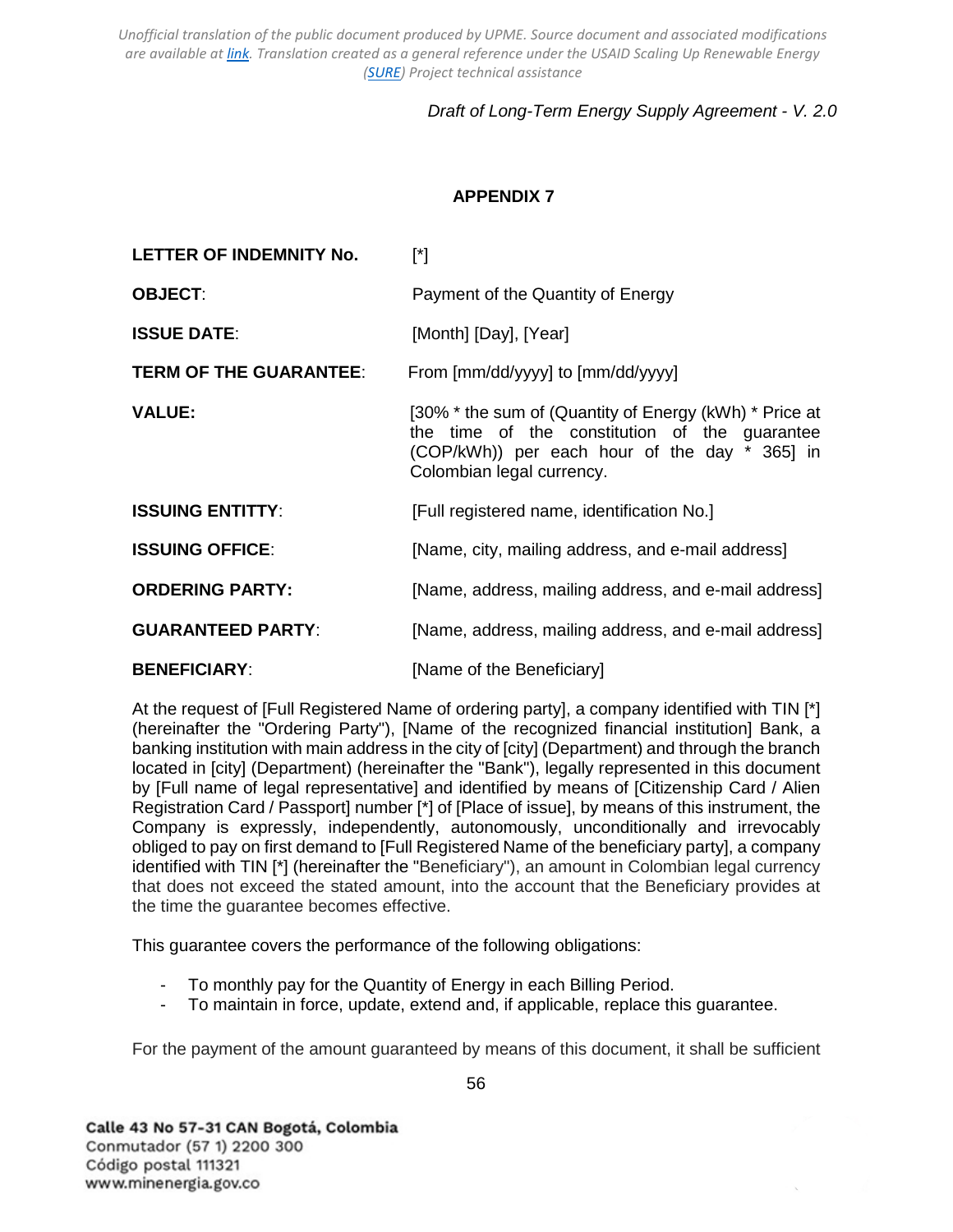## *Draft of Long-Term Energy Supply Agreement - V. 2.0*

for the Beneficiary to submit, through their legal representative, at any of the offices of the Bank that issued the guarantee, a written request in Spanish, stating that the obligations derived from the object covered by letter of indemnity number [\*] were breached by the guaranteed party. No additional formality or requirement shall be required. Therefore, the Beneficiary shall not be required to show or submit the original document or copy of this Letter of Indemnity or any judicial, extrajudicial or any other type of requirement. Consequently, it shall be understood that this document constitutes an enforceable title with its simple submission accompanied by the Beneficiary's statement of the amount of noncompliance.

The Bank shall pay into the account determined by the Beneficiary the required amount at the latest within three (3) banking days following the filing of the payment request, provided that the Bank is domiciled in Colombia or within ten (10) banking days following the filing of the payment request, provided that the Bank is domiciled abroad. Applications filed during extended hours shall be deemed to be filed on the following business day after their filing.

This Letter of Indemnity shall be in force as indicated, without prejudice to changes made by the Bank at the request of the Ordering Party, which shall be included in a new guarantee issued by the Bank which shall replace the existing guarantee in its entirety, after approval of the changes and receipt of the new guarantee by the Beneficiary.

If, within the term of the guarantee, the Bank does not receive from the Beneficiary a claim for payment of the guaranteed amount, it is understood that this Letter of Indemnity automatically lapses, and all liability on the part of the Bank ceases.

This guarantee may not be assigned by the Beneficiary, except with prior written authorization by the Granting Bank.

This Letter of Indemnity shall be governed by uniform rules relating to the guarantees at the first request of the International Chamber of Commerce (URDG 758) and as far as not provided for by the applicable Colombian regulations. Any dispute related to the execution, interpretation and payment shall be solved by the competent judicial authorities in the Republic of Colombia.

Therefore, this guarantee is issued and signed on [month] [day], [year].

#### [Signature]

[It includes registered name of the bank, identification No., name of branch issuing the guarantee, name of legal representative, and identification No.]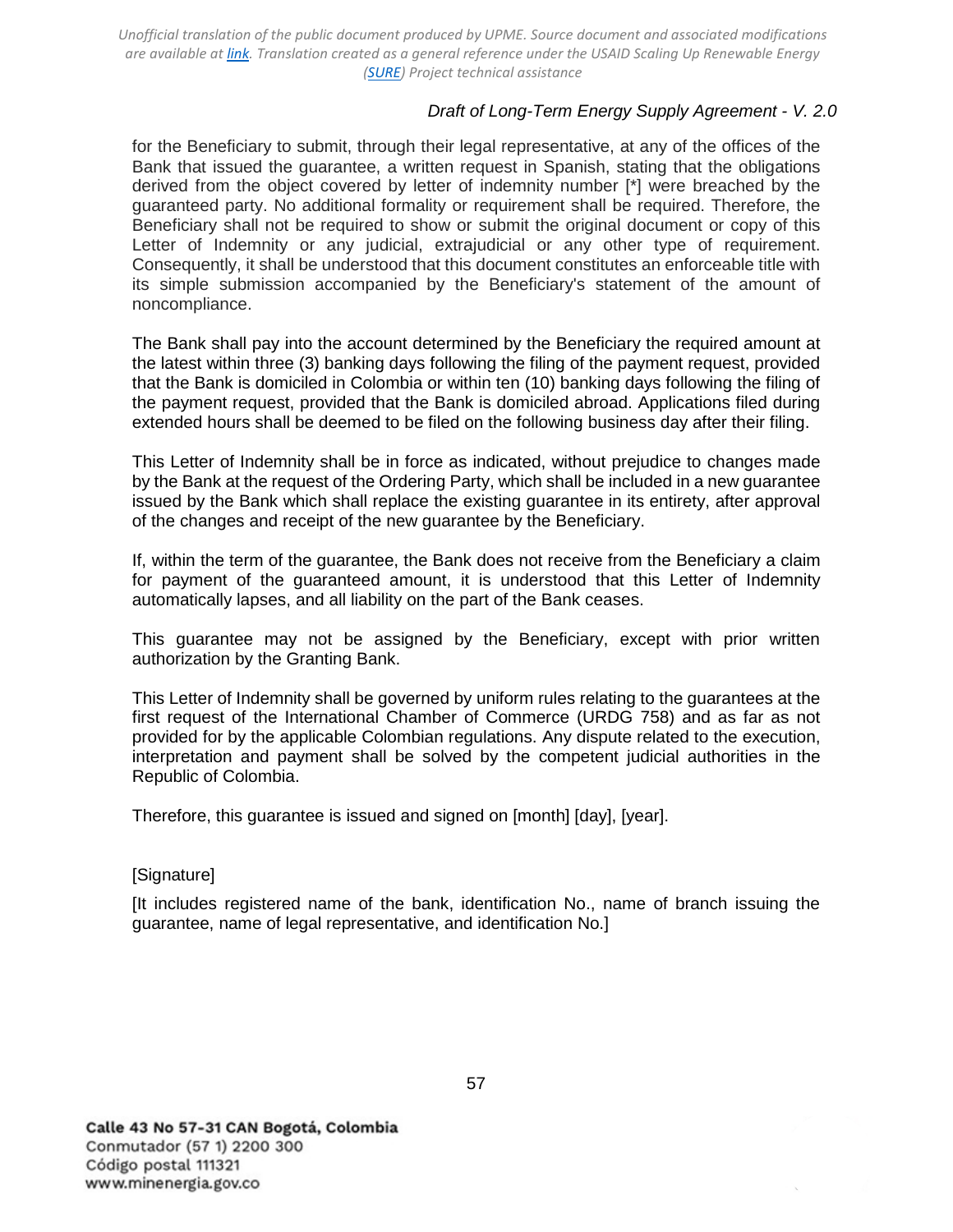## *Draft of Long-Term Energy Supply Agreement - V. 2.0*

#### **APPENDIX 8**

### <span id="page-57-0"></span>**CERTIFICATION ISSUED BY BBVA ASSET MANAGEMENT S.A., SOCIEDAD FIDUCIARA S.A. IN THE CAPACITY OF SPOKESPERSON OF THE AUTONOMOUS PATRIMONY OF THE BUSINESS FUND IN FAVOR OF [FULL REGISTERED NAME OF THE BENEFICIARY] IN THE CAPACITY OF ENERGY GENERATOR.**

[Full name of legal representative], identified with citizenship card No. [\*] of [Place of issue], acting in their capacity of [Position] and therefore Legal Representative of **BBVA ASSET MANAGEMENT S.A., SOCIEDAD FIDUCIARIA**, a financial services corporation, created by means of public deed No. 679 of April 5, 1976 of Notary 13 of Bogotá D.C, with commercial registration 00073843 of May 3, 1976, which is accredited with the certificate of existence and legal representation issued by the Financial Superintendence of Colombia, hereinafter **"THE FIDUCIARY"**, acting in this Agreement solely and exclusively in their capacity of spokesperson and administrator of the **AUTONOMOUS PATRIMONY OF TRUST - BUSINESS FUND** with **TIN 830.052.998-9**, constituted by means of a Commercial Trust Agreement of Administration and Payments with Purposes of Guarantee No. 831 of 2017, hold on November 1, 2017 with the Superintendence of Public Utilities, pursuant to Law 812 of 2003 and whose existence has been ratified by Laws 1151 of 2007, 1450 of 2011 and 1753 of 2015, hereinafter referred to as **"THE FUND"**, by means of this document, it is permitted to **CERTIFY** [**FULL REGISTERED NAME OF THE BENEFICIARY COMPANY**]:

- 1. That on [month] [day], [year], they received a notification from [Full Name of Superintendent], identified with citizenship card number [\*] of [Place of issue], in their capacity as Superintendent of Public Utilities, pursuant to Decree number [\*] on [month] [day], [year] issued by the National Department of Planning and Act of Possession No. [<sup>\*</sup>] of [month] [day], [year] before the Director of the National Department of Planning, and, acting as an authorizing officer of the expense of **THE FUND**, in accordance with the provisions of Article 247 of Law 1450 of 2011, amended by Article 227 of Law 1753 of 2015, through which it unconditionally and irrevocably instructs **THE FIDUCIARY** to grant a Guarantee Certificate in favor of **[FULL REGISTERED NAME OF THE BENEFICIARY COMPANY]**, by virtue of which said company is paid on first demand, up to the amount of  $[I^*]$ %30  $*$  the amount of (Quantity of Energy (kWh)  $*$  Price at the time of issuance of the certification (COP/kWh)) per each hour of the day \* 365] in Colombian legal currency corresponding to the purchases of energy of the Long-Term Energy Supply Agreement No. [\*].
- 2. That said amount is available in a subaccount of **THE FUND**, of [**FULL REGISTERED NAME OF THE BENEFICIARY COMPANY**], which shall be provided in accordance with this document.
- 3. That **THE FIDUCIARY** renounces to judicial, extrajudicial or any other type of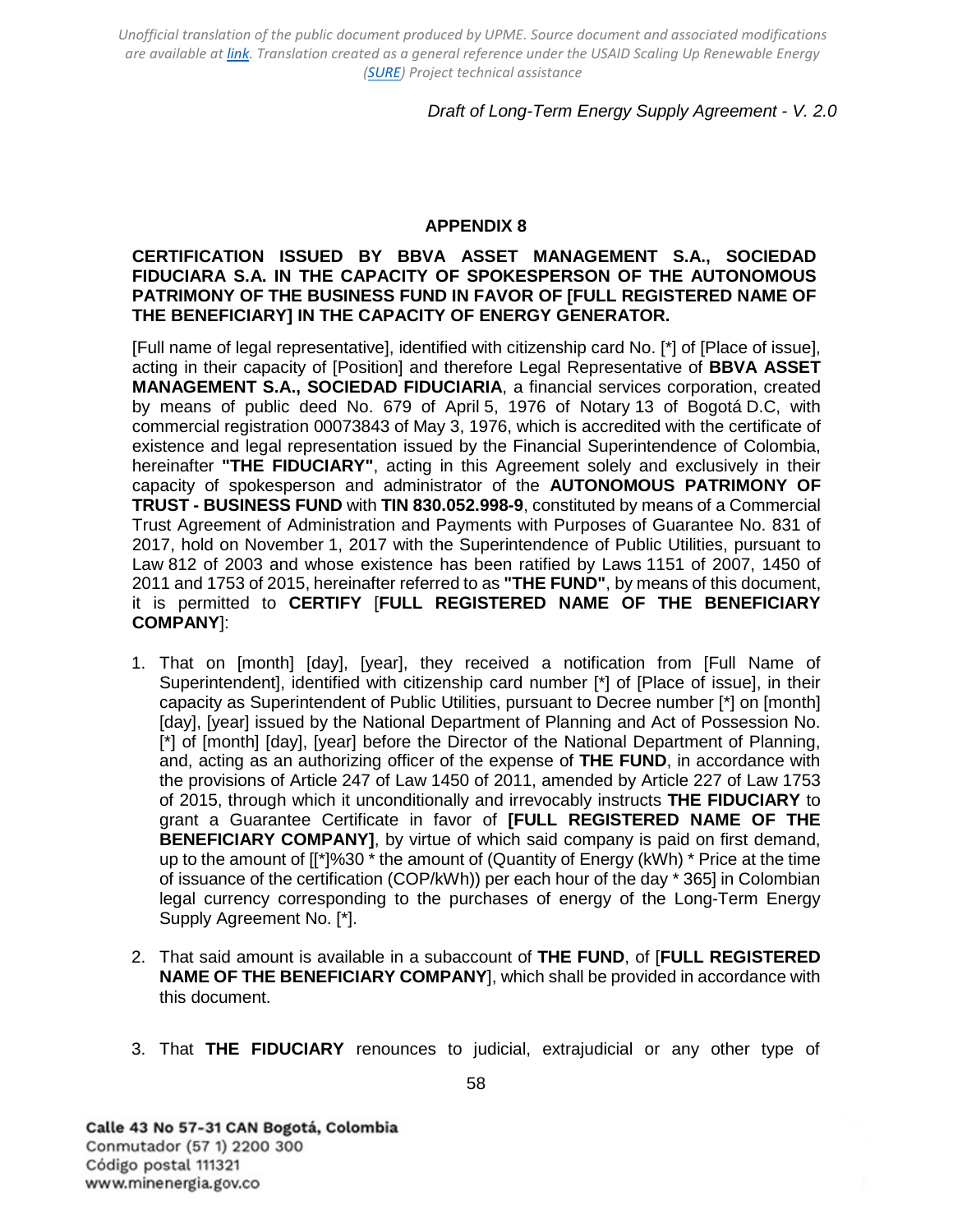## *Draft of Long-Term Energy Supply Agreement - V. 2.0*

requirements for the payment of the sums of money that are requested.

- 4. That this CERTIFICATION is issued in order to guarantee the purchases of energy that [**FULL REGISTERED NAME OF THE INTERVENED COMPANY**], a Public Utilities Company identified with TIN [\*], represented by [Full name of legal representative], identified with citizenship card No. [\*] of the city of [Place of issue], in their capacity as Special Agent, as stated in Resolution No. [\*] of [month] [day], [year] of the Superintendence of Public Utilities, to be performed with **[FULL REGISTERED NAME OF THE BENEFICIARY COMPANY]** pursuant to the Long-Term Energy Supply Agreement No. [\*] corresponding to the purchases of energy.
- 5. Consequently, **THE FIDUCIARY** irrevocably agrees to pay to **[FULL REGISTERED NAME OF THE BENEFICIARY COMPANY]**, at first request, up to the amount of [30% \* the amount of (Quantity of Energy (kWh) \* Price at the time of issue of the certification (COP/kWh)) per each hour of the day \* 365] in Colombian legal currency, for which it is needed a request signed by the legal representative of **[FULL REGISTERED NAME OF THE BENEFICIARY COMPANY]** to BBVA ASSET MANAGEMENT S.A., SOCIEDAD FIDUCIARIA, stating the amount of non-compliance by [**FULL REGISTERED NAME OF THE INTERVENED COMPANY**] of their payment obligations derived from the Long-Term Energy Supply Agreement No. [\*] signed with [**FULL REGISTERED NAME OF THE BENEFICIARY COMPANY**] for the purchases of energy.
- 6. Payment shall be made without reductions or charges and for the amount owed to [**FULL REGISTERED NAME OF THE BENEFICIARY COMPANY**], pursuant to the Long-Term Energy Supply Agreement, within three (3) business days following the date on which the first request is made by [**FULL REGISTERED NAME OF THE BENEFICIARY COMPANY**].
- 7. Neither **THE FUND** nor [**FULL REGISTERED NAME OF THE BENEFICIARY COMPANY**] may transfer or replace in whole or in part their rights or obligations under this **CERTIFICATION**, unless they have the prior, express and written consent of the other Party.
- 8. **[FULL REGISTERED NAME OF THE BENEFICIARY COMPANY]** must submit a request for payment within five (5) working days following the breach by [**FULL REGISTERED NAME OF THE INTERVENED COMPANY**].
- 9. This **CERTIFICATION** shall be in force during the term of the Long-Term Energy Supply Agreement No. [\*], this is until [month] [day], [year] and [\*] more months, unless a guarantee or better characteristics are provided to the satisfaction of **[FULL REGISTERED NAME OF THE BENEFICIARY COMPANY]**.
- 10. Likewise, this **CERTIFICATION** shall be in force during the term of the Long-Term Energy Supply Agreement No. [\*], this is until [month] [day], [year] and [\*] more months, unless a guarantee or better characteristics are provided to the satisfaction of **[FULL REGISTERED NAME OF THE BENEFICIARY COMPANY]** if [**FULL REGISTERED NAME OF THE INTERVENED COMPANY**] cancels the procedure of Taking Possession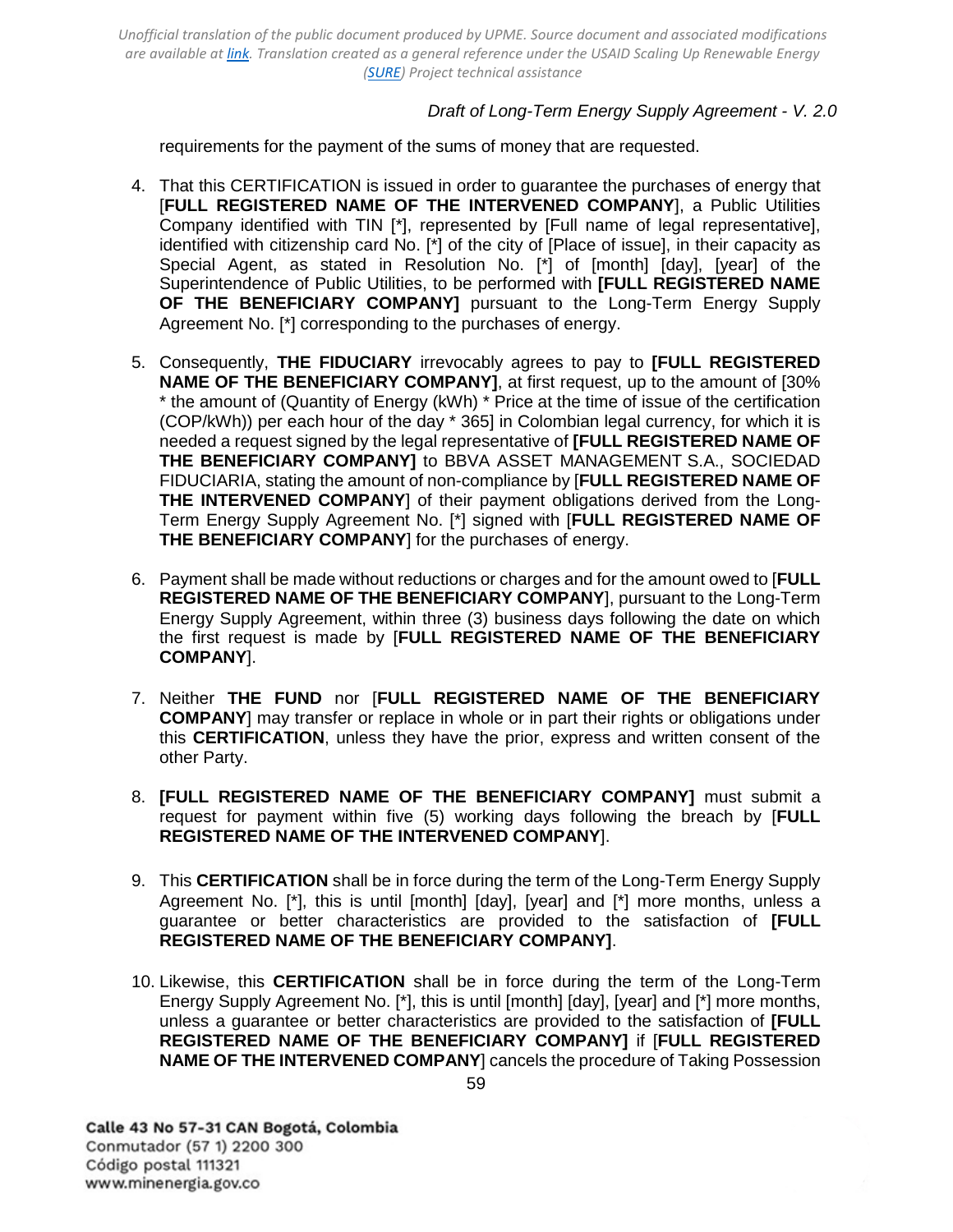### *Draft of Long-Term Energy Supply Agreement - V. 2.0*

before the termination date of the beforementioned Agreement.

11. To notify **[FULL REGISTERED NAME OF THE BENEFICIARY COMPANY]** not less than thirty (30) days in advance of the termination or modification of the duration or term of the Commercial Trust Agreement of Administration and Payments for Purposes of Guarantee No. 831 of 2017, as well as of the destination or amount of resources of the subaccount of the Commercial Trust Agreement of Administration and Payments for Purposes of Guarantee No. 831 of 2017. The thirty (30) days referred to in this certification shall be counted considering the expected date on which the duration or term of the Commercial Trust Agreement of Administration and Payments for Purposes of Guarantee No. 831 of 2017.

**[FULL REGISTERED NAME OF THE BENEFICIARY COMPANY]** may make this guarantee effective from twenty (20) days prior to the date on which it is intended to modify the term or terminate the Commercial Trust Agreement of Administration and Payments for Guarantee Purposes No. 831 of 2017, provided that **[NAME OF THE BENEFICIARY COMPANY]** does not receive or accept to their satisfaction a letter of indemnity that complies with the characteristics required in the Long-Term Energy Supply Agreement No. [\*] and that said company guarantees all the obligations derived therefrom.

- 12. Any modification of this **CERTIFICATION** requires prior written approval by **[FULL REGISTERED NAME OF THE BENEFICIARY COMPANY]** and by the General Directorate of Public Credit and the National Treasury of the Ministry of Finance and Public Credit, in accordance with current regulations.
- 13. In accordance with the provisions of Article 2.2.1.5.8 of Decree 1068 of 2015, this **CERTIFICATION** becomes valid with the signature of the issuer.
- 14. Any notice, communication, request or notification under this **CERTIFICATION** shall be made in writing and shall be sent by the most appropriate means (fax, e-mail, certified mail). The notification or information shall be deemed to be made as soon as the corresponding document has been received by the addressee at the address or by the means indicated below:

#### To **THE FUND**

Address: Carrera 9 No.  $72 - 21$ ,  $6<sup>th</sup>$  floor Phone: +57 1 3123711 Ext. 12760 City: Bogotá, Colombia. Contact: Dora Magdalena Rodríguez Martínez E-mail: [doramagdalena.rodriguez@bbva.com](mailto:doramagdalena.rodriguez@bbva.com)

| To:      | [*] |
|----------|-----|
| Address: | [*] |
| Phone:   | [*] |

Calle 43 No 57-31 CAN Bogotá, Colombia Conmutador (57 1) 2200 300 Código postal 111321 www.minenergia.gov.co

60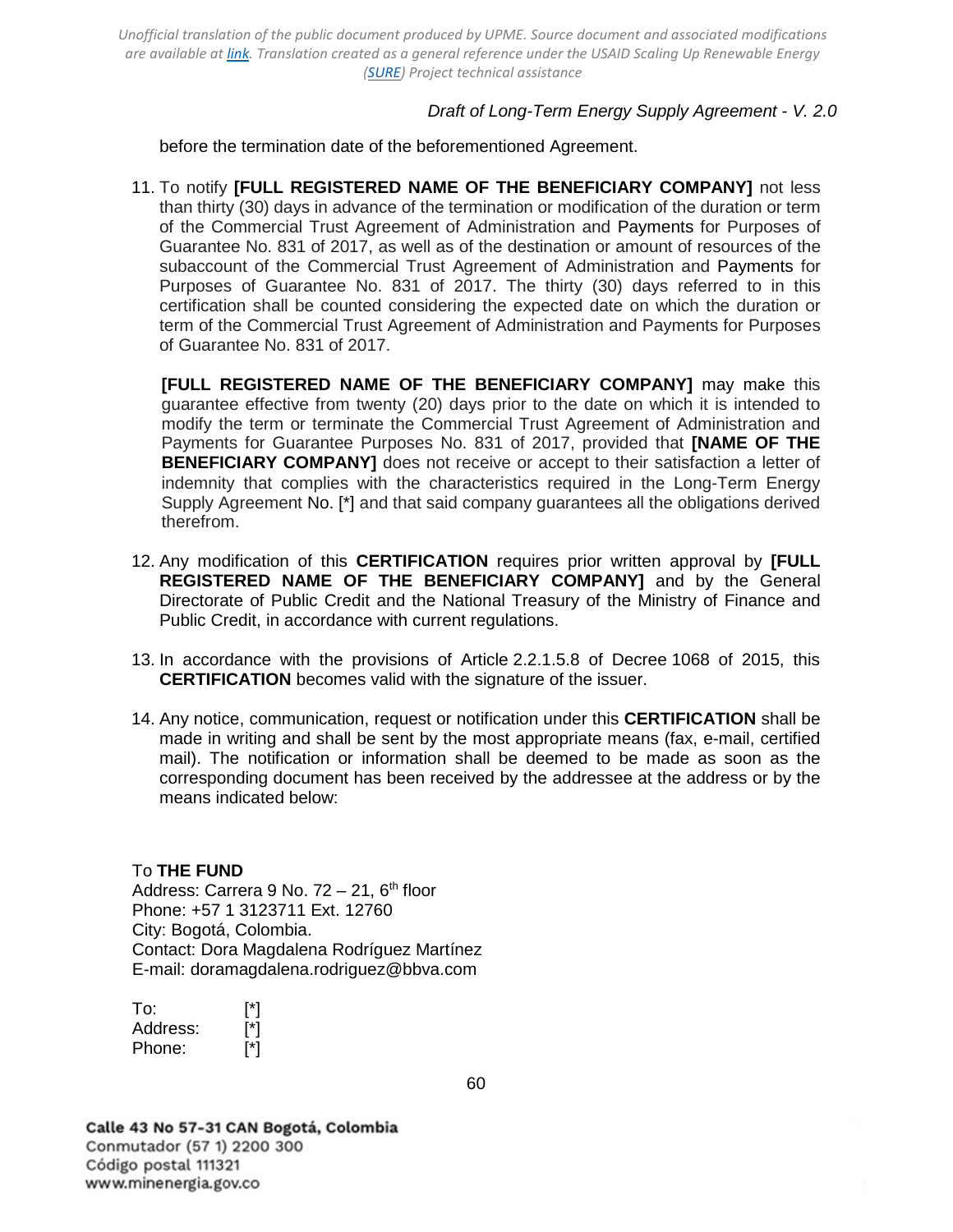# *Draft of Long-Term Energy Supply Agreement - V. 2.0*

City: [\*]<br>Contact: [\*]<br>E-mail: [\*] Contact: E-mail:

Signed on [month] [day], [year] in the city of [\*].

# **THE FIDUCIARY**

**Legal Representative**

**BBVA ASSET MANAGEMENT S.A., SOCIEDAD FIDUCIARIA**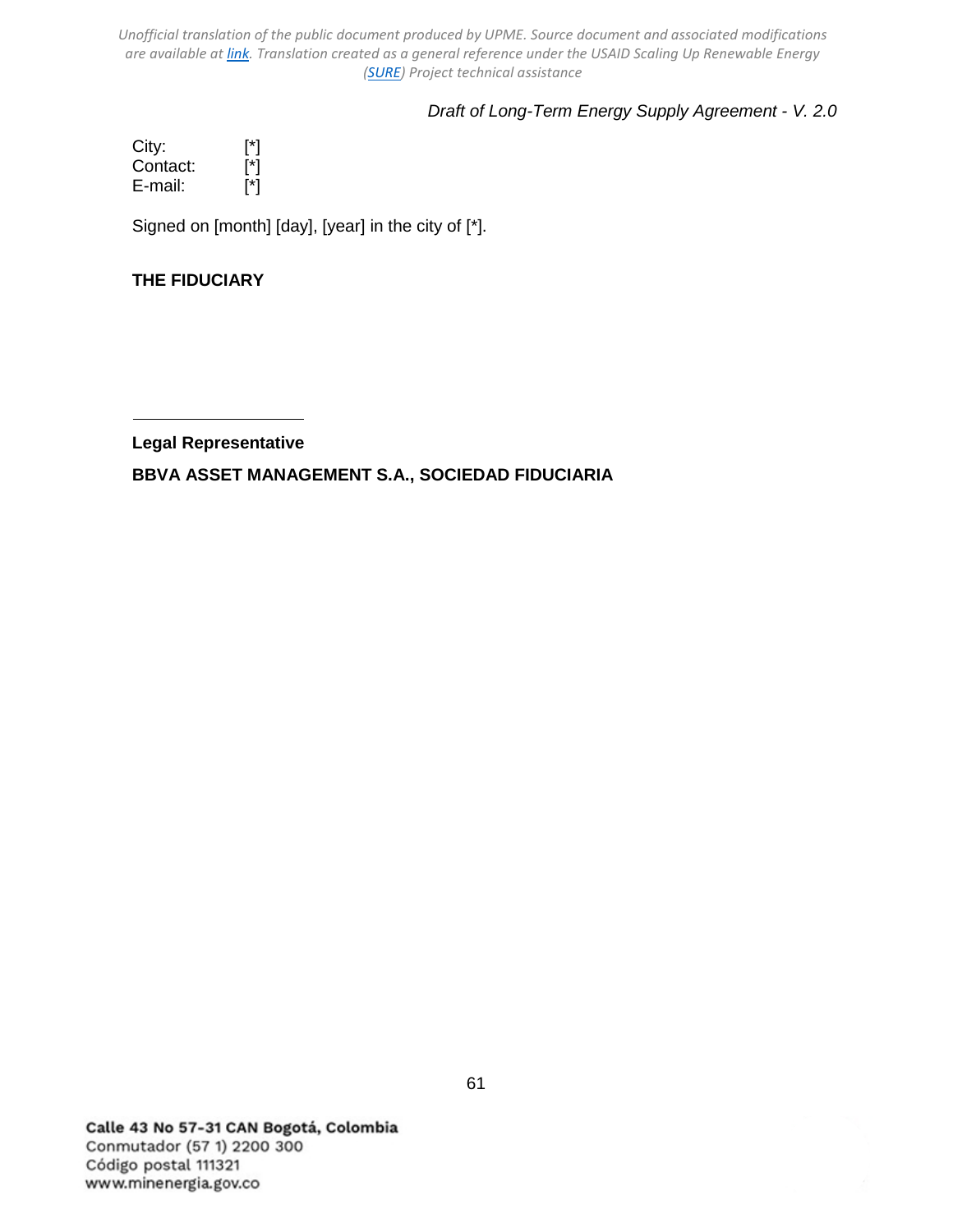## *Draft of Long-Term Energy Supply Agreement - V. 2.0*

### **APPENDIX 9**

### **Promissory Note No.** [*Insert number*] **(The "Promissory Note")**

<span id="page-61-0"></span>[*Insert name of Seller*], an incorporated company [\*] existing under the laws of the Republic of Colombia, identified with TIN [\*], whose primary address is [*Insert primary address of Seller*], and represented for this act by [*Insert name of Seller's representative*] who has sufficient legal capacity and authority to sign this document, agrees to pay indivisibly, irrevocably and unconditionally to the order of [*Insert name of Buyer*] or to those who are assignees, endorsees or successors or to any legitimate holder of this Promissory Note:

| 1.1. The                                                              | sum                                             |
|-----------------------------------------------------------------------|-------------------------------------------------|
| οt                                                                    | Colombian                                       |
| pesos (COP                                                            | ), as capital ("(I) Capital Value");            |
| $1.2.$ The<br>οf                                                      | sum<br>Colombian                                |
| pesos (COP<br>Value of Default Interest"); and                        | ), as default interest caused and payable ("(I) |
| 1.3. The due date of this Promissory Note is on ______<br>Due Date"). | (the "(III))                                    |

[*Insert name of Seller*] represents that they irrevocably waive any submission, private or judicial counterclaim, objection, filing for collection, denunciation, claim, demand for delinquency and notice of rejection and any additional requirement or notice of any nature associated with the obligations set forth in this promissory note.

In witness whereof, this Promissory Note is signed in the Republic of Colombia, on [*insert month*] [*insert day*], [*insert year*], which is given to [*Insert name of Buyer*] with the intention of making it negotiable.

Signature of Legal Representative,

By: [\*] Name: [\*] Legal Representative of [\*]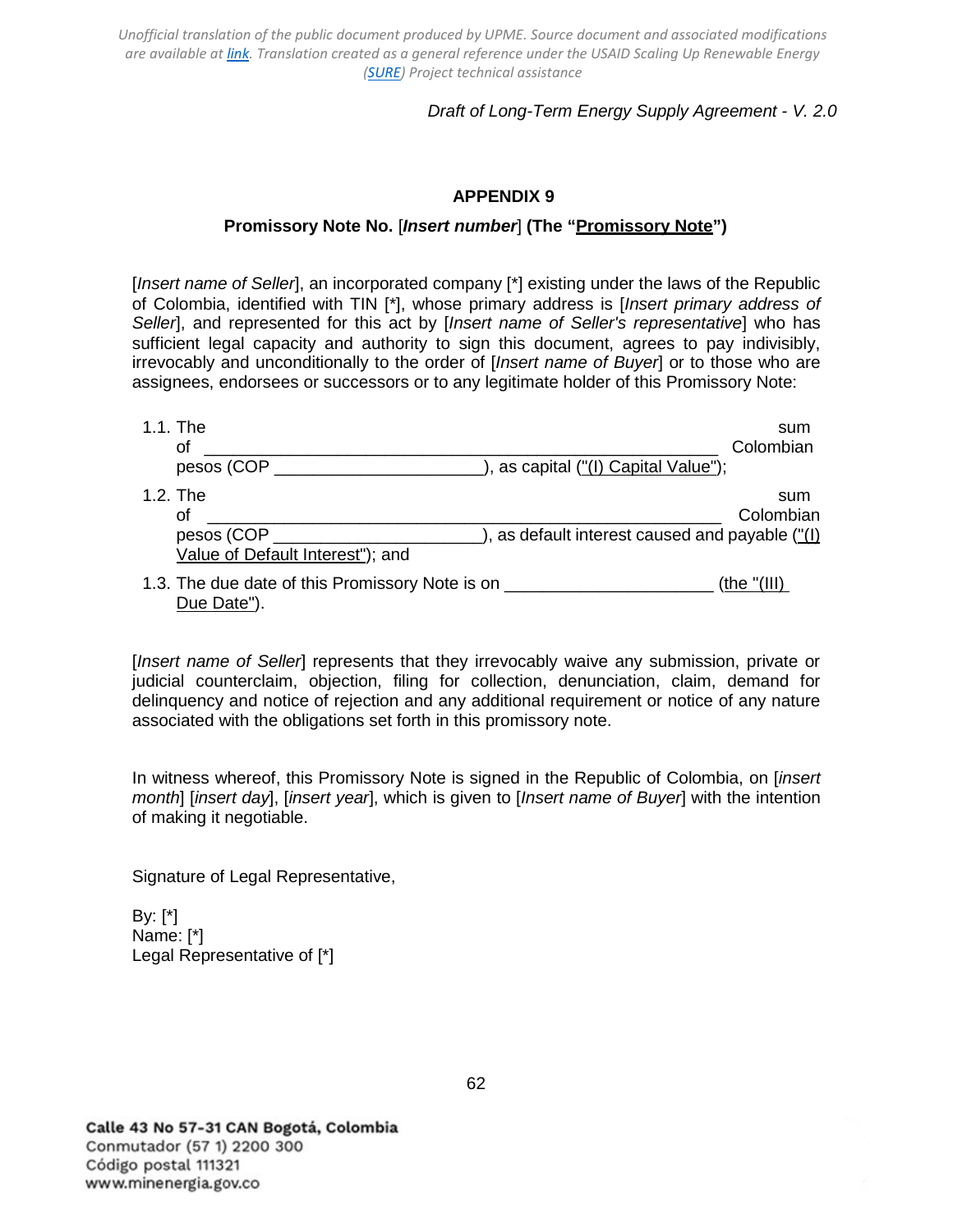# *Draft of Long-Term Energy Supply Agreement - V. 2.0*

Bogotá D.C., [*insert month*] [*insert day*], [*insert year*]

[*Insert name of Buyer*], and/or their assignees, endorsees y successors

Reference: Instructions to fill in the blank promissory note No. [*Insert number*]

[Insert name of Seller], an incorporated company [\*] existing under the laws of the Republic of Colombia, identified with TIN [\*], whose primary address is [*Insert primary address of Seller*], and represented for this act by [*Insert name of Seller's representative*] who has sufficient legal capacity and authority to sign this document, according to Article 622 of the Colombian Code of Commerce, by means of this document irrevocably and permanently authorizes [*Insert name of Buyer*] or those who are their assignees, endorsees or successors or any legitimate holder of this Promissory Note No [*Insert number*] (the "Promissory Note") to fill in all and each one of the blanks of the Promissory Note. The Promissory Note may be filled in without notice or requirement according to the following instructions:

1. Authorization to fill in the Promissory Note:

[*Insert name of Seller*] expressly and irrevocably authorizes [*Insert name of Buyer*] to fill in the blanks of the Promissory Note thus:

- (a) The blank in section 1.1 of the Promissory Note named (I) Capital Value shall be equal to the sums owed by [*Insert name of Seller*] to [*Insert name of Buyer*], on the Capital Due Date.
- (b) The blank in section 1.2 of the Promissory Note named (II) Value of Default Interest shall be equal to the sums owed by [*Insert name of Seller*] to [*Insert name of Buyer*] for default interest caused on the (I) outstanding Capital Value on the Due Date, which will be calculated based on the number of days elapsed on a current basis of three hundred and sixty (360) days (current/360) from the date the (I) Capital Value is in default until the Due Date at the maximum legal rate permitted by law. The amount corresponding to interest on arrears caused after the Due Date and up to the date on which the sums owed are totally and absolutely paid will be determined as they are caused at the maximum legal rate permitted by law.
- (c) The blank in paragraph 1.3 of the Promissory Note named (III) Due Date shall be the day that this Promissory Note is filled in by [*Insert name of Buyer*].
- 2. Acceptance:

[*Insert name of Seller*] declares that they know and accept, in their entirety, the terms of the Promissory Note that have been granted in favor of [*Insert name of Buyer*]. In order for this Promissory Note to be completed and collected, [Buyer] is not required to prove any damage.

3. Powers:

[*Insert name of Buyer*] is fully entitled to fill in the Promissory Note in accordance with these instructions and in so far as not provided therein to act to the best of their knowledge and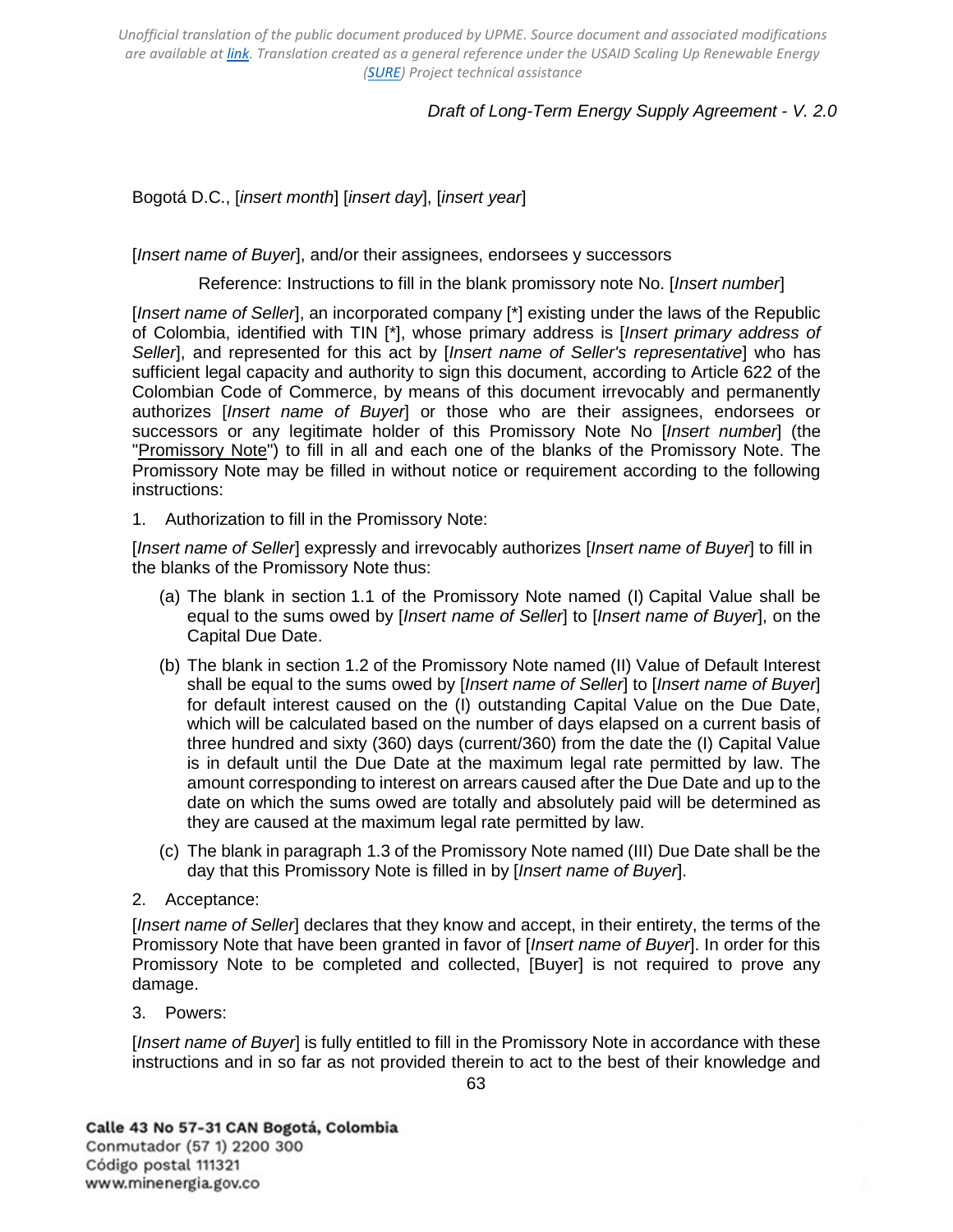# *Draft of Long-Term Energy Supply Agreement - V. 2.0*

belief in defense of their interests, and at no time will it be possible to claim that the Buyer lacks sufficient powers or authorizations to fill in the Promissory Note.

4. Enforcement Procedure:

The Promissory Note filled in shall be immediately enforceable and shall render enforcement procedure without further requirements.

Cordially,

Signature of Legal Representative,

By: [\*] Name: [\*] Legal Representative of [\*]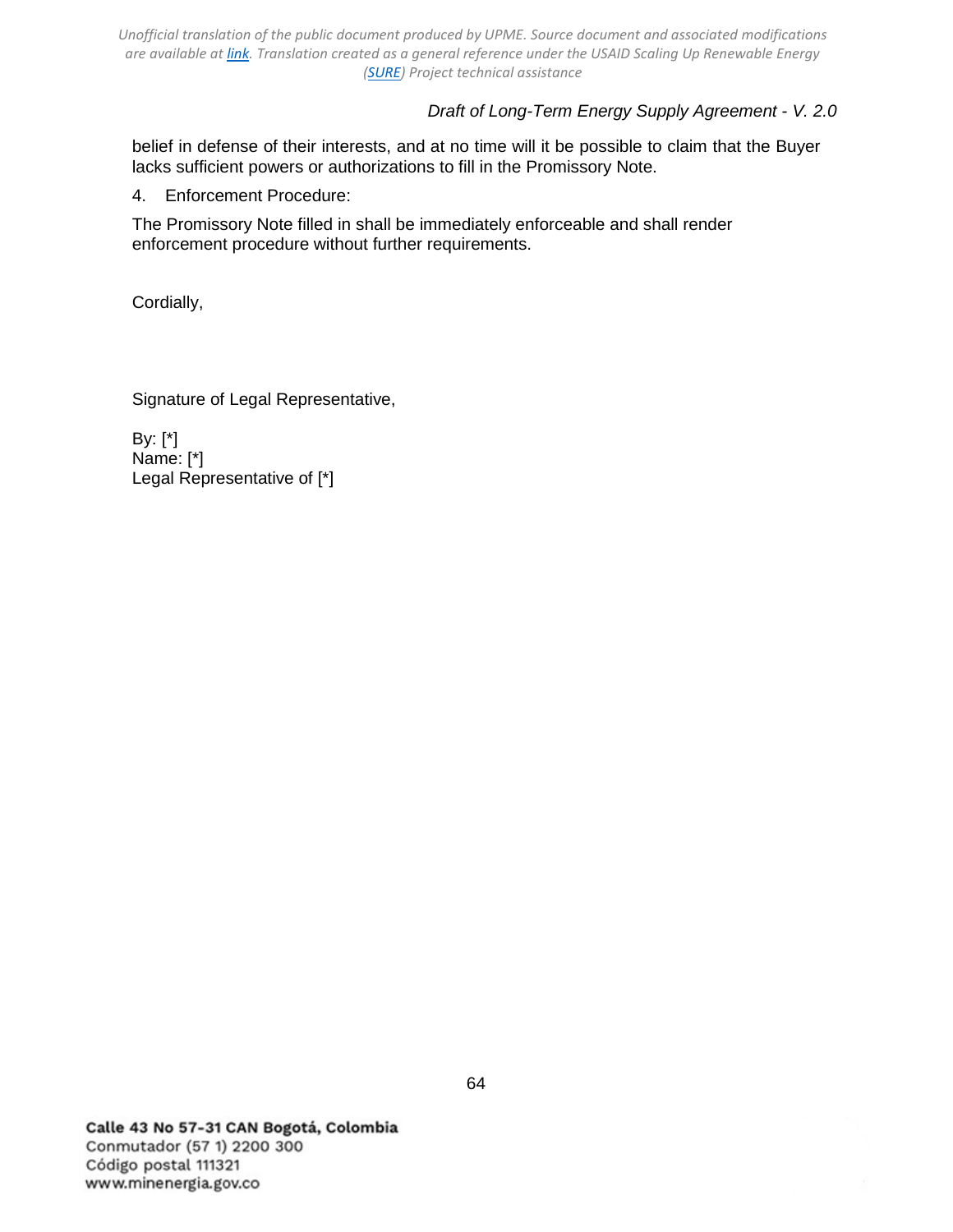# *Draft of Long-Term Energy Supply Agreement - V. 2.0*

### **APPENDIX 10**

### **Promissory Note No.** [*Insert number*] **(The "Promissory Note")**

<span id="page-64-0"></span>[*Insert name of Buyer*], an incorporated company [\*] existing under the laws of the Republic of Colombia, identified with TIN [\*], whose primary address is [*Insert primary address of Buyer*], and represented for this act by [*Insert name of Buyer's representative*] who has sufficient legal capacity and authority to sign this document, agrees to pay indivisibly, irrevocably and unconditionally to the order of [*Insert name of Seller*] or to those who are assignees, endorsees or successors or to any legitimate holder of this Promissory Note:

| 1.1. The                                                                                        | sum                                                                 |
|-------------------------------------------------------------------------------------------------|---------------------------------------------------------------------|
| оf                                                                                              | Colombian                                                           |
| pesos (COP                                                                                      | ), as capital ("(I) Capital Value");                                |
| 1.2. The                                                                                        | sum                                                                 |
| οf                                                                                              | Colombian                                                           |
| pesos (COP                                                                                      | $\Box$ ), as default interest caused and payable $\frac{f''(1)}{2}$ |
| Value of Default Interest"); and                                                                |                                                                     |
| 1.3. The due date of this Promissory Note is on ________________________________<br>Due Date"). | (the $"(III)$ )                                                     |

[*Insert name of Buyer*] represents that they irrevocably waive any submission, private or judicial counterclaim, objection, filing for collection, denunciation, claim, demand for delinquency and notice of rejection and any additional requirement or notice of any nature associated with the obligations set forth in this promissory note.

In witness whereof, this Promissory Note is signed in the Republic of Colombia, on [*insert month*] [*insert day*], [*insert year*], which is given to [*Insert name of Seller*] with the intention of making it negotiable.

Signature of Legal Representative,

By: [\*] Name: [\*] Legal Representative of [\*]

Bogotá D.C., [*insert month*] [*insert day*], [*insert year*]

[*Insert name of Seller*], and/or their assignees, endorsees y successors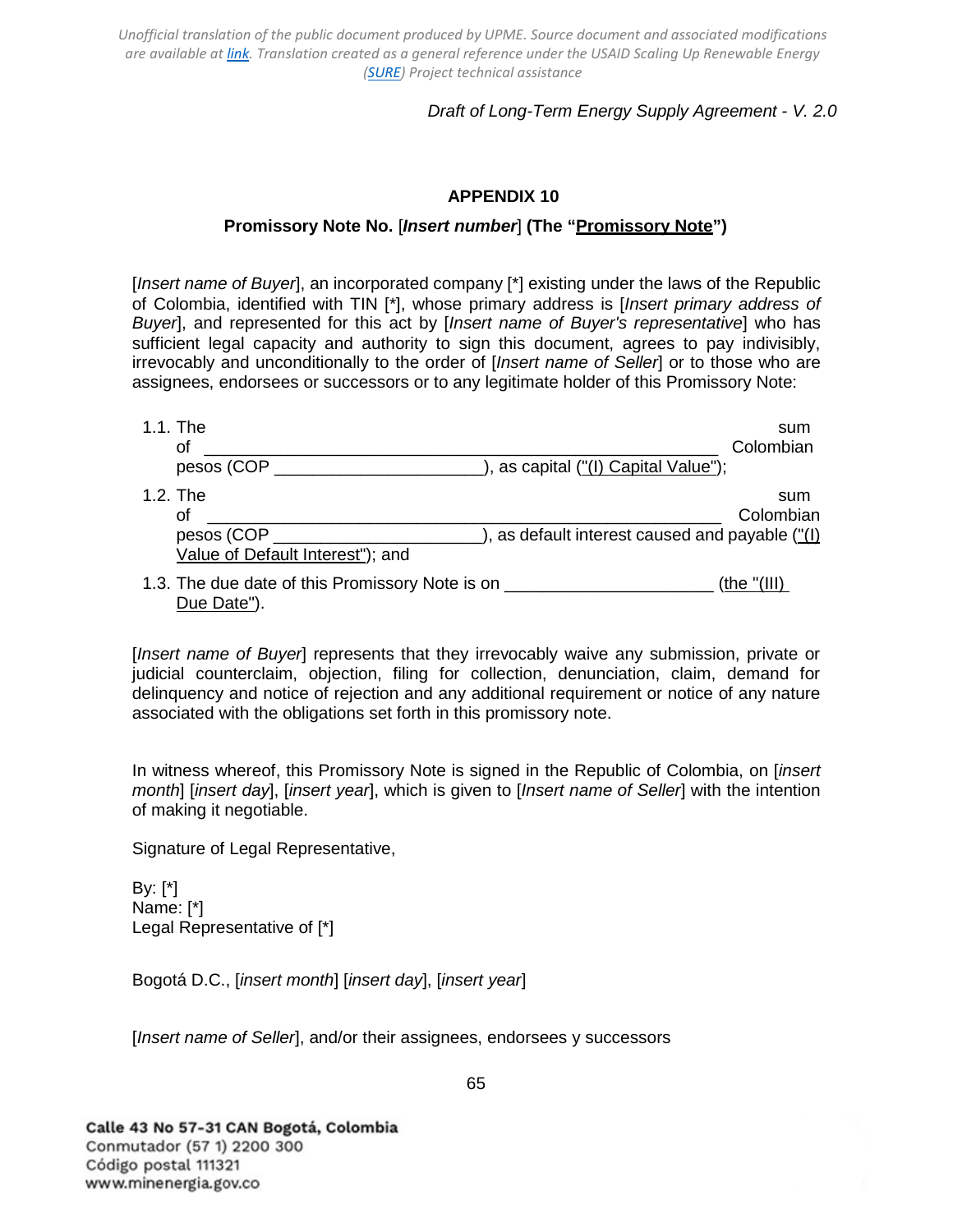# *Draft of Long-Term Energy Supply Agreement - V. 2.0*

Reference: Instructions to fill in the blank promissory note No. [*Insert number*]

[*Insert name of Buyer*], an incorporated company [\*] existing under the laws of the Republic of Colombia, identified with TIN [\*], whose primary address is [*Insert primary address of Buyer*], and represented for this act by [*Insert name of Buyer's representative*] who has sufficient legal capacity and authority to sign this document, according to Article 622 of the Colombian Code of Commerce, by means of this document irrevocably and permanently authorizes [*Insert name of Seller*] or those who are their assignees, endorsees or successors or any legitimate holder of this Promissory Note No [*Insert number*] (the "Promissory Note") to fill in all and each one of the blanks of the Promissory Note. The Promissory Note may be filled in without notice or requirement according to the following instructions:

1. Authorization to fill in the Promissory Note:

[*Insert name of Buyer*] expressly and irrevocably authorizes [*Insert name of Seller*] to fill in the blanks of the Promissory Note thus:

- (a) The blank in section 1.1 of the Promissory Note named (I) Capital Value shall be equal to the sums owed by [*Insert name of Buyer*] to [*Insert name of Seller*], on the Capital Due Date.
- (b) The blank in section 1.2 of the Promissory Note named (II) Value of Default Interest shall be equal to the sums owed by [*Insert name of Buyer*] to [*Insert name of Seller*] for default interest caused on the (I) outstanding Capital Value on the Due Date, which will be calculated based on the number of days elapsed on a current basis of three hundred and sixty (360) days (current/360) from the date the (I) Capital Value is in default until the Due Date at the maximum legal rate permitted by law. The amount corresponding to interest on arrears caused after the Due Date and up to the date on which the sums owed are totally and absolutely paid will be determined as they are caused at the maximum legal rate permitted by law.
- (c) The blank in section 1.3 of the Promissory Note named (III) Due Date shall be the day that this Promissory Note is filled in by [*Insert name of Seller*].
- 2. Acceptance:

[*Insert name of Seller*] declares that they know and accept, in their entirety, the terms of the Promissory Note that have been granted in favor of [*Insert name of Seller*]. In order for this Promissory Note to be completed and collected, [*Seller*] is not required to prove any damage.

3. Powers:

[*Insert name of Seller*] is fully entitled to fill in the Promissory Note in accordance with these instructions and in so far as not provided therein to act to the best of their knowledge and belief in defense of their interests, and at no time will it be possible to claim that the Seller lacks sufficient powers or authorizations to fill in the Promissory Note.

4. Enforcement Procedure:

The Promissory Note filled in shall be immediately enforceable and shall render enforcement procedure without further requirements.